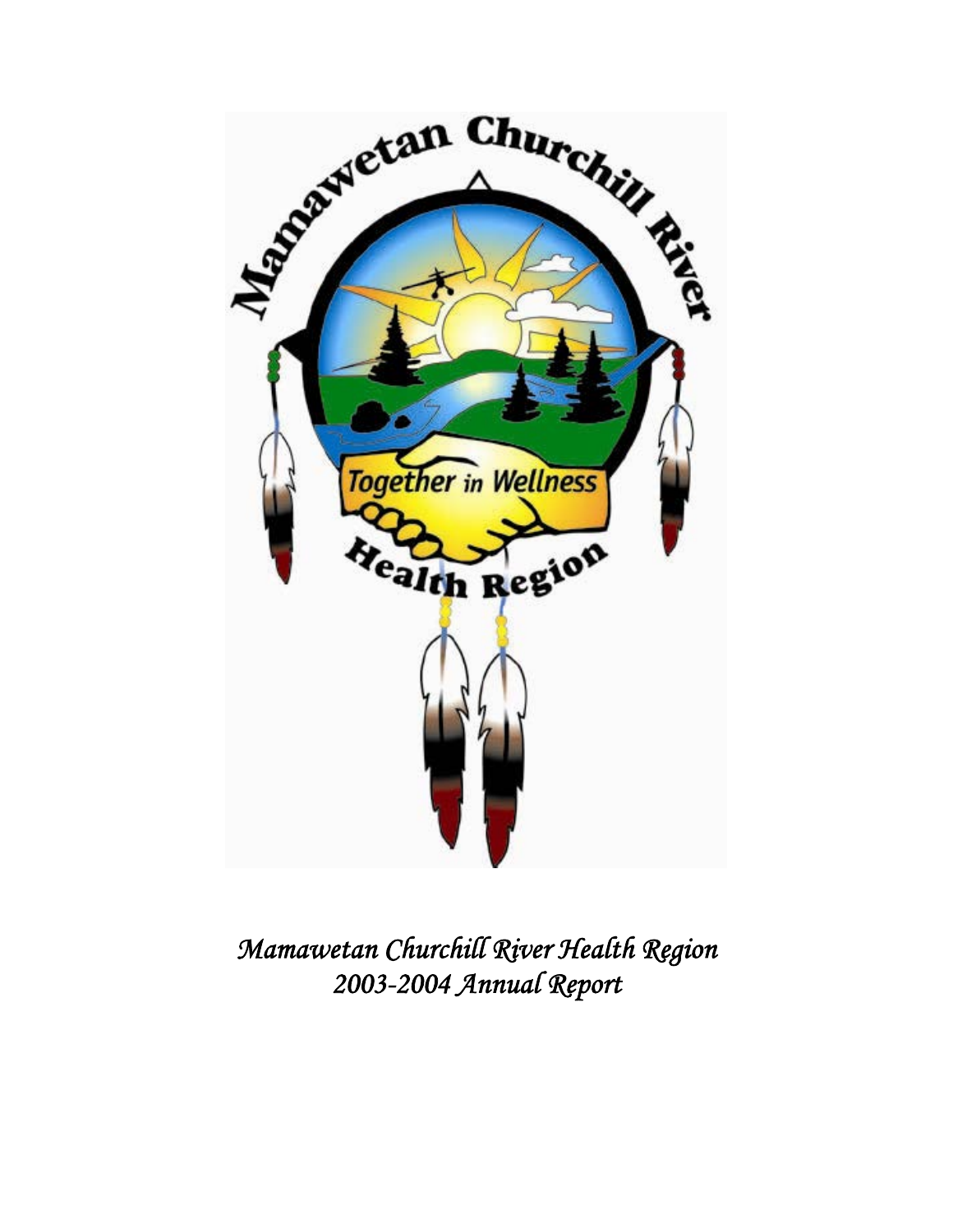#### **BOARD OF DIRECTORS**

Louise Wiens, Chairperson - La Ronge (306) 425-2119

Mary Denechezhe, Vice-Chairperson - Wollaston Lake (306) 633-4849

> William Dumais - Southend (306) 758- 2154

Charlene Logan - Flin Flon / Creighton / Denare Beach (306) 688-7437

> Al Rivard - La Ronge (306) 425-3961

Tammy Cook-Searson - La Ronge Lac La Ronge Indian Band (306) 425-5000

> Peter Bear – Sandy Bay (306) 754-2165

Ida Ratt-Natomagan – Pinehouse (306) 425-4860

Wilfred McKenzie – Stanley Mission (306) 635-2090

> Ron Woytowich – La Ronge (306) 425-2051

> > Al Loke – La Ronge (306) 425-5505

Larry Beatty – Deschambault Lake (306) 632-2106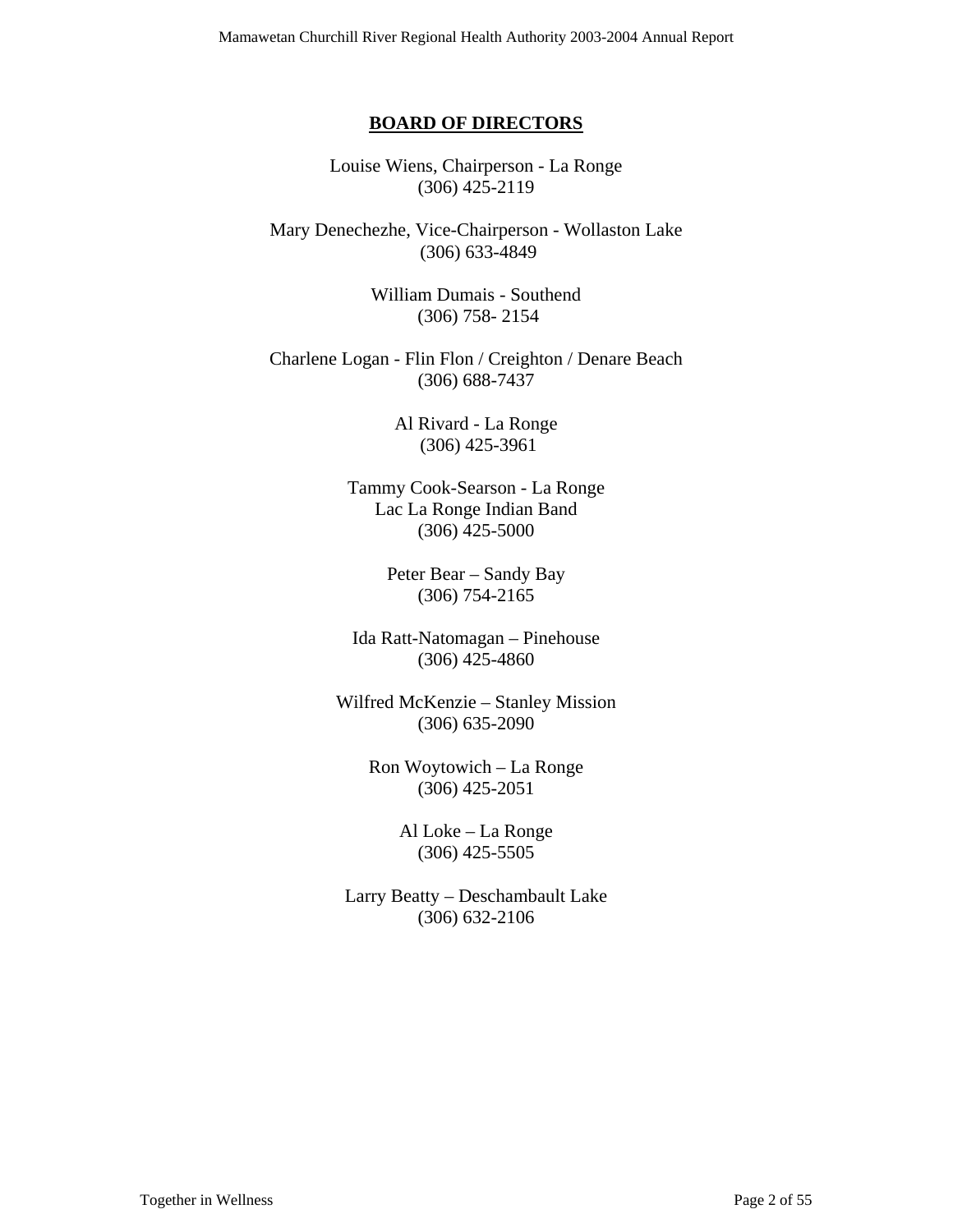

# **Mamawetan Churchill River Health Region**

"*To preserve, promote and enhance the quality of life through leadership and working together in wellness."* 

> Box 6000 La Ronge, Sk. S0J 1L0 Phone : (306) 425-2422 Fax : (306) 425-5432

To : Minister of Health

The Mamawetan Churchill River Regional Health Authority is pleased to provide you and the residents of the health region with its 2003-04 annual report.

This report provides the audited financial statements of the region for the year ended March 31, 2004 as well as outlining the Region's activities and accomplishments for that period.

Respectfully submitted,

Louise Wiens, Chairperson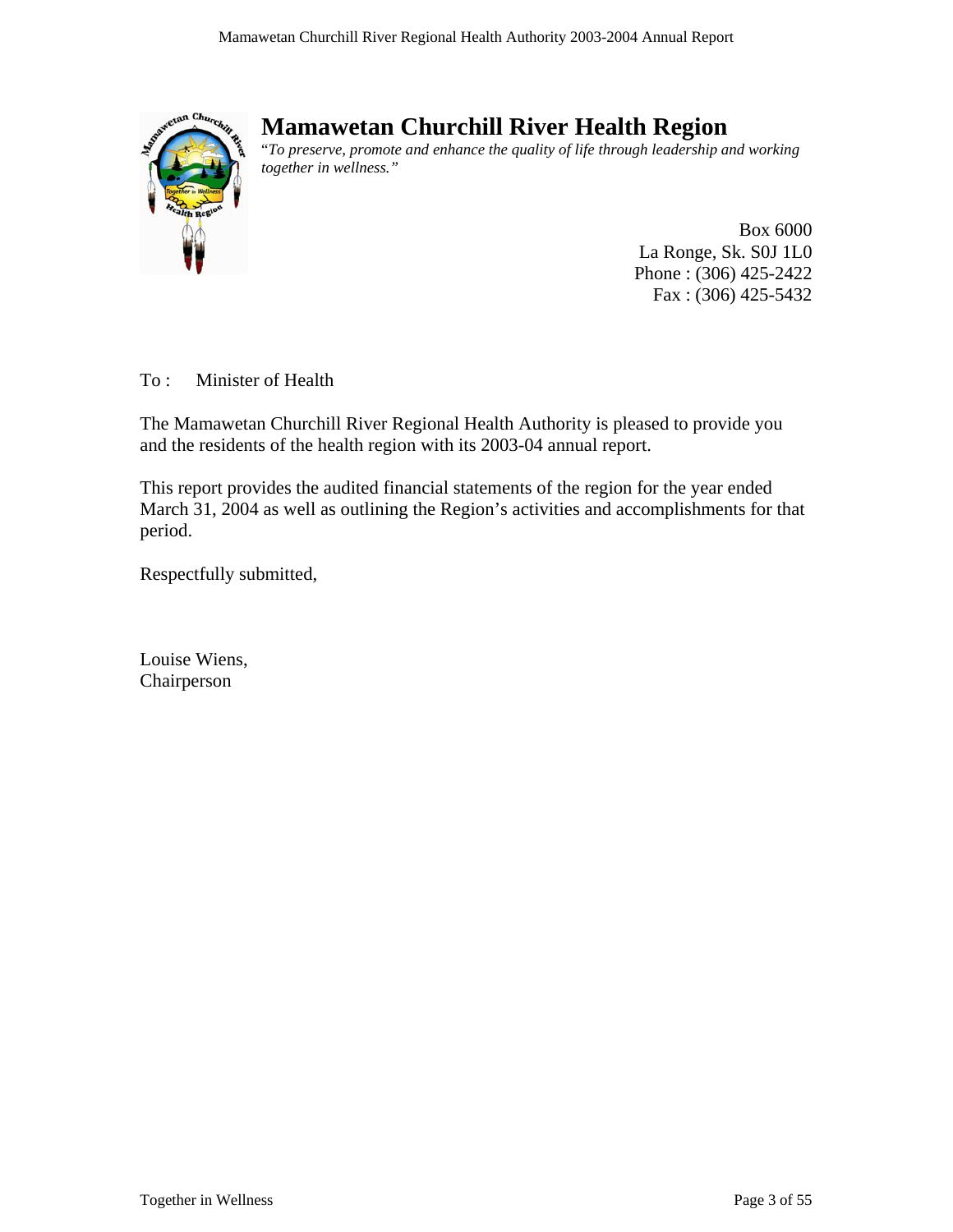### **Table of Contents**

The electronic version of this annual report may be found at: www.mcrrha.sk.ca.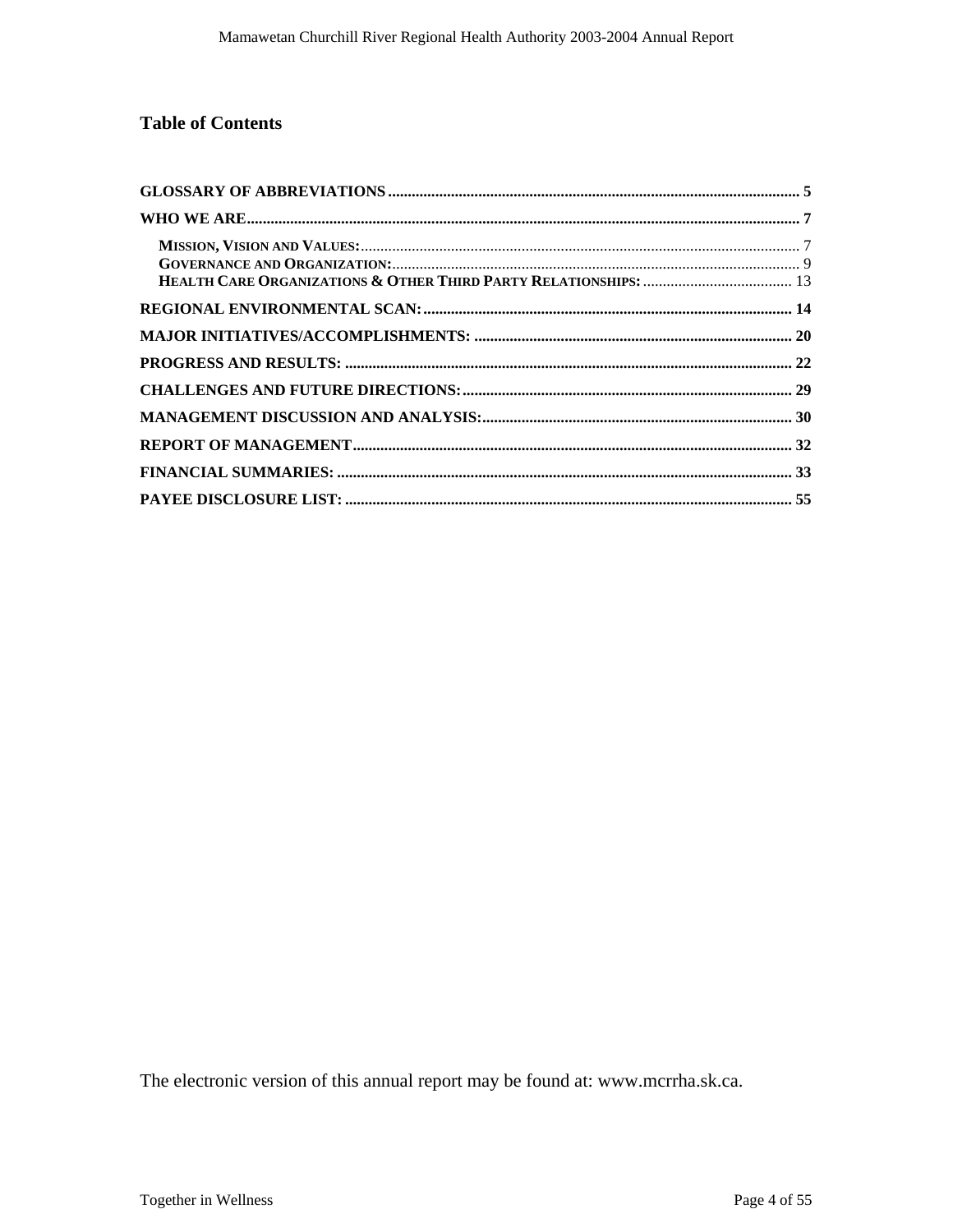## <span id="page-4-0"></span>**Glossary of Abbreviations**

| <b>AEDC</b>      | Aboriginal Employment Development Coordinator                 |
|------------------|---------------------------------------------------------------|
| <b>AHA</b>       | Athabaska Health Authority                                    |
| <b>APRS</b>      | <b>Addiction Prevention and Recovery Services</b>             |
| <b>BMI</b>       | <b>Body Mass Index</b>                                        |
| <b>CADAC</b>     | Creighton Alcohol and Drug Awareness Council                  |
| <b>CAPC</b>      | Community Action Plan for Children                            |
| <b>CCHSA</b>     | Canadian Council on Health Services Accreditation             |
| <b>CDA</b>       | <b>Canadian Diabetes Association</b>                          |
| <b>CHAP</b>      | <b>Community Health Action Plan</b>                           |
| <b>CQI</b>       | <b>Continuous Quality Improvement</b>                         |
| DaPT-Polio-Hib   | Diphtheria, Pertussis, Tetanus - Polio - Hemophilus Influenza |
|                  | <b>Type B Vaccination</b>                                     |
| <b>DMF</b>       | Decayed, Missing, Filled                                      |
| <b>ECIP</b>      | Early Childhood Intervention Program                          |
| FASD             | Fetal Alcohol Syndrome Disorder                               |
| <b>HCO</b>       | Health Care Organization                                      |
| <b>HRDC</b>      | Human Resources Development Canada                            |
| <b>HSAS</b>      | Health Sciences Association of Saskatchewan                   |
| <b>ICFS</b>      | Indian Child and Family Services                              |
| IP               | <b>Internet Protocol</b>                                      |
| <b>JJE</b>       | Joint Job Evaluation                                          |
| <b>KCC</b>       | Kinsmen's Children Centre                                     |
| <b>KFN</b>       | Kids First North                                              |
| <b>KYHR/RHA</b>  | Keewatin Yatthe Health Region/Regional Health Authority       |
| <b>LPN</b>       | <b>Licensed Practical Nurse</b>                               |
| <b>LTC</b>       | Long Term Care                                                |
| <b>MCRHR/RHA</b> | Mamawetan Churchill River Health Region/Regional Health       |
|                  | Authority                                                     |
| <b>MDS</b>       | Minimum Data Set                                              |
| <b>MHO</b>       | <b>Medical Health Officer</b>                                 |
| <b>MMR</b>       | Measles, Mumps, Rubella Vaccination                           |
| <b>MRSA</b>      | <b>Multiple Resistant Staph Aureus</b>                        |
| <b>NFS</b>       | <b>Nutrition &amp; Food Services</b>                          |
| <b>NLSD</b>      | Northern Lights School Division                               |
| O&G              | Obstetrics & Gynecology                                       |
| OH&S             | Occupational Health & Safety                                  |
| <b>OOS</b>       | Out of Scope                                                  |
| P&P              | Policies & Procedures                                         |
| <b>PART</b>      | Professional Assault Response Training                        |
| <b>PBCN</b>      | Peter Ballantyne Cree Nation                                  |
| <b>PCN</b>       | <b>Primary Care Nurse</b>                                     |
| PHI              | <b>Public Health Inspector</b>                                |
| PHU              | Population Health Unit                                        |
| <b>PYLL</b>      | Potential Years of Life Lost                                  |
| <b>RHA</b>       | <b>Regional Health Authority</b>                              |
| <b>RN</b>        | <b>Registered Nurse</b>                                       |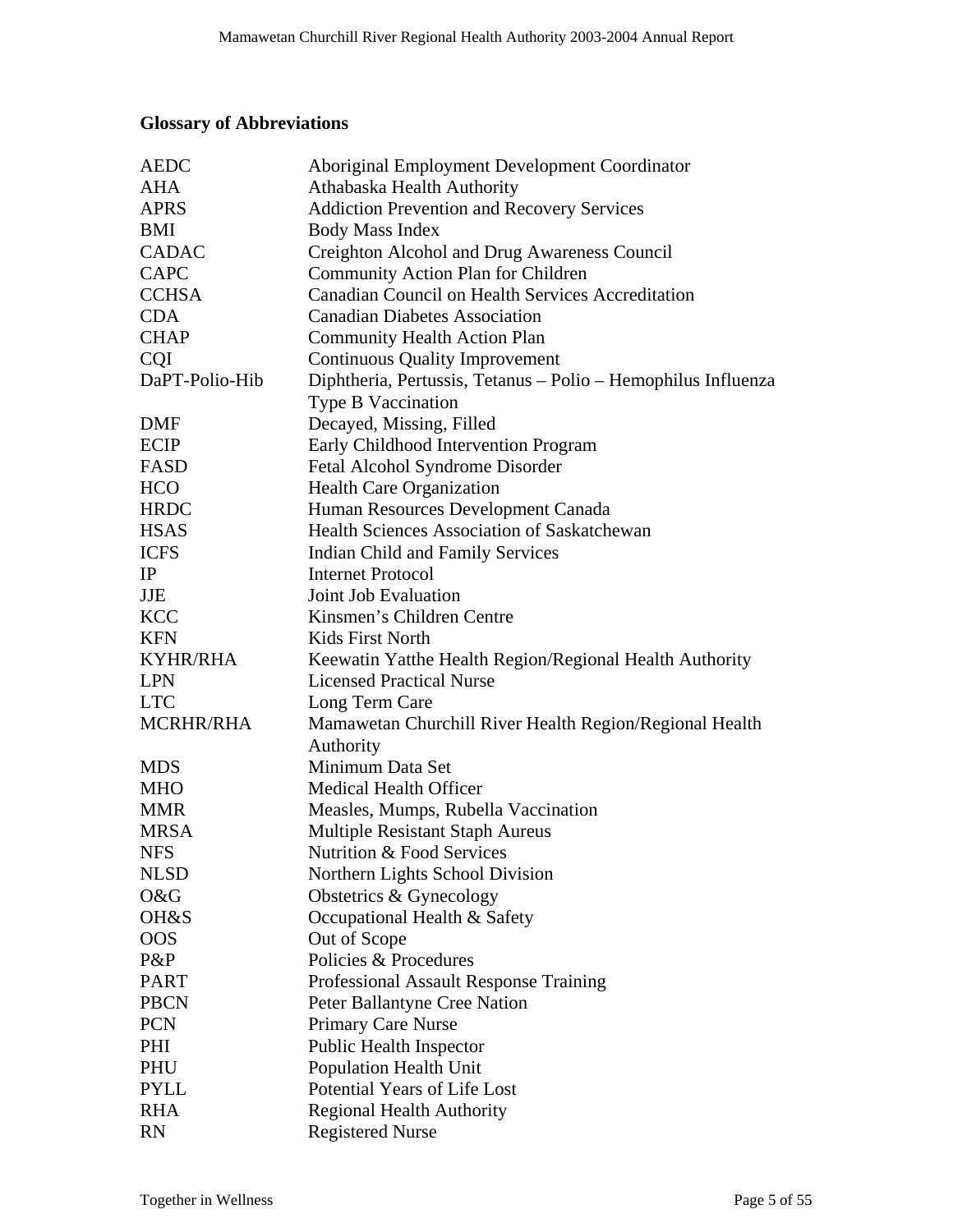| <b>SAHO</b>  | Saskatchewan Association of Health Organizations       |
|--------------|--------------------------------------------------------|
| <b>SARS</b>  | Severe Acute Respiratory Syndrome                      |
| <b>SCA</b>   | Special Care Aide                                      |
| <b>SGEU</b>  | Saskatchewan Government & General Employees Union      |
| <b>SGI</b>   | Saskatchewan Government Insurance                      |
| <b>SIIT</b>  | Saskatchewan Indian Institute for Technology           |
| <b>SIPH</b>  | Saskatchewan Institute for the Prevention of Handicaps |
| <b>SLP</b>   | Speech Language Pathologist                            |
| <b>SRNA</b>  | Saskatchewan Registered Nurses Association             |
| <b>STI</b>   | <b>Sexually Transmitted Infection</b>                  |
| <b>SUN</b>   | Saskatchewan Union of Nurses                           |
| TB           | <b>Tuberculosis</b>                                    |
| <b>TLR</b>   | Transferring, Lifting and Repositioning                |
| <b>WHMIS</b> | Workplace Hazardous Materials Information System       |
|              |                                                        |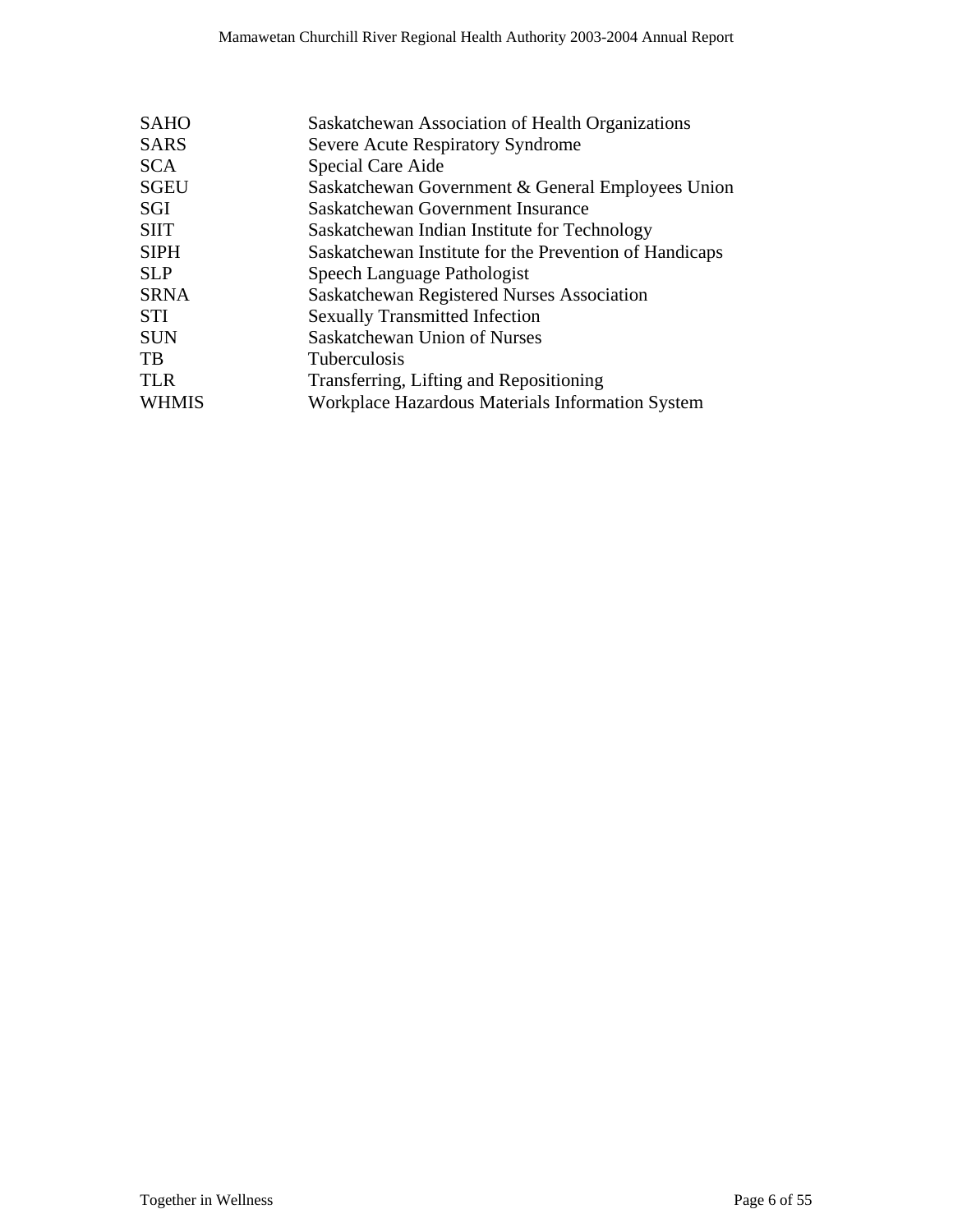# **Mamawetan Churchill River Health Region 2003-2004 Annual Report**

# <span id="page-6-0"></span>**Who We Are:**

### **Mission, Vision and Values***:*

### **Mission:**

"To preserve, promote and enhance the quality of life through leadership and working together in wellness."

*Our mission is a description of our purpose or "why we exist" and identifies what we intend to do; for whom; and how we will do it. It does not describe the activities that we do on a day-to-day basis***.** 

**External Vision:** "Children will be born healthy and raised in a safe, healthy and happy environment supported by the family and the community."

Internal Vision: "Our organization will be a safe and healthy workplace characterized by a reflective workforce and recognized by trust and respect for all employees; openness in all we do; and with an ongoing desire to improve services to our residents and to provide life long learning and career opportunities among our staff."

*Our vision represents our picture of what the ideal future will look like. It conveys our future hopes and aspirations, even if they are never fully attainable. It is a positive, and inspiring statement of where and what we want to be in the future. Our Vision is the driving force behind the improvements we strive for and will be used as our guide to major and minor organizational decisions and actions. We believe our Vision should be widely shared so it will provide guidance and motivation to our staff.* 

### **Values:**

We believe that:

- ♦ Every person and culture has the right to their values and beliefs (this includes culture and spiritual beliefs).
- ♦ Each individual has unlimited potential.
- ♦ People, especially children, are our most important resources.
- ♦ All people have equal intrinsic worth.
- ♦ The family, community and environment are primary influences in the development of the individual.
- ♦ Health is an important element in the development of an individual's mental, physical, social, spiritual and emotional needs.
- ♦ We need truth, honesty, respect and commitment for all in the framework of society.
- ♦ Everyone is created equal, unique and worthwhile.

*Values are the principles that guide our daily behaviours and identify what we believe in and how we will act or should act while providing programs and services that are relevant and will help us to accomplish our mission.*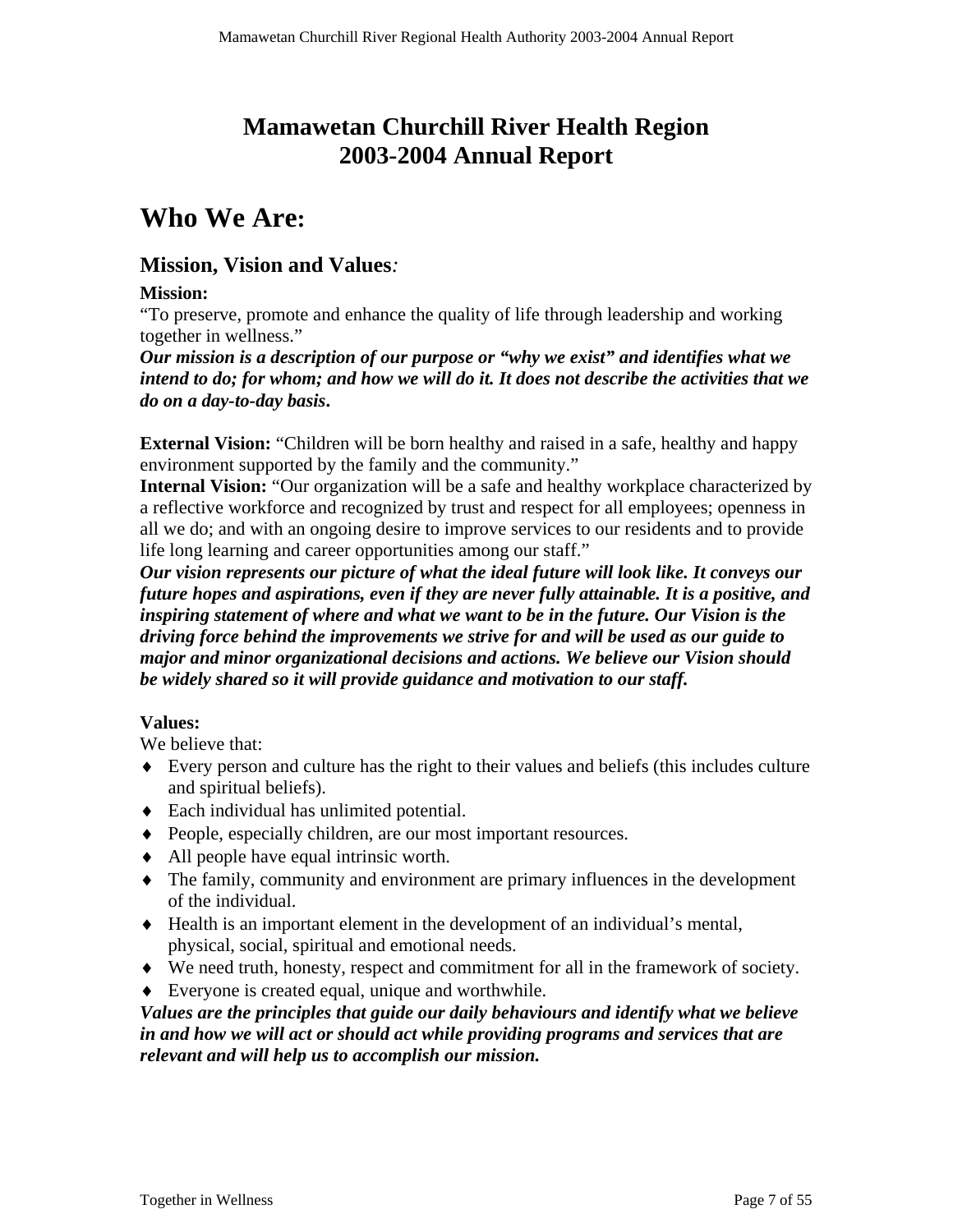### **Goals:**

- ♦ Establish and foster a strong health promotion and illness and injury prevention approach to well being.
- ♦ Ensure that client-centered health care is accessible, appropriate, high quality, efficient, effective and delivered in a timely manner.
- ♦ Develop a mechanism for interagency cooperation and collaboration on the determinants of health.
- ♦ Continually improve and maintain the well being of all stakeholders and to address the needs of vulnerable groups (infants, youth, elders and those with special needs).
- ♦ Improve utilization of self-care.
- ♦ Recognize and respect the right to self-determination for aboriginal people.

### **Strategic Directions (January 2004):**

- ♦ Mamawetan Churchill River Regional Health Authority organizational development.
	- o All activities in the organization will reflect MCRRHA's Mission, Vision, Values and Principles.
	- o All stakeholders in MCRRHA will recognize, understand and exercise their ability to influence the day to day effectiveness of services provided by MCRRHA.
	- o We will effectively change organization culture to model organizational capacity building and development.
	- o Staff will be energetic, engaged and positive.
- ♦ Community Development and Capacity Building
	- o MCRRHA will have strong mutually advantageous partnerships with other health organizations and organizations in other sectors whose work and policies directly affect the health of the residents of MCRRHA.
	- o MCRRHA will be an organization that incorporates the community capacity building and community development model.
	- o MCRRHA communities and its organization will model healthy, respectful, vibrant, involved environments using community development and capacity building practices. (We will be change agents.)
- ♦ Health Promotion, disease and injury prevention
	- o Active health living will be the norm in northern Saskatchewan.
	- o We will create awareness of healthy families.
	- o We will work in partnerships with others to support and promote strong and healthy families.
	- o Premature deaths will decrease.
	- o Communities will understand the root causes of premature deaths.
	- o The rates of drug and alcohol use in youth will reduce.
- ♦ Current and future health services
	- o Effective programs and services will exist to meet the needs of the elderly, disabled and vulnerable individuals in our communities.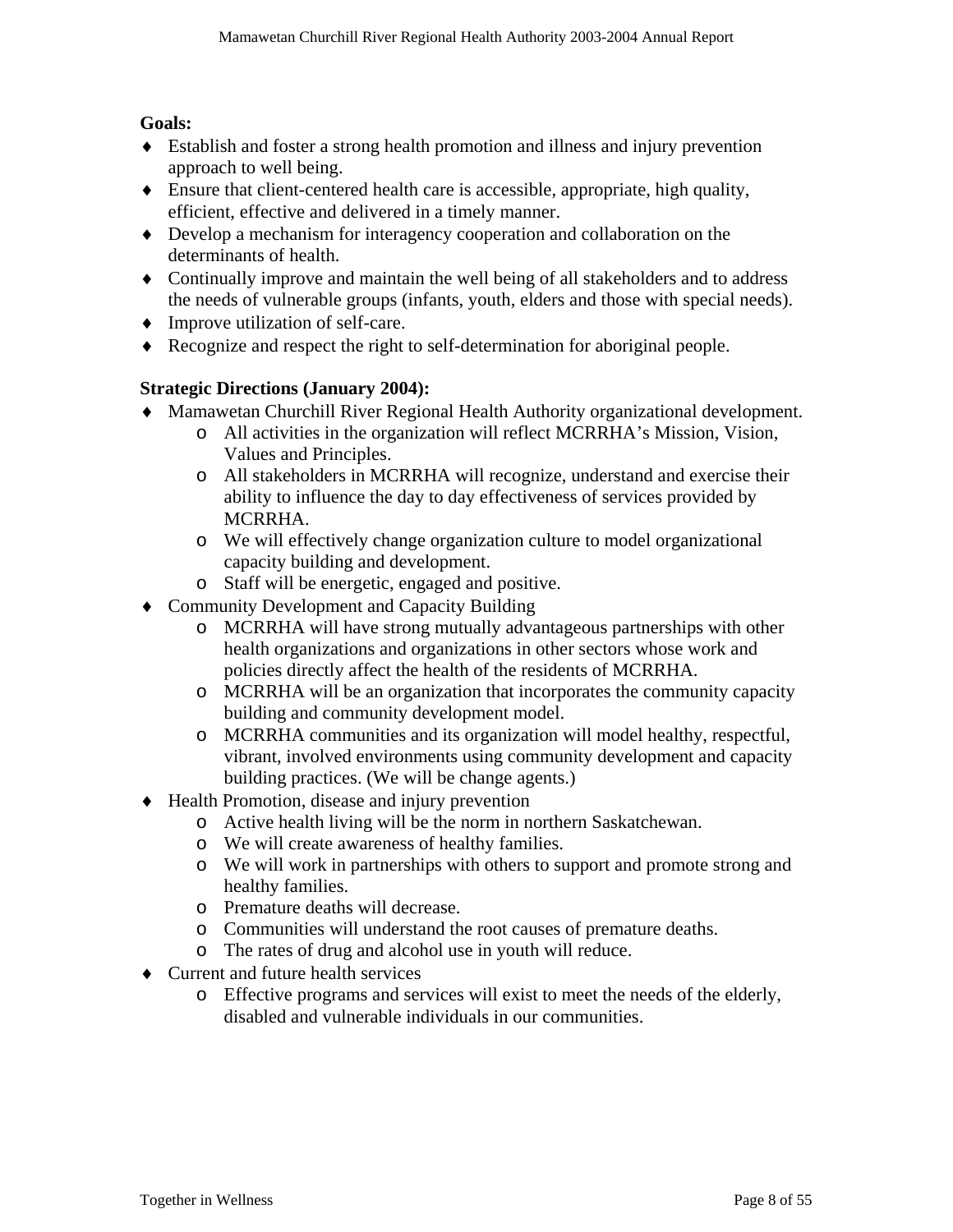### <span id="page-8-0"></span>**Governance and Organization:**

### **Roles and Responsibilities of MCRRHA:**

As defined in the Accountability Document which discusses the expectations in relation to the following key areas:

- **Strategic Planning**
- **Fiscal management and reporting**
- Relationships
- Quality management
- Monitoring, evaluation and reporting
- **Management and performance**

The RHA membership is reflective of the communities we serve and meets publicly 10 times per year in communities throughout the region utilizing a consensus model of decision making. At each meeting, RHA members are expected to report on their community's activities, events and issues. As a result, the committee structure is limited to the Committee of the Whole as described under the Act.

### **Organizational Chart:**

MCRHR is organized utilizing a departmental model. Each program manager or director is held accountable for one or more functions. These senior managers and the Chief Executive Officer make up the Leadership Group. An organizational chart is provided for reference.

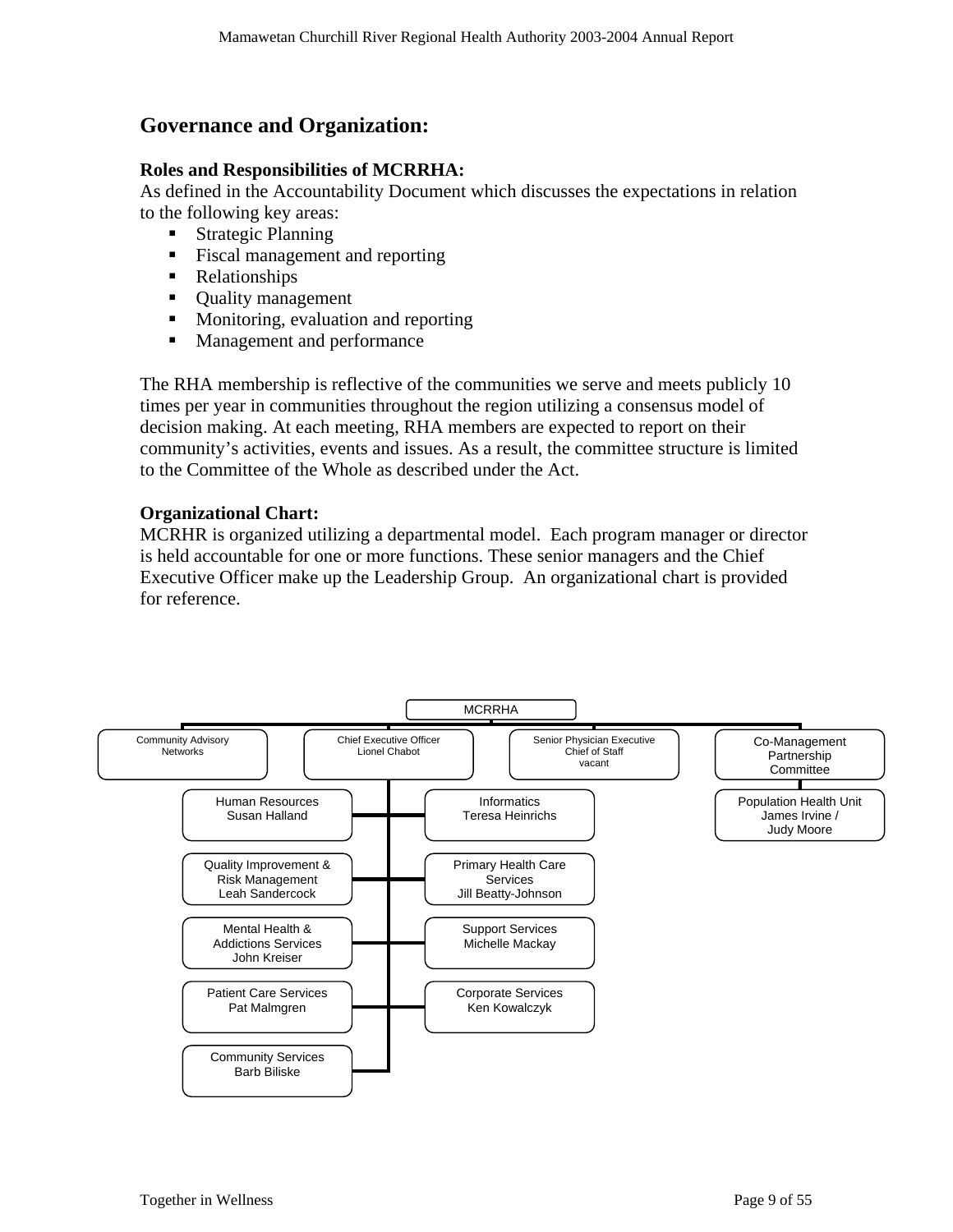### **Functional Review:**

The following is a list of programs and their functional areas of responsibility:

### **Human Resources:**

- ♦ Long Service Recognition
- ♦ Human Resource planning
- ♦ Recruitment
- ♦ Labour Relations
- ♦ Performance management
- ♦ Staff Orientation program
- ♦ Aboriginal Employment Development Program
- ♦ Summer Student Placements
- ♦ Employee & Family Assistance Program
- ♦ Disability Management Program
- ♦ 2 FTE staff reporting



Carrie Finlayson, 30 years service

### **Quality Improvement & Risk Management:**

- ♦ Regional OH&S committee
- ♦ Quality of care & concern handling
- ♦ Risk management
- ♦ Regional infection control committee
- ♦ Continuous quality improvement committee
- ♦ Accreditation coordination
- ♦ Quality Improvement Advisory Group Rep, Health Quality Council
- ♦ 0 FTE staff reporting

### **Mental Health & Addictions Services:**

- ♦ Addictions Prevention & Recovery Services
- ♦ Mental Health Services
- ♦ Driving Without Impairment program
- ♦ Health Care Organizations (joint responsibility) Sandy Bay Outpatient Centre & Creighton Alcohol and Drug Addictions Centre
- ♦ 25 FTE staff reporting



Crazy Hat Day – National Addictions Awareness Week



Professional Assault Response Training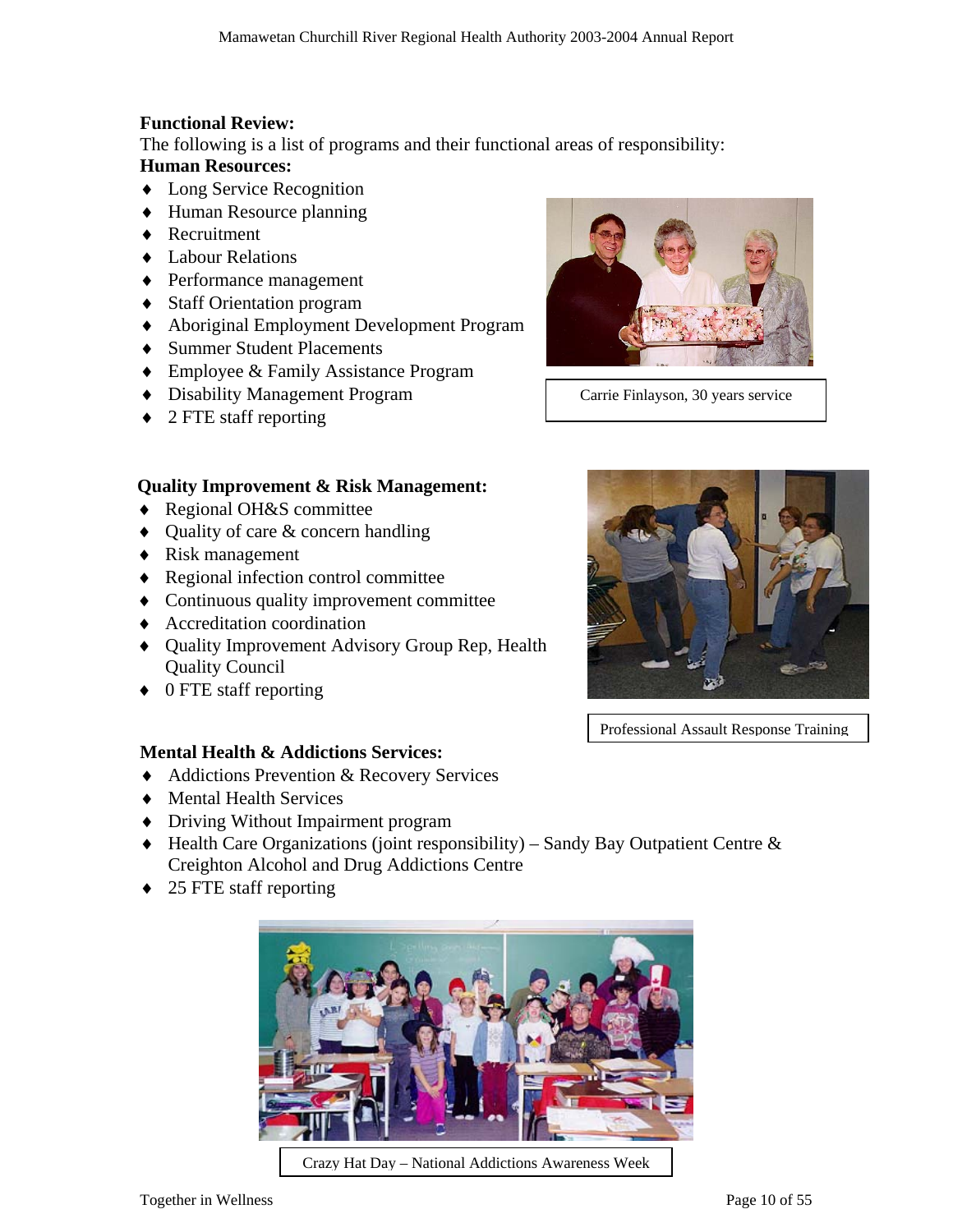### **Patient Care Services:**

- ♦ Acute and Emergency Services La Ronge Health **Centre**
- ♦ La Ronge Emergency Medical Services (Ambulance)
- ♦ Liaison
- ♦ Central Supply Room
- ♦ Pharmacy
- ♦ Physiotherapy
- ♦ Diagnostics Lab, X-ray, Ultrasound
- ♦ 33 FTE staff reporting

### **Community Services:**

- ♦ Long Term Care
- ♦ Home Care
- ♦ Children's Dental Program
- ♦ Public Health
- ♦ Diabetes Nurse Education
- ◆ Dietetic services
- ♦ Health Promotion and Education
- ♦ Problem Gambling Prevention
- ♦ Acquired Brain Injury
- ♦ Medical Transportation
- ♦ Speech Language Pathology
- ♦ Hearing Aid Plan
- ♦ Wellness Grants
- ♦ 37 FTE staff reporting

### **Informatics:**

- ♦ Information Systems
- ♦ Telehealth, La Ronge
- ♦ Health Information Services (Health Records)
- ♦ La Ronge Health Centre Switchboard
- ♦ Communication
- ♦ Privacy
- ♦ Board Support
- ♦ 5 FTE staff reporting



Acute Care Staff – Christmas 2003



Craft Time at Nikinan (long term care)



Secretaries Day – La Ronge Health Centre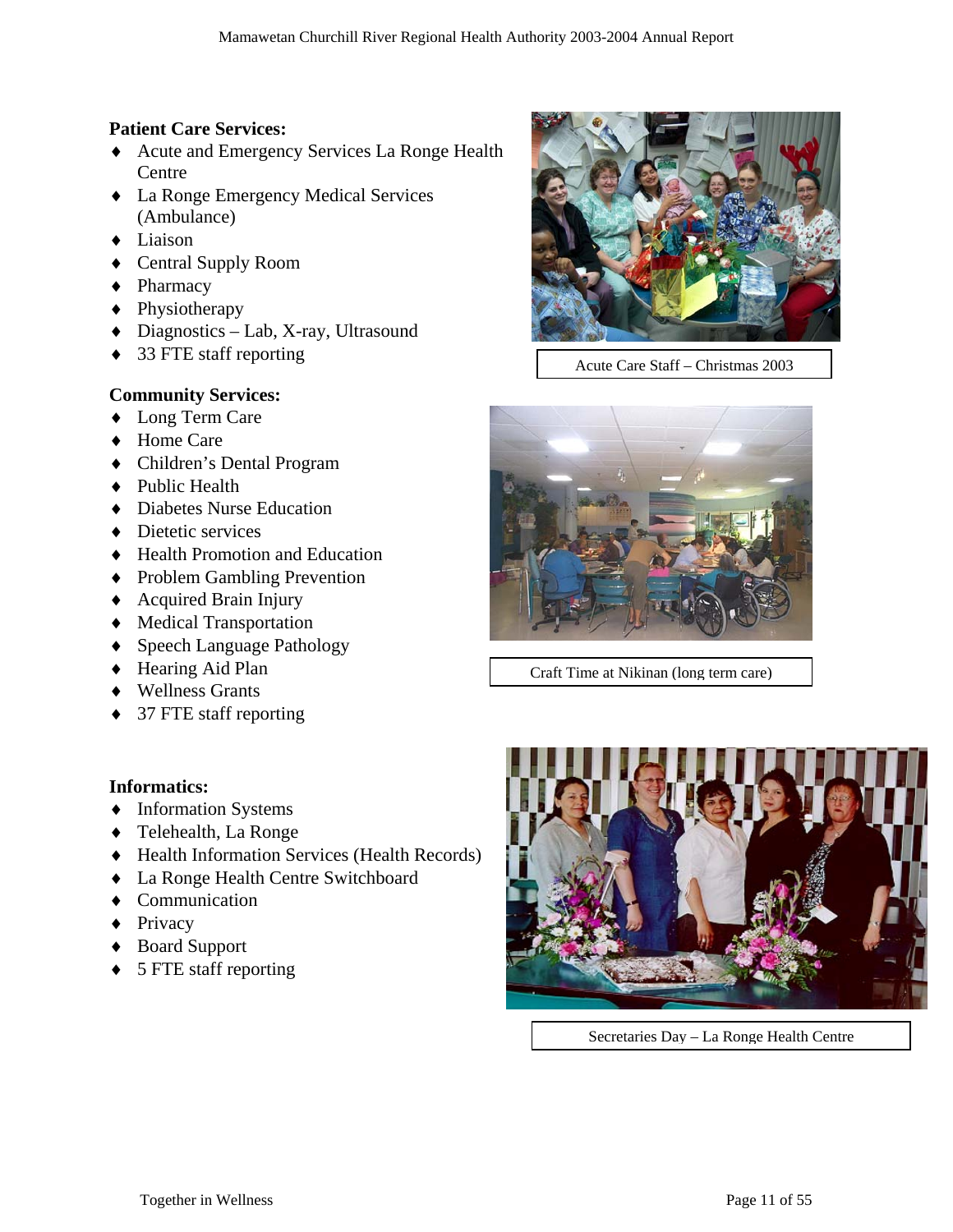### **Primary Health Care Services:**

- ♦ Primary Care Demonstration Site in La Ronge
- ♦ Primary Health Care Centres in Sandy Bay & Pinehouse
- ♦ Administration of Creighton Health Centre
- ♦ Kids First North
- ♦ Sexual Wellness
- ♦ Emergency Medical Services Sandy Bay, Creighton, Denare Beach
- ◆ 29 FTE staff reporting Pinehouse Health Centre





### **Support Services:**

- ♦ Regional Emergency / Disaster Planning
- ♦ Maintenance, La Ronge Health Centre
- ♦ Nutrition & Food Services, La Ronge Health **Centre**
- ♦ Housekeeping / Linen services, La Ronge Health Centre
- ♦ Regional vehicles
- ♦ Physicians' Apartments
- **Regional Facilities Management**
- Fire Extinguisher Training  $\overrightarrow{ }$  20 FTE staff reporting

### **Corporate Services:**

- ♦ Financial Reporting
- ♦ Materials Management
- Payroll
- ♦ Contracts
- **Insurance**
- ♦ Asset Management
- ◆ System Controls
- ♦ 6 FTE staff reporting





Payroll and Finance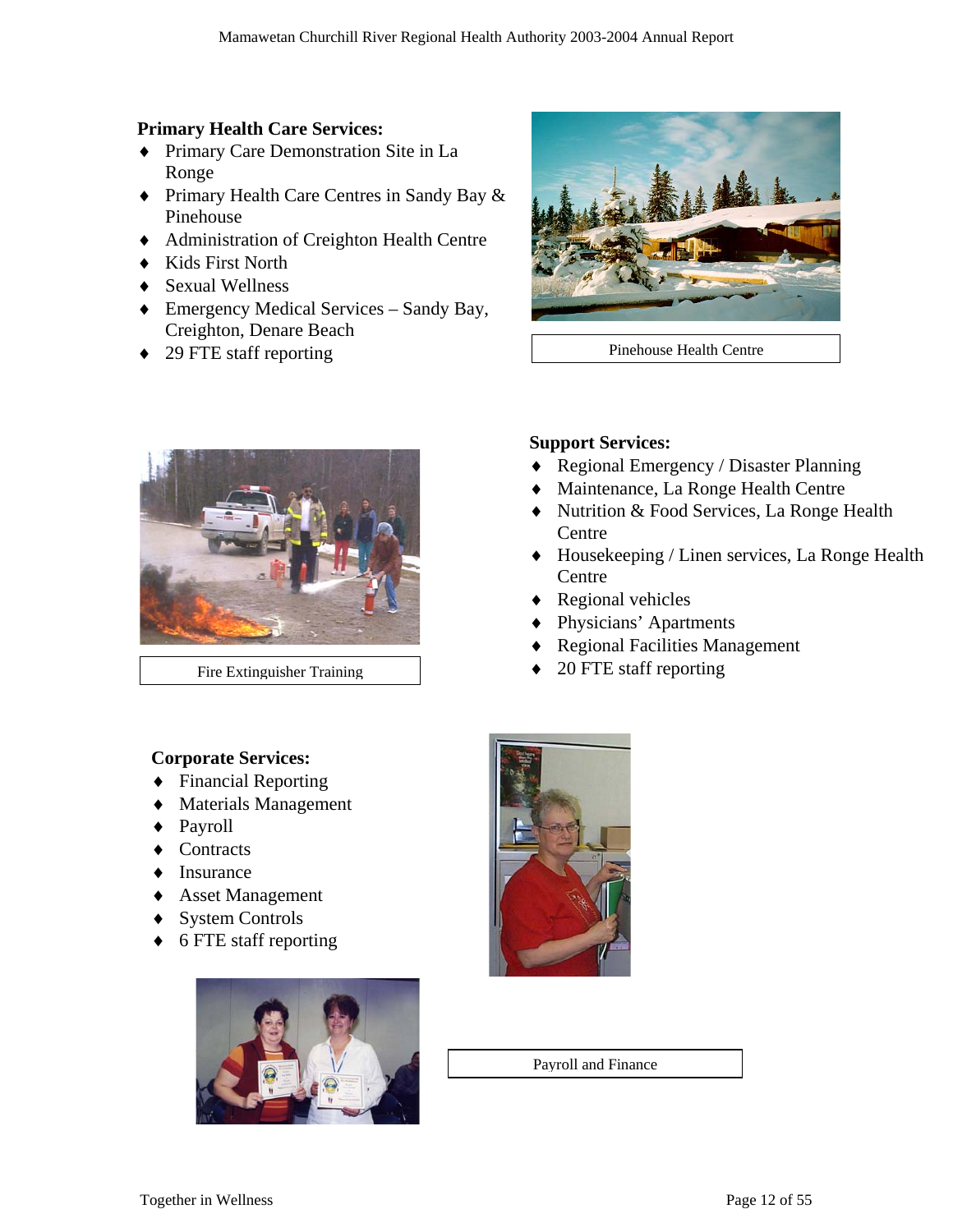### <span id="page-12-0"></span>**Population Health Unit:**

- ♦ A partnership between the RHAs in the north under the auspices of the Co-Management Partnership Committee and Co-Management Advisory Group, which provides direction to the Population Health Unit.
- ♦ Public Health Nutrition
- ♦ Environmental Health
- ♦ Communicable Disease Control
- ♦ Chronic Disease Control
- ♦ Dental Health Education
- ♦ Health Indicators Development
- ♦ Health Status Report
- ♦ Medical Health Officer Services
- ♦ 15 staff reporting



Public Health Nutritionist – Food Costing

### **Community Advisory Networks:**

Policies and procedures have been established around geographic representation. Networks will be located in 5 areas: La Ronge/Air Ronge/ LLRIB Reserves, Pinehouse, Sandy Bay/Pelican Narrows/Deschambault Lake, Creighton/Denare Beach/Flin Flon, and Weyakwin. The RHA is currently recruiting volunteers to participate.

### **Health Care Organizations & Other Third Party Relationships:**

- ♦ CADAC provides outpatient addictions prevention and recovery services in the Creighton/Denare Beach area.
- ♦ Sandy Bay Outpatient Centre provides outpatient addictions prevention and recovery services in the Sandy Bay area.
- ♦ Contracted EMS La Ronge, PBCN Health Services, NorMan RHA (Flin Flon General Hospital Ambulance Service).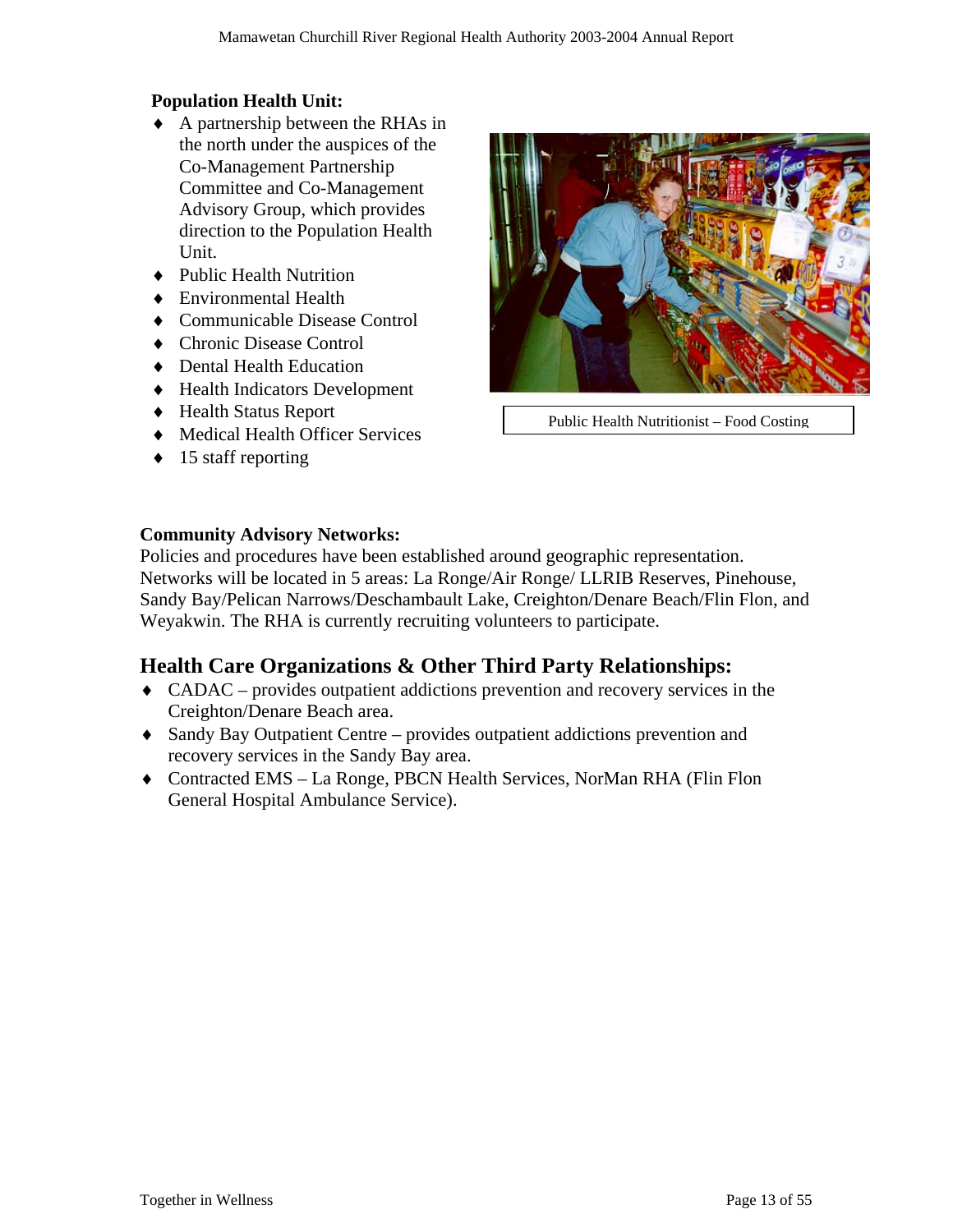## <span id="page-13-0"></span>**Regional Environmental Scan:**

**Key geographical, social and economic factors influencing regional priorities and actions:** 

**Population Less Than 15 Years of Age** 1998 and 2003 Covered Population



### **Average Personal Income, By Sex, 2000**



Northern Saskatchewan has a significantly MCRRHA are under the age of 15 years. greater youth population than the province with 34% under 15 years versus 20% for the province. 35% of the population in

The average male in northern Saskatchewan has an income of approximately \$20,000 in 2000 compared men and women is slightly less in northern Saskatchewan (a difference of about 4,000 to about \$32,000 in the province. The differences in personal income between or 26%) compared to the province (a difference of about \$11,000 or 35%).

### Children in Low Income Families, Age 17 and Under

By Northern Region (Off Reserve Communities), 2000



A child living in poverty is a widely-used  $f(x)$  **47.3 h** measure of children at risk for a wide income cut-offs (LICO). The low income cut-offs represent levels of income where on First Nations' reserves from the 2001 variety of health and social issues. lowpeople spend disproportionate amounts of money for food, shelter, and clothing and are based on family and community size. Low income cut-off (LICO) data were not available for economic families or unattached individuals in the territories or census.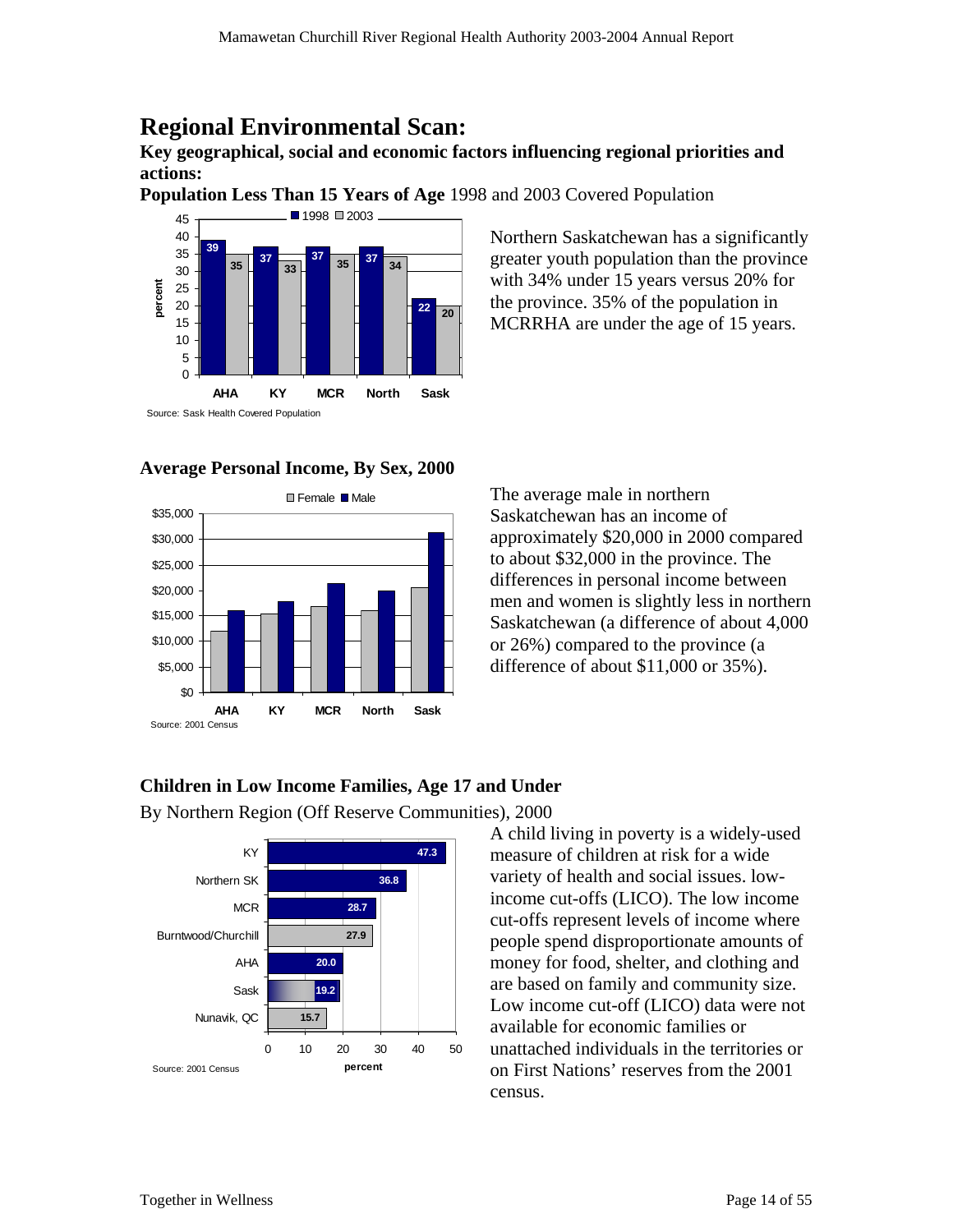

**Employment Rate,** Percent of population aged 15 and up, 2001

Across northern Saskatchewan the employment rate is almost 41% compared to 64% for the province as a whole. There are some differences in far north having the lowest employment employment across the north, with the rate. There are also differences in the employment rate between males and females.

### By First Nations and Provincial School Systems, 1988 and 2002 **Northern Saskatchewan School Enrolments**



Source: 2002-2003 Provincial school enrolments from Northern Lights, Ile a la Crosse, and Creighton School Divisions. First Nations Schools: Northern Education Task Force Report 1989, Indian and Northern Affairs Canada 2002/2003 Nominal Roll. In: Northern Saskatchewan Regional Training Needs Assessment Report 2003

Enrolments in schools increased from 1988 to 2002 in northern Saskatchewan with the greatest increase found in the secondary schools, followed by the middle years and levels compared to northern provincial schools, in which there was a slight decrease in elementary schools. First Nations' schools had larger increases in enrollments in all enrollment in kindergarten and elementary grades during this period.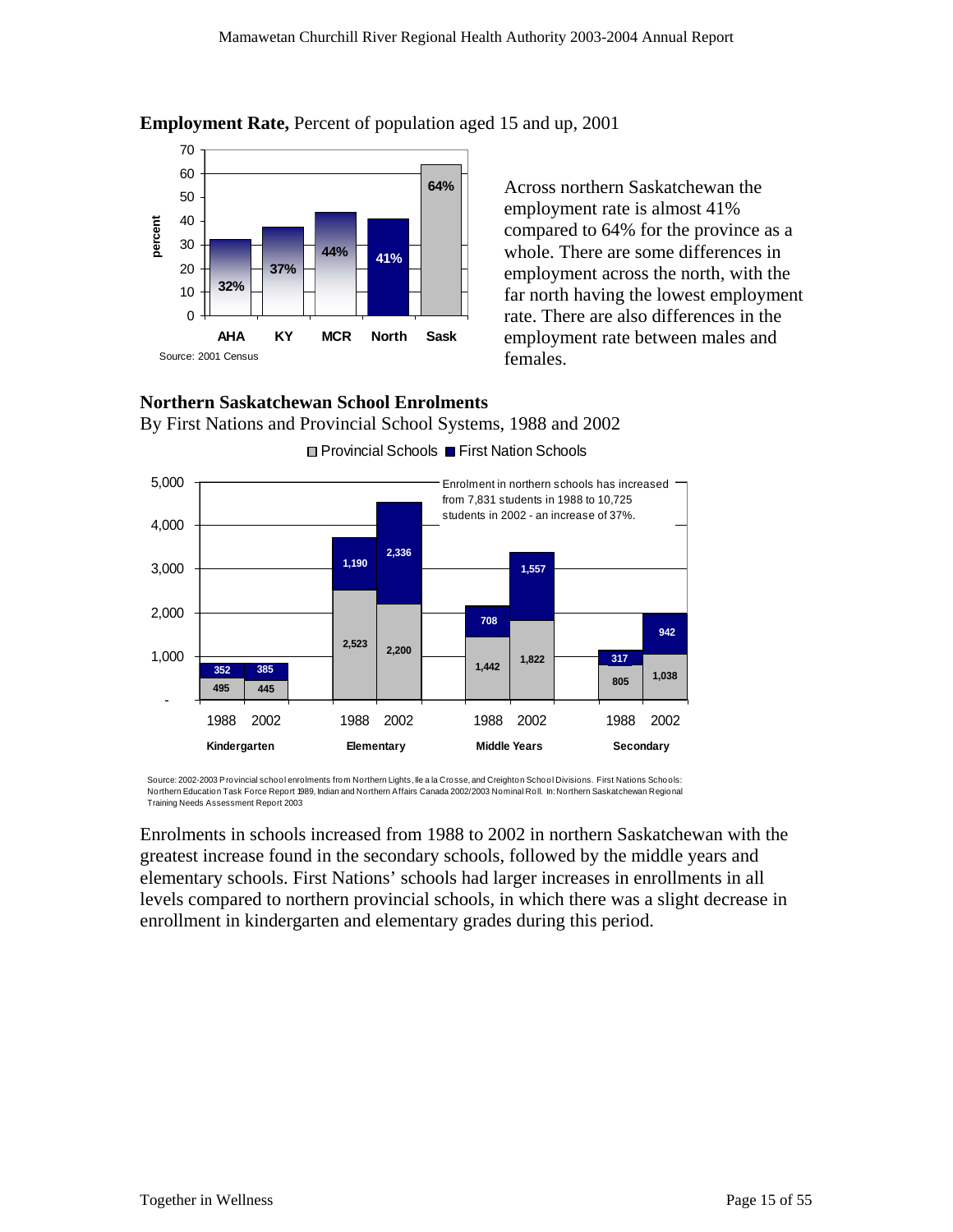### **Emerging health issues RSA by Region and MHO, Northern Sask, 1998-2003 M**



In northern Saskatchewan, there was an increase in MRSA this have been developed to assist past year (over 200 cases diagnosed), mainly seen as skin infections in 3 MCR communities. New guidelines with management of MRSA in the community to complement those already available for the hospital setting.

A research project looking at ways to prevent and reduce the

impact of antimicrobial resistance in northern communities has been initiated by a partnership between the University of Manitoba, the Sask atchewan and Manitoba provincial laboratories, Health Canada, the northern health authorities' Population Health Unit, the Northern Inter-Tribal Health Authority and various partnering communities and their health authorities. Funding has been provided through the Canadian Institute on Health Research.

### **Health status and Outcome Indicators**

Infant Mortality Rates



Infant Mortality Rate 1998-2002



have been gradually improving for the north as a whole. Across the north, the infant - MCR has had relatively static infant mortality rates from the periods 1993-97 to 1998 Infant mortality is a significant issue in northern Saskatchewan. The rates across the north mortality rate is twice as high in 1998-2002 averaged compared to the provincial rate. 2002 with the average rate the highest of all RHAs in the province. Data from Sask Health for MCRHA's infant mortality in 2001 and 2002 is not as accurate because it is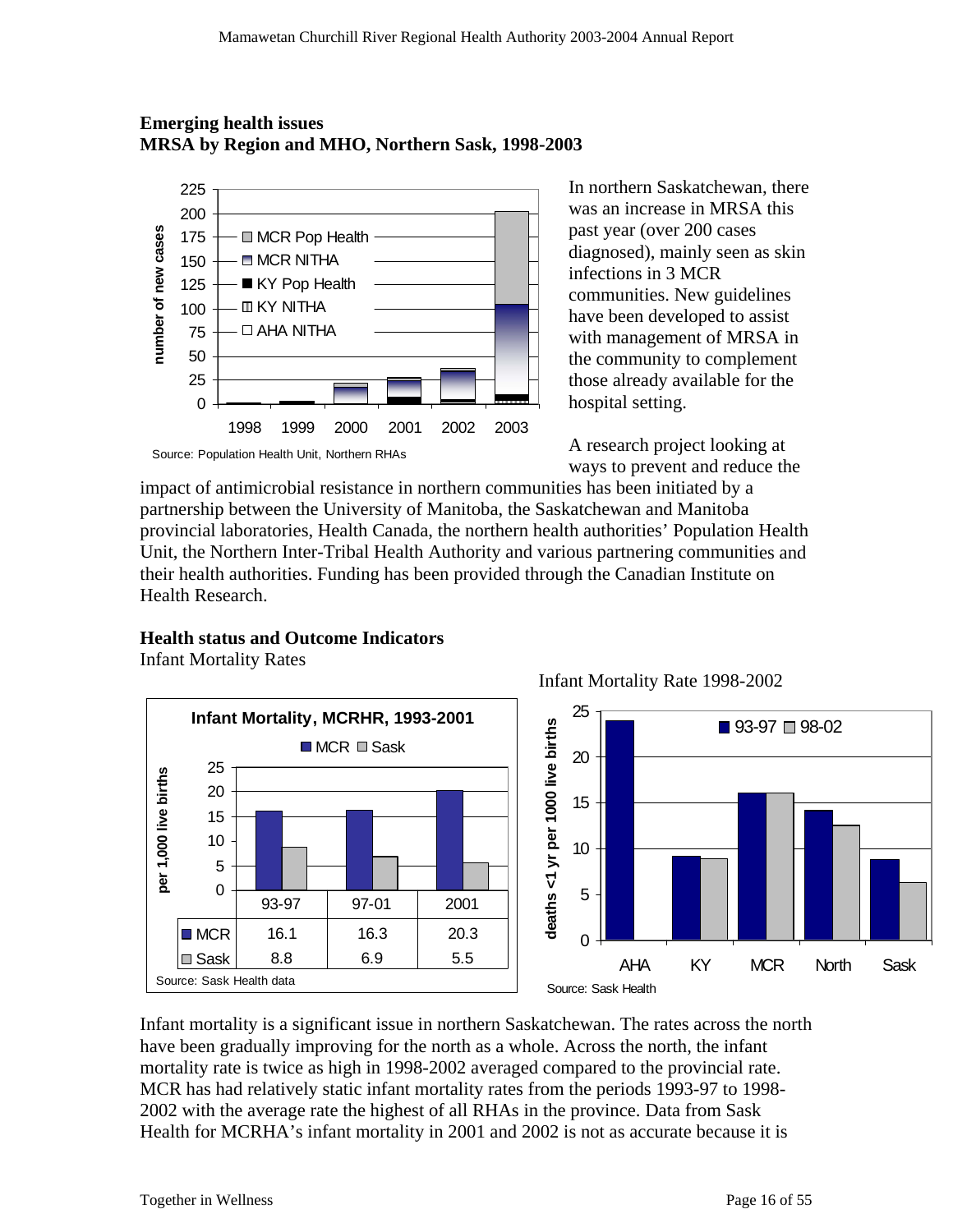incomplete for the number of live births and tends to overestimate the infant mortality rate. Presently Sask Health is working to correct this.

### Life Expectancy



For females and males in 1997, the life expectancy at birth in the three expectancy in other 'peer' health higher than in Nunavut and Nunavik, northern health regions was 75.6 and 70.4 years respectively, significantly lower than the 81.4 and 75.6 years in all of Saskatchewan and also than in all other Saskatchewan health regions, as well as the Yukon (except for males) and the Northwest Territories. Compared to the life regions, it was similar to northern Manitoba and the James Bay Cree Region in Quebec, but significantly Quebec.

The life expectancy at age 65 for females  $(17.3 \text{ years})$  and males  $(15.1 \text{ years})$  in the three northern health regions was significantly lower than the life expectancy in all of similar to the life expectancy in the Yukon and the NWT and the four other northern peer Saskatchewan (20.7 years for females and 16.5 years for males) in 1997. However, it was health regions, with the exception of northern Saskatchewan males having a significantly longer life expectancy than in Nunavik, Quebec.

Body Mass Index (BMI): Overweight & Obesity Rates



There is an increasing health risk with MIs in the overweight and obese B diabetes, dyslipidemia (high lipids or gallbladder disease, obstructive sleep categories for diseases such as type-2 fats in the blood), high blood pressure, coronary artery (heart) disease, apnea and some cancers.

reported being overweight or obese in northern Saskatchewan (54.6%) was similar to the proportion in all of The proportion of people who Saskatchewan (53.7%) in 2000-01. The rates were higher among men

than women in both the northern regions and Saskatchewan, but the differences were not statistically significant.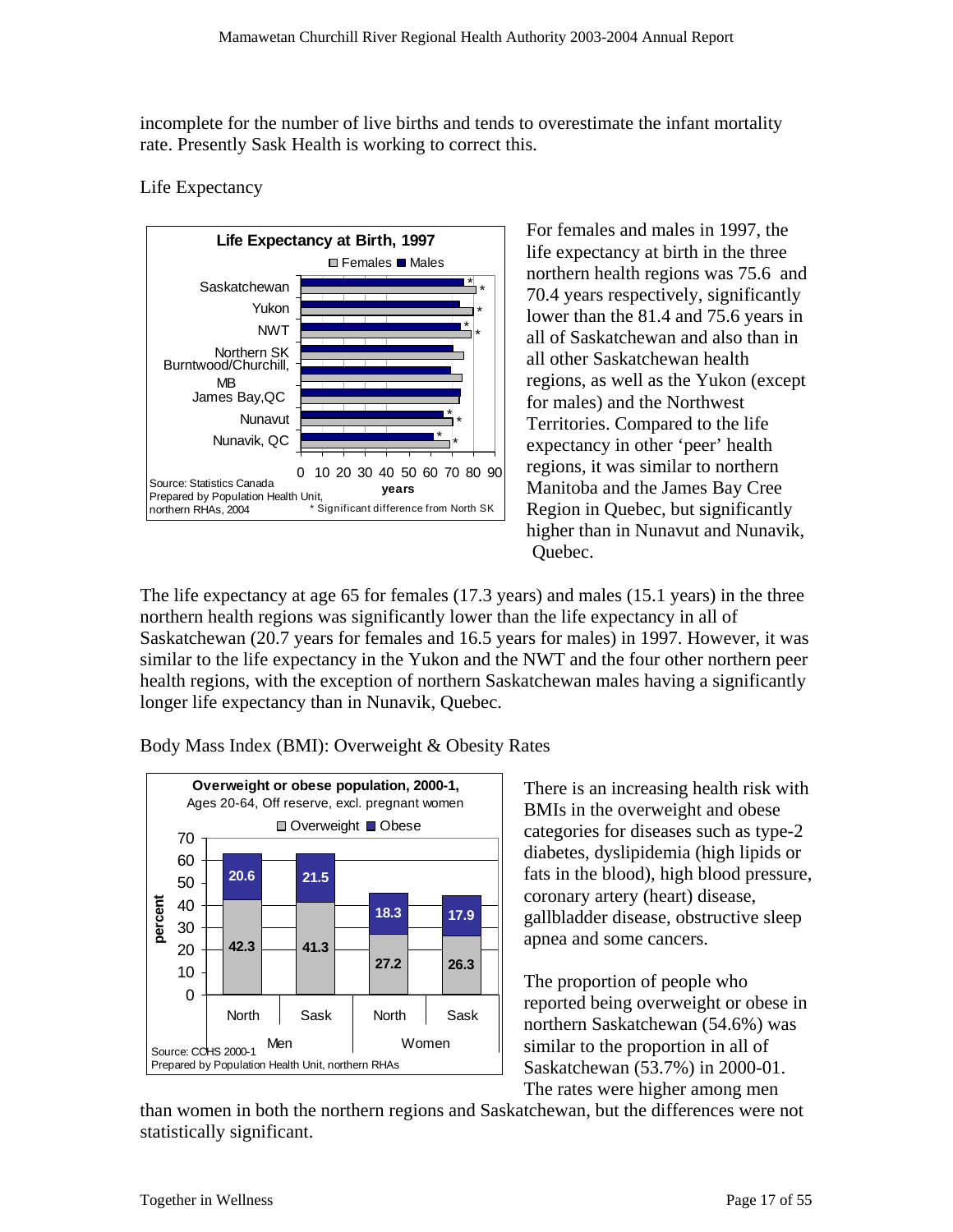### Participation in Physical Activity



The percent of people physically active or moderately active during their leisure time was significantly higher in the northern health areas (57.4%) than in all of Saskatchewan (44.1%), in 2000-1. More northern males than females were active or moderately active.

On the other hand, significantly fewer northern people  $(40.5%)$  were inactive province (48.9%), not shown here. compared to people in the whole

However, the Saskatchewan In-Motion survey in 2003 found that fewer northern youth were inactive than the provincial youth, though northern adults were more inactive than provincial adults.

Smoking Rates by Age and Sex



 Smoking is estimated to be responsible for at least one-quarter of all adult deaths. Smoking has an impact on a variety of cancers (especially lung cancer), heart disease and stroke, chronic lung disease, SIDS, and diabetes.

reported being smokers more often than the provincial males  $(28%)$ . In 2000-1, northern males (40%) Northern females (42%) reported being smokers more than the provincial females (28%) and more

than the northern males.

Among Saskatchewan youth aged 12-19 years, a higher percent of girls (22.4%) than boys (18.8%) reported smoking. The numbers were too small to report for northern boys, but the northern girls (41%) had the highest smoking rates of all Saskatchewan youth.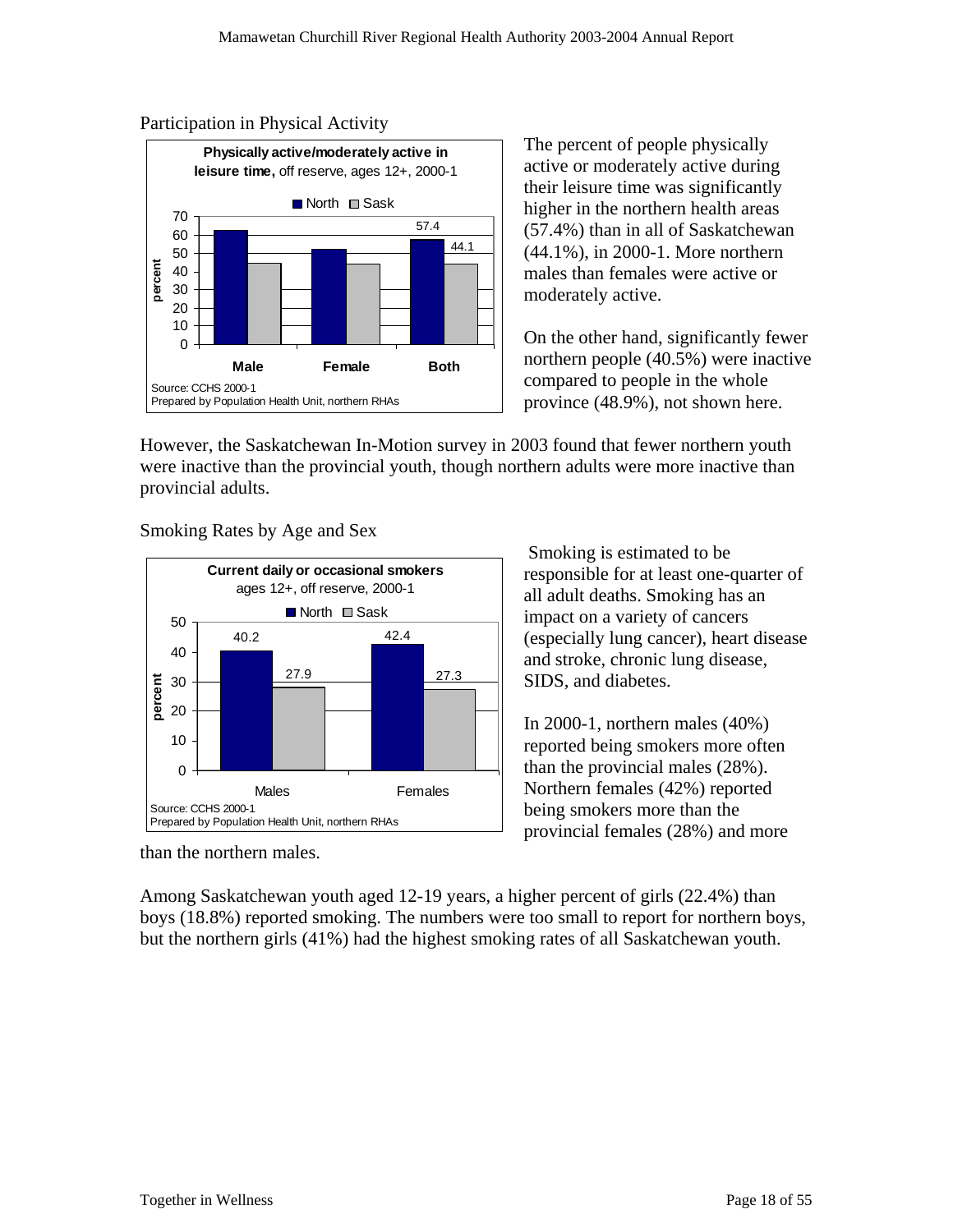### Self-reported Health Status



### Diabetes Prevalence Rate



Self-rated health is an indicator of our

It can include a self-assessment of physical, social, mental and emotional health. It can be a predictor for chronic disease, functional decline and survival.

In northern Saskatchewan, a smaller percentage of people rated their health as "excellent" or "very good" as compared to the overall Saskatchewan population.

The age-sex adjusted prevalence rate of diabetes in 2000-1 was 74 cases per 1000 people compared to the Saskatchewan rate of 40.2/1000. As the identification of people with diabetes relies on physician billing data and hospitalization data, the rate may be underestimated for Mamawetan Churchill River Health Region, because the hospitalization data for residents at Flin Flon was not available for this year.

Within MCRHR, the number of people identified with diabetes

increased from 530 in 1996 to 880 in 2001. The percentage that was not First Nations increased from 28.7% to 32.4%, as shown in the graph on the left. The proportion of diabetics who were male increased by 4.1% over the five-year period (by 3.4% among First Nations and by 4.2% among the rest of the population with diabetes).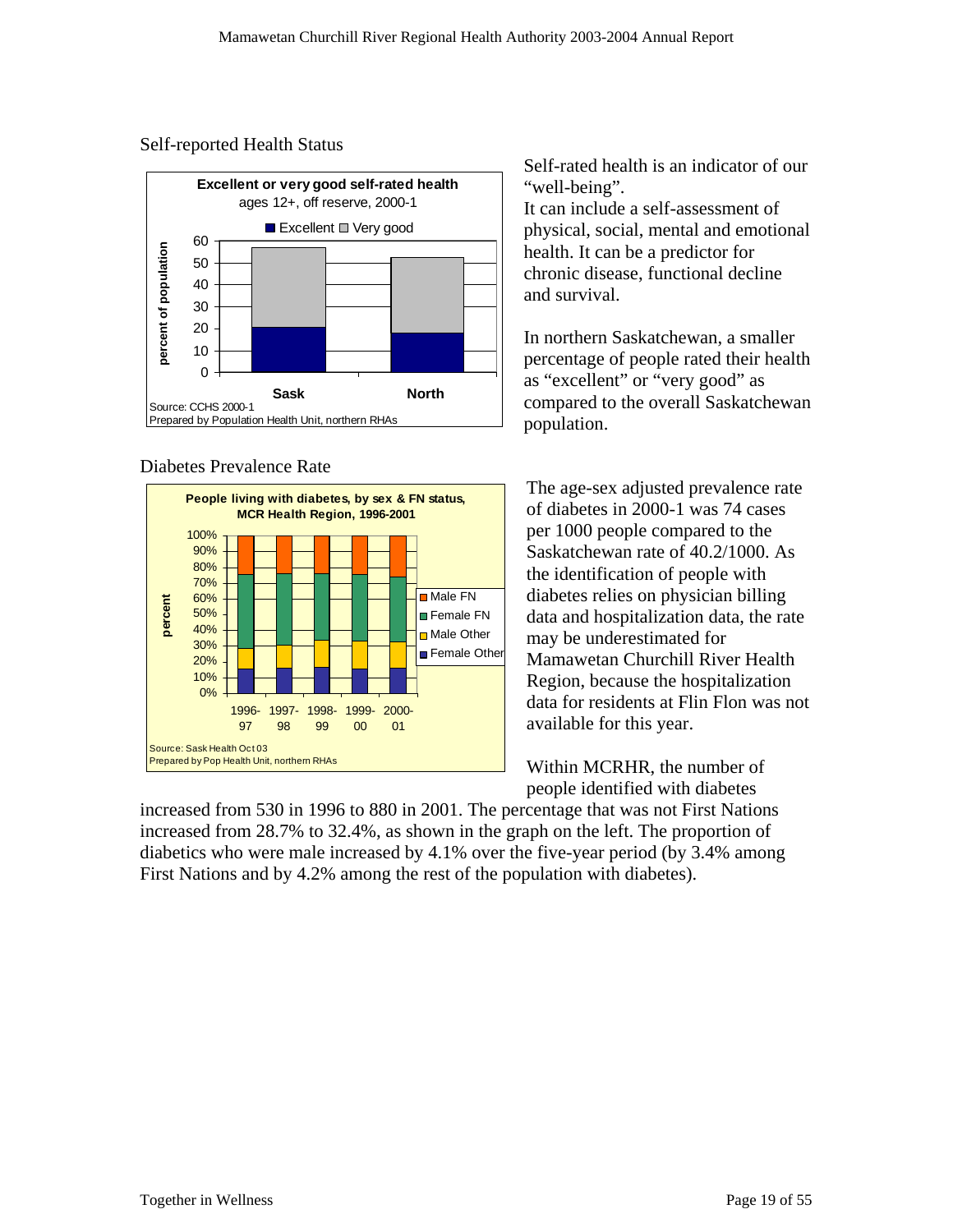

#### <span id="page-19-0"></span>Child and Youth Injury Hospitalization Rates

In 1999-2000, the child and youth injury hospitalization rate was highest in males and 1.9 times higher in MCR HR males and 2.4 times higher in northern females compared to Saskatchewan males and female aged 0 to 19 years. The child and youth injury death rate in MCR health region was higher than in the whole north and almost 3 times the rate in the whole province in 2000-2. The MCR injury death rates may be underestimated as the 2002 deaths occurring in Manitoba were not available for this chart.

For an in-depth picture of community characteristics and non-medical determinants of health (socio-economic), see the Northern Saskatchewan Health Indicator Report 2004.

## **Major Initiatives/Accomplishments:**

### **Goal #1 – Improved access to quality health services**

- ♦ Development and consolidation of a Mental Health intake / on call system, as well as the development of a file audit system.
- ♦ A new and expanded addictions Outpatient Centre facility located in Sandy Bay was completed.
- ♦ Primary Health Care Director was hired in August 2003. A Primary Health Care Plan for the region was developed and continues to be the working document for this initiative. Assumed administrative responsibility for the Primary Health Care Demonstration Site at the La Ronge Medical Clinic. A Community Health Manager was recruited for Sandy Bay and organized using the Pinehouse Health Centre model.
- ♦ Addictions Prevention / Recovery Services has a youth worker providing promotion and intervention services in the La Ronge schools.
- ♦ Telehealth Saskatchewan involved MCRHR in new initiatives such as teleradiology, implementation of IP technology and the technology support service contract provided from La Ronge for the northern telehealth sites.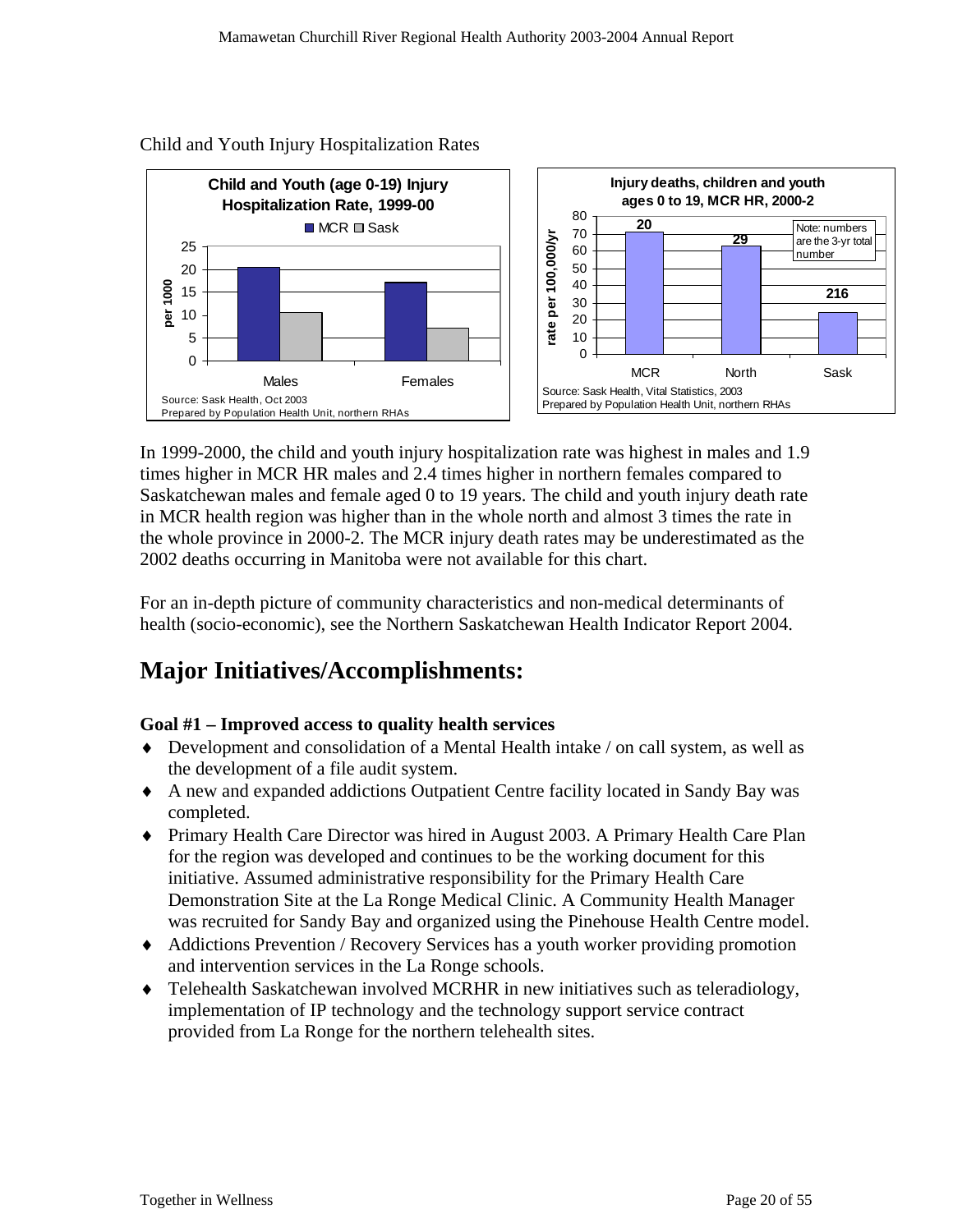### **Goal #2 – Effective health promotion and disease prevention**

- ♦ Northern Lights School Division in collaboration with MCRRHA is developing a Division-wide Sexual Health Program.
- ♦ Comprehensive North-wide Oral Health Strategy is being developed as one of the initiatives of the Northern Health Strategy to support more accessible, efficient and effective services with Northern Inter-Tribal Health Authority, regional health authorities, Sask Health and First Nations Inuit Health Branch.
- ♦ Provincial Population Health Promotion Program Development coordinated northwide facilitation session on April 25 in Beauval, participated in provincial reference group, tracking of statistical information and initial planning to reflect the key strategies of the plan
- ♦ Northern Diabetes Prevention Coalition remains active with this year's major activities including:
	- the development of 2 sessions of Capacity Building Workshops for the three northern health authorities to build skills, methodology and strategies in middle management and partner organizations who work closely with communities and families. Received the Green Ribbon from SAHO for this initiative.
	- Intersectoral health promotion coordination across the north with continuing awareness building.
	- Initiation of physical activity healthy public policy with northern schools.
- ♦ Study on "Community acquired antimicrobial resistant bacteria in northern Canadian communities" received funding from Canadian Institute on Health Research and is being implemented through a research team from the University of Manitoba, Health Canada, Saskatchewan Provincial Lab, the Population Health Unit, KYRHA, MCRRHA, KTRHA, and NITHA. This study is being done in response to the increasing prevalence of methicillin-resistant Staph aureus infections we are seeing in some northern communities.
- ♦ Infant and perinatal mortality risk reduction project completed a comprehensive needs assessment across First Nations and off-reserve communities in partnership with Kids First North and the Saskatchewan Institute on the Prevention of Handicaps.

### **Goal #3 – Retain, recruit and train health providers**

- ♦ Quality Workplace initiative was started in partnership with the SRNA.
- ♦ A website was created, giving MCRRHA a world wide web presence and enabling the region to expand opportunities for recruitment.
- ♦ Respectful workplace policy creation as a step towards creating a healthier work environment for all staff.
- $\blacklozenge$  LPN program was held for the 6<sup>th</sup> year at the La Ronge Health Centre. 7 graduates successfully completed the course in 2003-04.
- ♦ AEDP agreement was re-signed in August 2003.
- ♦ Recruited a coordinator for the Northern Human Services Partnership (NRIC).
- ♦ Full Scope of Practice is facilitated to the greatest extent possible.
- ♦ A Regional staff Orientation program was developed and is held quarterly.
- ♦ Leadership Group of MCRHR completed 1 of 6 phases in the Executive Leadership Program**.**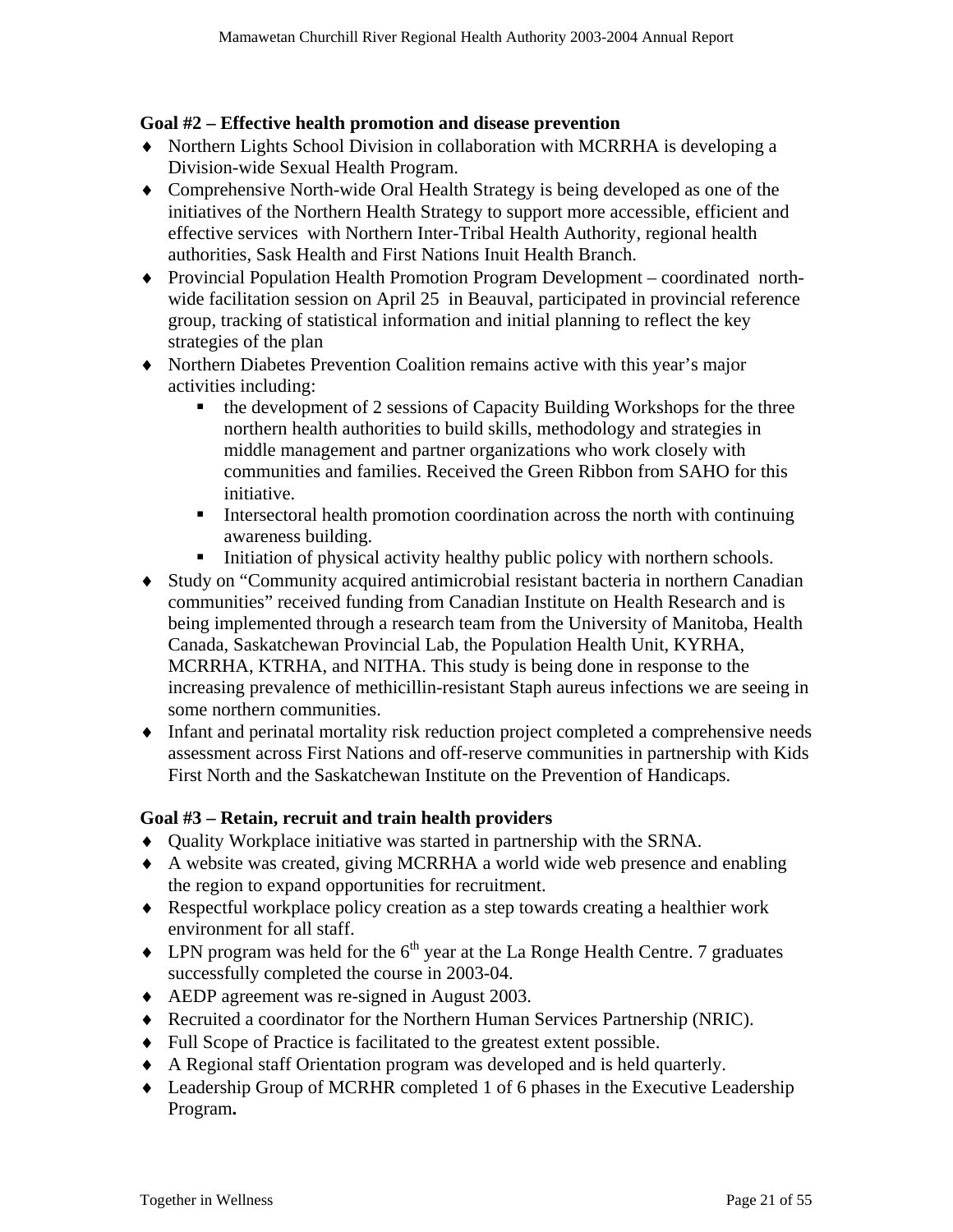### <span id="page-21-0"></span>**Goal #4 – A sustainable, efficient, accountable and quality health system**

- ♦ A positive evaluation of the New Beginnings (FASD Intervention Program for high risk families) program was received.
- ♦ Increased number of Addictions Prevention/Recovery Services (APRS) referrals from physicians.
- ♦ Northern Health Conference MCR and KY assisted the Northern Municipalities Association with planning, coordinating, delivery and evaluation of the conference which took place in Prince Albert on January 13-15, 2003. The focus of the conference was on communication and collaboration and the role of partnerships (municipalities) in health care and safety.
- ♦ Community Health Action Plan (CHAP) was completed and was given an honourable mention at the SAHO Green Ribbon Awards.
- ♦ Northern Health Strategy Working Group was successful in securing funding to March 31, 2006 from the Federal Government.
- ♦ Successful achievement of CCHSA's reporting requirements following 2 mock evacuation tabletop exercises, development of performance appraisal processes and implementation of a continuous quality improvement program.
- ♦ Special needs housing project is underway as a result of the work started in one of the initial accreditation care teams.
- ♦ Appointment of 5 new board members in March 2004 to fill the vacancies for the regional health authority.
- ♦ LTC renovations were completed in La Ronge Health Centre creating a more friendly atmosphere and more usable space.
- ♦ Developed framework and initiated regional development of Pandemic/ Major Communicable Disease Operation Plan.
- ♦ Initiated Long Term Drinking Water Strategy: organized public water files and inspected 52% of facilities in the north that provide accommodation, food and water to summer visitors.

# **Progress and Results:**

### **Governance and Management:**

In August 2003 Primary Health Care was added to the Leadership Group by the appointment of a director accountable for this service. This, along with the appointment of 5 new board members in March 2004, completes the region's governance and management structure.

In January of 2004, after a review of the completed CHAP, the board and leadership group held a planning session outlining strategic directions for the organization. The next steps include a further refinement of these directions and a rollout to the next level of the organization.

### **Quality**

- Received Accreditation with report in August 2002. In 2003-04 reporting requirements were completed successfully. CCHSA survey is scheduled for June 2005.
- RHA receives quarterly updates on critical incidents and quality care complaints.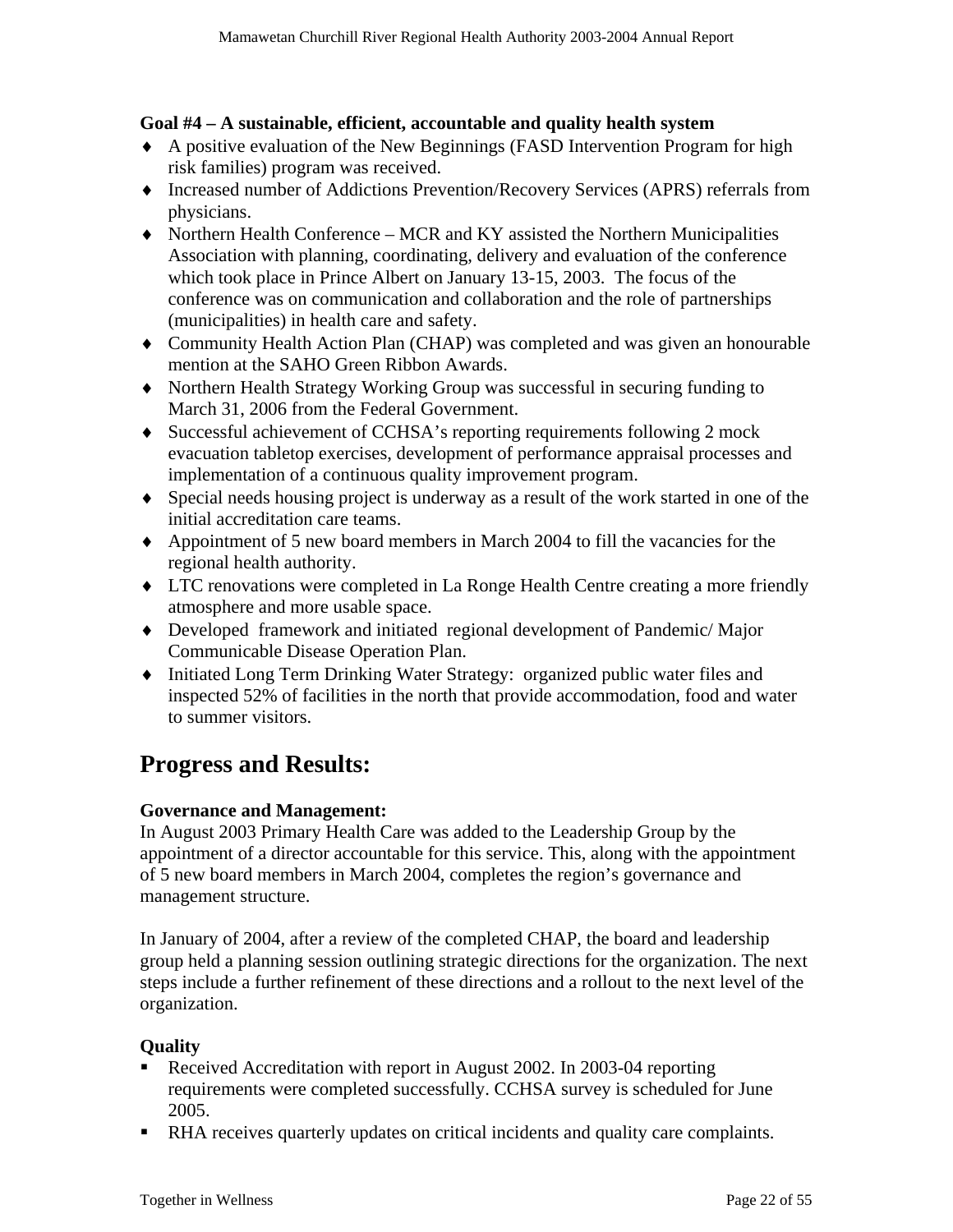- o 2 critical incidents were voluntarily reported in 2003-04.
- o 20 quality care concerns were received in 2003-04. These concerns are broken down in the following manner: 3 access to service, 15 care delivery, 1 communication and 1 other. 75% of the concerns were resolved within 30 days.

### **Human Resources**

*Organizational Effectiveness Measurements for Human Resources*  Total Sick Leave by Union Affiliation



Compared to all Saskatchewan RHAs combined in 2003-4, Mamawetan Churchill River Health Region had a lower use of sick leave for all union affiliations, except for SGEU which was similar to the whole province.

### **Turnover Rate:** 13.45%

### **Measures Taken to Improve Retention**

- ♦ Exit Surveys/Interviews
- ♦ Exit survey return rate an indicator in 2002 Accreditation
- ♦ Regular review of Exit Surveys by Leadership Group

### **Percentage of Self Identified Aboriginal Employees:** 31.63%

### **Measures Taken to Improve Numbers of Aboriginal Employees**

- ♦ Aboriginal Employment Development Coordinator on staff
- ♦ Advertise all externally posted positions in Aboriginal community
- ♦ Summer student employment program
- ♦ Aboriginal Awareness Training
- Aboriginal Employee Network to be implemented in 2004/05

### **Financial:**

MCRHR continues to work collaboratively with the Department of Health to develop criteria for multi-year financial planning and strategies to address the unique challenges of delivering health services in the North.

### **Information Management:**

A multiyear Information Technology Plan has been developed in conjunction with the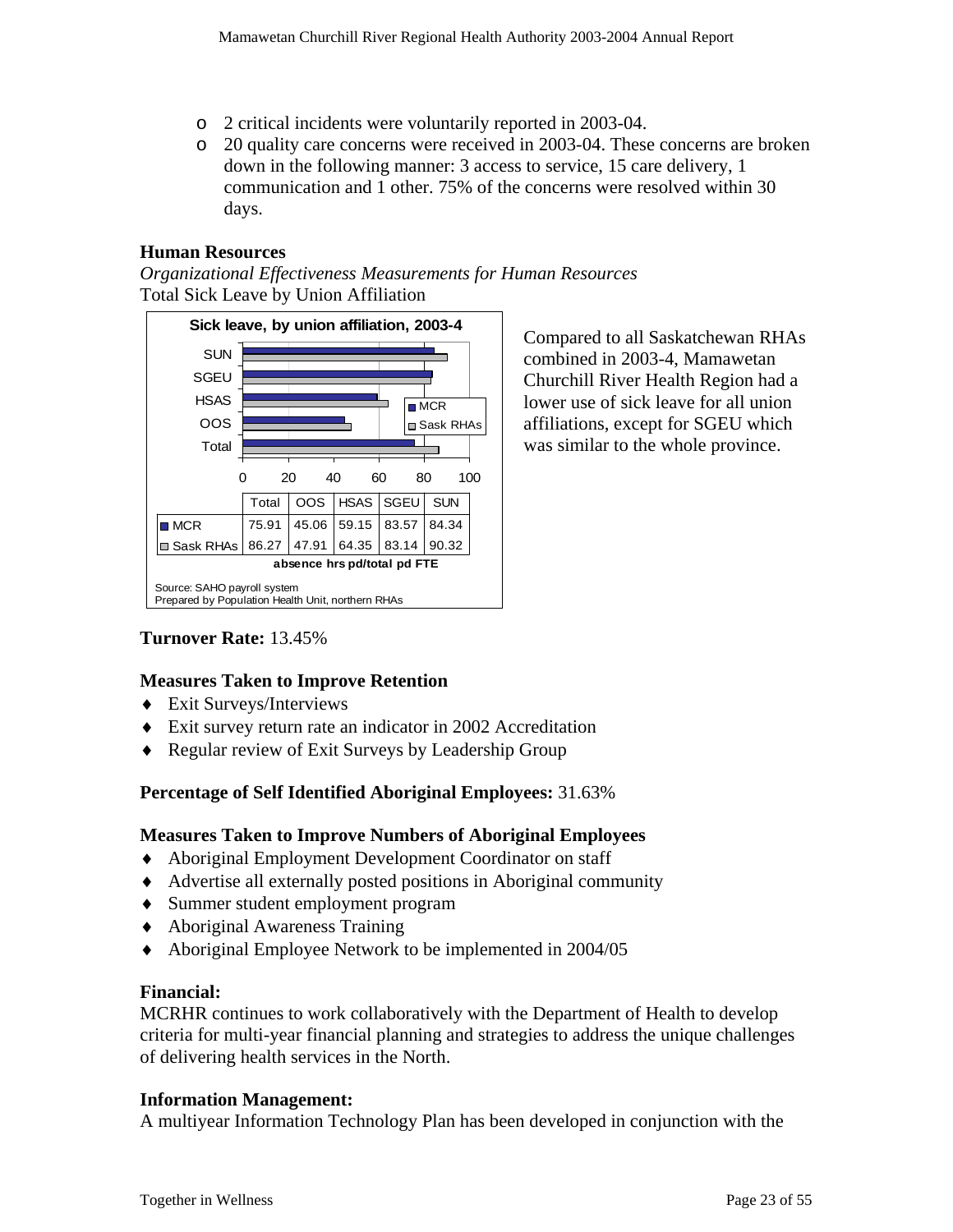Provincial Information Technology Plan. It is integral to the regional multiyear Information Management Plan. Maintaining the information technology infrastructure is and continues to be a challenge.

Monitoring the quality and security of health information is an ongoing focus. Representatives sit on the provincial Privacy Working Group.

MCRHR met all provincial directives and uses all provincially mandated systems.

### **Communications and Issues Management:**

This fiscal year has seen an increase in cooperation, planning and sharing of information and resources between the communications programs within the Regional Health Authorities, the Department of Health and SAHO. MCRHR has benefited from this shared expertise, however the southern RHAs manage different issues than those found in the North.

### **Capital:**

Capital equipment planning is wholly dependent upon provincial resources. MCRHR is in the process of researching fundraising options, which includes the formation of a foundation.

### **Reporting:**

MCRHR has met all reporting as required and within expected time frames.

### **Program Specific Expectations and Indicators**

### **Primary Health Care**

This model has been used extensively over the past 30 years primarily as a result of insufficient resources and creative management. The existing primary health care centres provide a wide range of health services. Many factors impact access to services, these include but are not restricted to lack of suitable housing for staff, geographic and professional isolation, and insufficient capital resources, ie telehealth unit for Sandy Bay.

### **Emergency Response Services**

Healthline, 911 and ambulance services continue to pose challenges for both the provider and MCRHR residents and staff due to the unique geography, municipal infrastructure and demographics.

### **Inpatient/Residential Mental Health and Addictions Services**

MCRHR has an 8 bed social detox centre located in the La Ronge Health Centre.

### *Average Length of Stay of Mental Health Inpatient Clients Compared to Expected Length of Stay*

Mamawetan Churchill River RHA does not have a psychiatric inpatient facility. Information is not available by RHA residence of clients.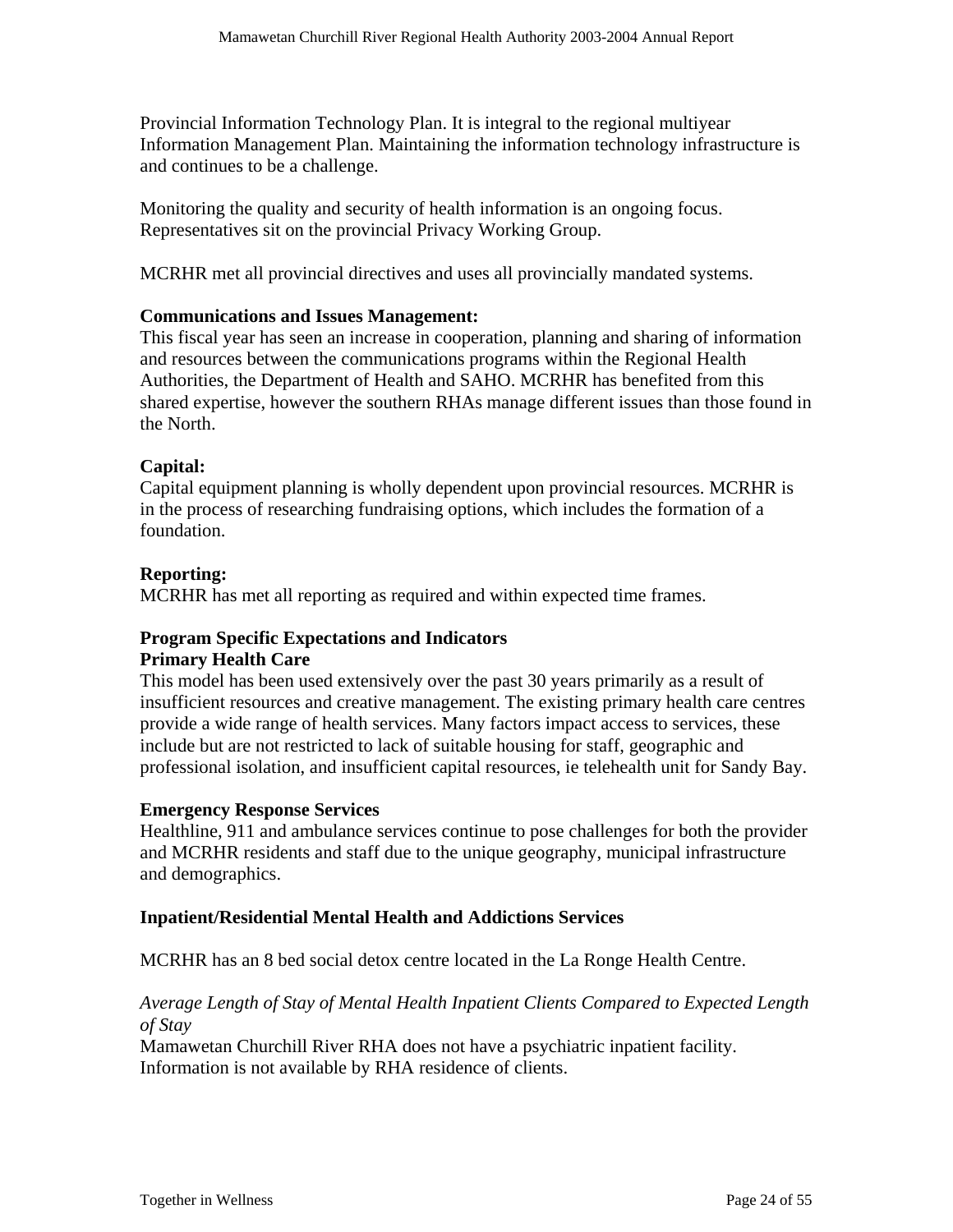### *Alcohol and Drug Inpatient Treatment Completion Rates*

In 2002-3, 55.8% (29/52) of the drug and alcohol inpatients completed treatment in the MCR health region treatment facility, compared to 74.6% of inpatients in all Saskatchewan treatment facilities. These numbers exclude detoxification, long-term residential and day-patient services and inpatients in treatment at fiscal year-end. Inpatient client numbers were under reported by 32 clients, Therefore total number of inpatient clients is 84 clients. The rate of client terminations was 40.4% (21/52) in MCR RHA compared to 18.1% for all Saskatchewan facilities. The severity of substance use, degree of self-awareness, family and community support, length of time between initial client contact and first treatment, cognitive impairment, and rate of self-referral all influence successful completion rates.

### *Alcohol and Drug Outpatient Treatment Completion Rates*

In 2002-3, 24.5% (77/314) of the drug and alcohol outpatients completed treatment in the MCR health region outpatient programs, compared to 33.3% of outpatients in all Saskatchewan outpatient programs. These numbers exclude methadone, St. Louis follow up, and SGI outpatient services, clients identified as either "deceased" or for "screening/referral" purposes, and outpatients in treatment at fiscal year-end. The number of clients attending group programming was 65 clients and 48 clients completed the program for a completion rate of 73%. The rate of client terminations was 46.2% (145/315) in MCR RHA compared to 43.6% for all Saskatchewan facilities. The program's ability to meet client needs, severity of substance use, degree of selfawareness, family and community support, length of time between initial client contact and first treatment, cognitive impairment, rate of self-referral, all influence successful completion rates. For many substance abusers, success comes after several failed attempts at alcohol and drug treatment.

*Problem Gambling Treatment Completion Rates for Inpatient and Outpatient Services*  Mamawetan Churchill River RHA does not have a gambling inpatient facility. Information is not available by RHA residence of clients.

Only two clients entered MCR outpatient gambling services in 2002-3 and both dropped out of the program. In Saskatchewan, the successful completion rate of outpatient gambling services was only 21.4% (69/322).

### **Institutional Supportive Care (long term care)**

MCRHR operates a 16 bed facility in the La Ronge Health Centre, 14 beds are utilized for long term care and 2 beds for respite care. Residents of Creighton and Denare Beach access long term care from the NorMan RHA in Flin Flon. This raises the issue of residency as long term care residents are required to become Manitoba residents after 3 months in the facility.

### **Home Based Acute and Palliative, and Supportive Care**

Home Care services are provided from 5 service points: La Ronge/Air Ronge, Weyakwin, Pinehouse, Sandy Bay and Creighton/Denare Beach/Flin Flon, Sk.(the other border community in Saskatchewan). A major issue faced by Home Care in Creighton is the noticeable discrepancy when comparing Home Care services provided by NorMan RHA with the MCRHR services.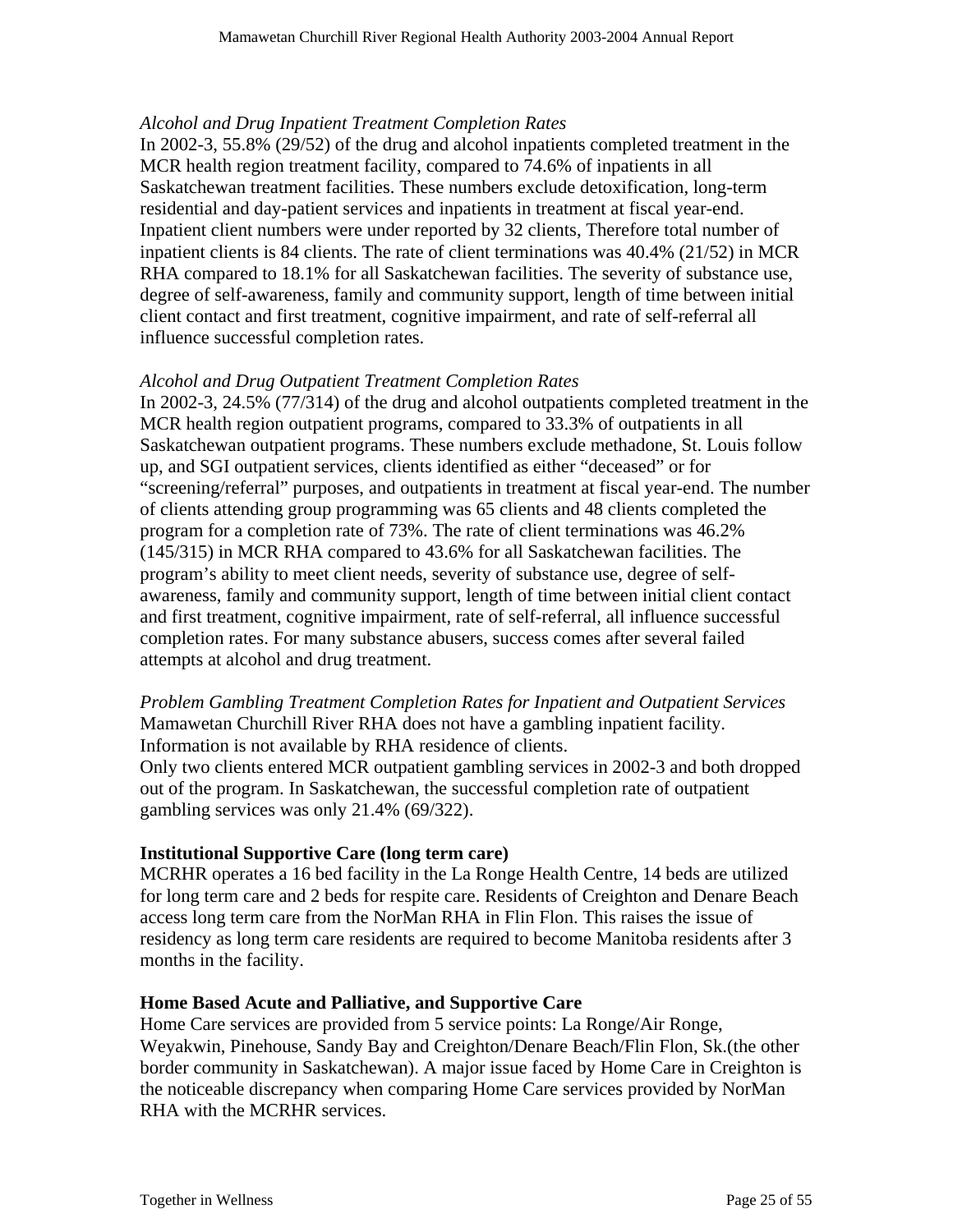### **Program Support**

Monthly, the Chair attends the Ministers Forum and the President/CEO attends the Leadership Council. Directors participate in various Joint Committee Meetings and comprise the senior management team for Mamawetan Churchill River Health Region. Participation is limited due to costs associated with travel.

### **Population Health**

Chlamydia Rates



 In 2002, the rate of Chlamydia in Mamawetan Churchill River Health Region was 6.4 times the provincial rate in females and 5 times the provincial rate in males. Next to the Saskatoon and Regina Qu'Appelle health regions, MCR HR had the largest absolute number of Chlamydia cases in the province in 2002, with only 2.1% of the population.

As shown in the Northern Saskatchewan 2004 Health Indicators Report, the highest age-specific Chlamydia rates are

among the 15 to 19 year age group in females and the 20 to 24 year age group in males. Chlamydia rates have been increasing across the province and country and showed over a 50% increase across northern Saskatchewan between 1998 and 2003. The increase may be due to more convenient testing, with more cases being lab confirmed, as well to actual increases in disease incidence. Across Canada, from 1997-2002, there has been a 60% increase in Chlamydia which is roughly equivalent to the increase in northern Saskatchewan.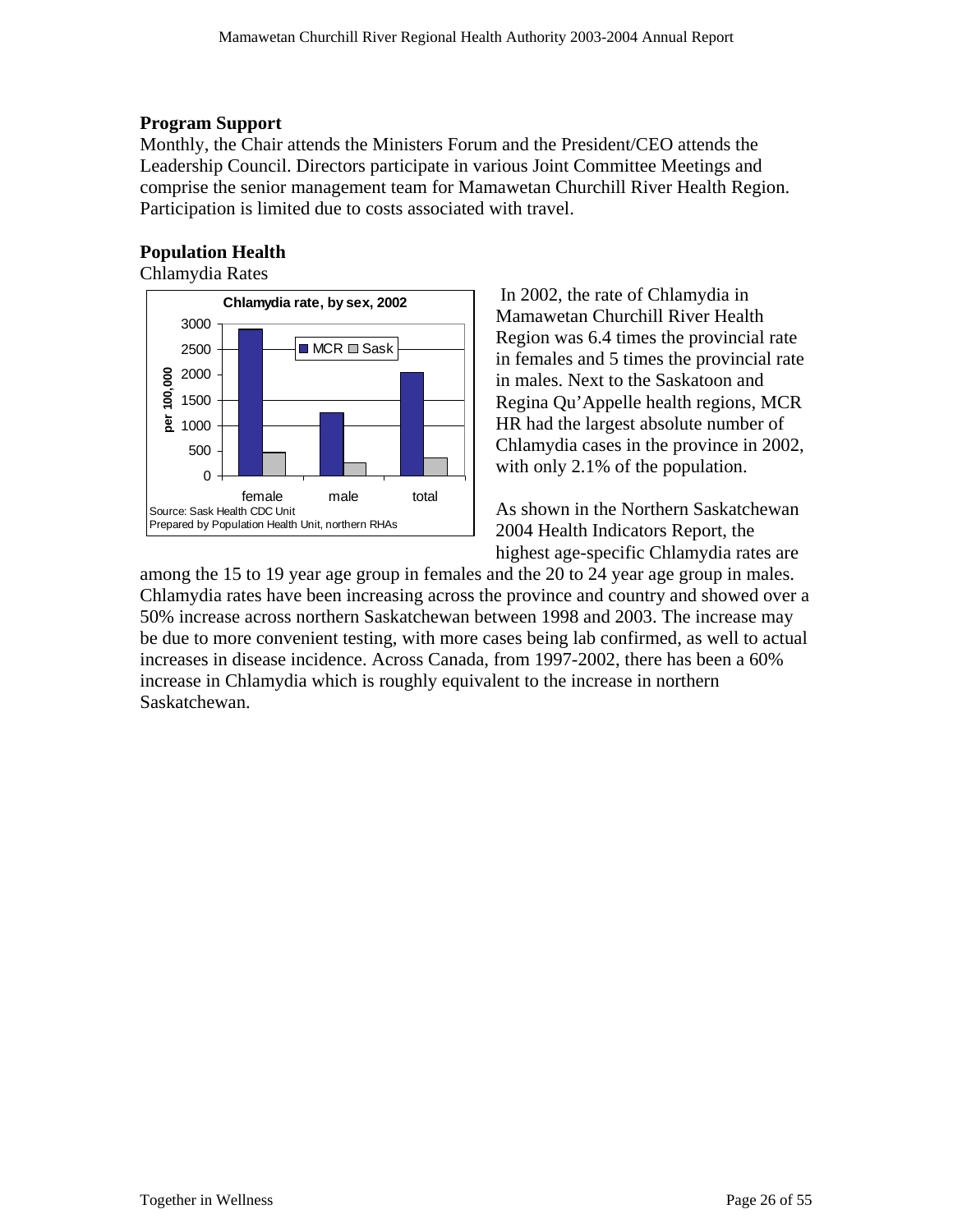

### Influenza Immunization Rates for Older Adults, including First Nations Communities





Influenza immunization coverage in the MCR health region among the elderly population has improved gradually over the past several years, but it still falls behind the Saskatchewan coverage of 62% and the national goal of 90%. A strategy to increase coverage and to prepare for a pandemic could include increasing the capacity for mass immunization campaigns by extending training to nurses outside of public health. This will be explored for the fall of 2004.

Public health inspectors employed by Mamawetan Churchill River RHA cover all three northern health areas. In 2003 they were able to inspect 40% of food eating establishments, 37% of licensed accommodations and 75% of facilities with swimming pools/water themes.

Factors contributing to the low rate of inspections include the large geographic area, the volume of facilities in the area, human and financial resources, and competing priorities.

The facilities are scattered over the northern half of the province (46% of the province's implications for travel time and costs, particularly with air travel and poor gravel roads. surface area), with many accessible only by air. This large area has significant The northern PHIs are responsible for 7% of Saskatchewan's food eating establishments, 25% of the licensed accommodations, and 4% of the facilities with swimming pools/water themes. Inspection rates are affected by the number of PHI positions (only 4) and staff turnover (currently 2/4 positions are vacant). Significant time is also spent on precautionary boil water advisories and boil water orders.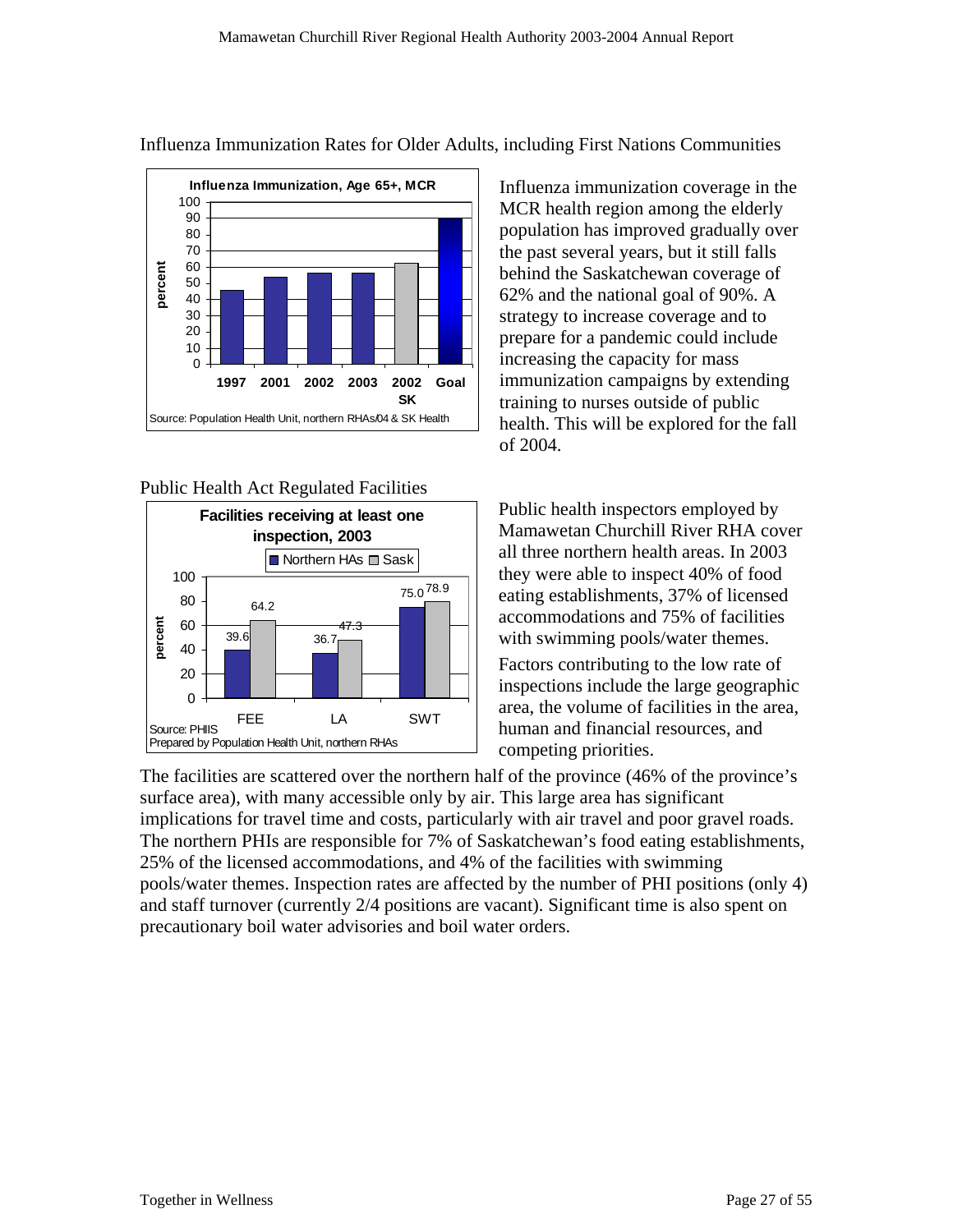### **Acute and Emergency Services**

MCRHR continues to maintain one acute care facility in La Ronge. Residents of the eastern portion of the region access acute care services from the Flin Flon General Hospital in Manitoba.



### Acute Care Weighted Separations & Day Surgery Cases Retained in the Region



Data from 1999-00 (rather than 2001-2) was used for this indicator as the Flin Flon hospital data has not been available since August 2000.

Inpatient ALOS Compared to ALOS in Similar Regions for Medical Cases



1991/2 and 2001/2 (3.5 to 3.6 days). The same measure decreased for MCR health region There no other regions similar to the northern health regions, so a comparison can only made between the KY and MCR regions. The average length of stay for medical cases remained stable over the past 11 years in KY health region, with a 2% increase between

2002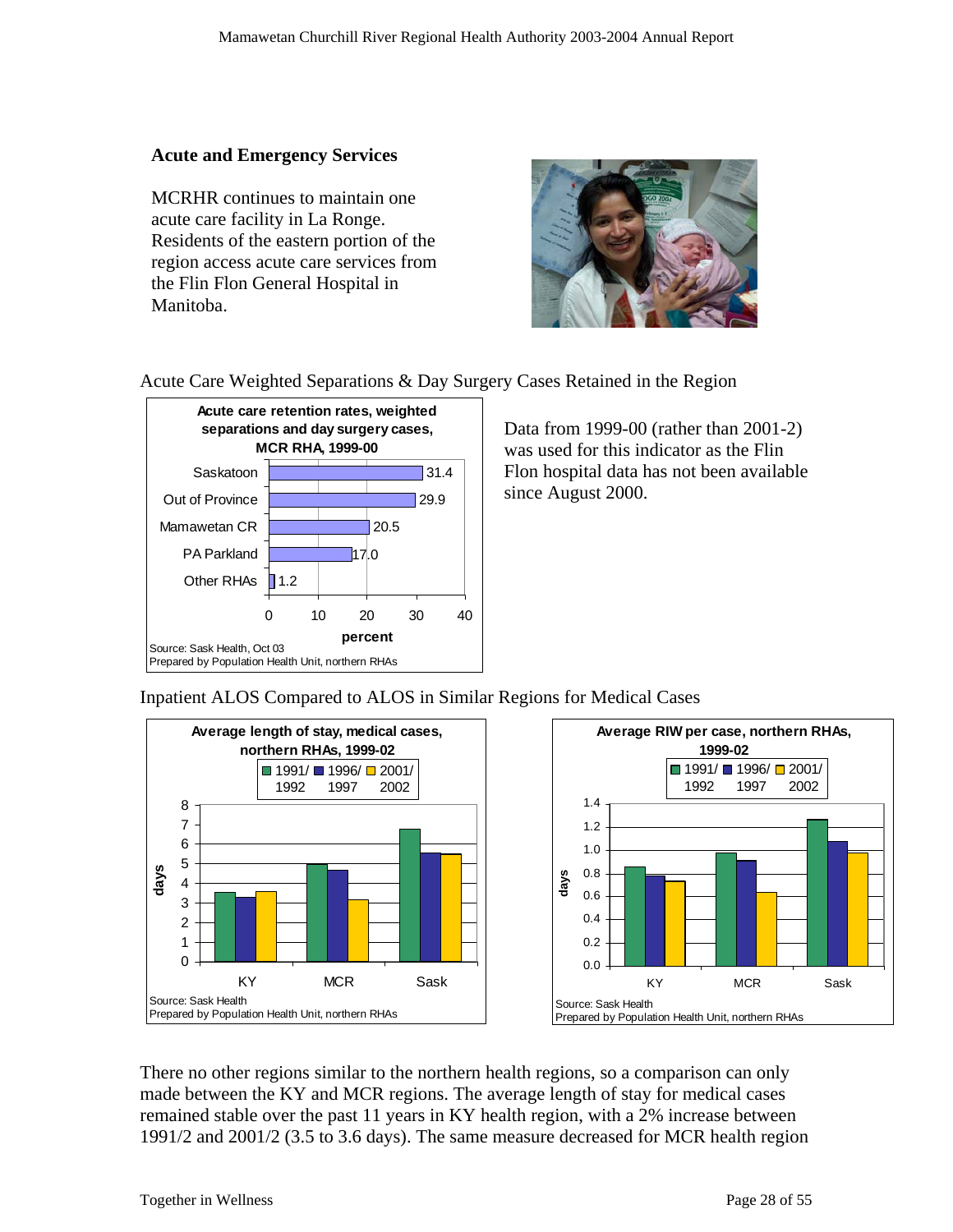<span id="page-28-0"></span>by 37% in the same time period (5 to 3.1 days). Both are lower than the ALOS for all Saskatchewan medical cases.

The average resource intensity weight per case decreased from 1991-2 to 2001-2 from 0.86 to 0.73 in KY health region and from to 0.97 to 0.64 in MCR health region.

For a full report on health indicators for the Mamawetan Churchill River Health Region, refer to Northern Saskatchewan Health Indicators Report 2004.

# **challenges and Future Directions:**

- Human resource challenges range from recruitment issues such as shortages of various trained professionals (nurses, public health inspectors, health information professionals, etc), retention issues such as housing in Sandy Bay, implementation of geographic and professional isolation. As a result of some of these challenges there is Improvement, etc), and quality workplace issues relating to care delivery and staff morale. Currently MCRRHA is working with the SRNA and their Quality Workplace full scope of practice for nursing (LPNs, RNs and Nurse Practitioners) and an increase in staff sick time, an increase in workload which means decreased participation on committees (OH&S, Disaster Planning, Continuous Quality Program, the implementation of an attendance management program and creation of innovative policies and practices that promote staff retention (provision of housing, coverage of travel costs, etc).
- $\bullet$  Balancing increased expectations with diminishing resources is a continual challenge. consideration the diseconomies of scale due to size, the geographical location that implementing a new provincial chart of accounts and payroll system, dealing with the computers, servers, copiers, dictation, etc. The increasing costs of laundry, software Requests for information from Sask. Health and SAHO for budgeting, bargaining and planning are often extensive and are required in very tight timeframes. MCRRHA battles the challenges of provincial funding formulae that do not take into leads to higher operating costs (travel), the lack of community resources, and the special needs population. Furthermore, we are faced with additional challenges of complexity of numerous funding streams and the need to create a plan for capital fundraising. Currently capital funding is primarily directed towards patient care equipment, but there is a need to maintain and upgrade other equipment such as and technology upgrades, heating, physical storage, are difficult to budget for when faced with uncontrollable and necessary costs related to medical and surgical supplies, etc.
- Balancing the need to attend provincial meetings with the need to "stay at home". The me meetings that are located outside the region require a significant commitment in ti benefits of networking and planning at a provincial level are important, however and resources.
- Finally, there is recognition of ever increasing needs of our population that require program reviews and/or enhancements:
	- $\bullet$  Ensuring that adequate follow-up services are available for Addictions Prevention / Recovery Services' clients who complete programming and return to their communities.
	- $\bullet$  There is a need to develop an ongoing networking strategy with all agencies to improve integrated case management and information sharing for APRS.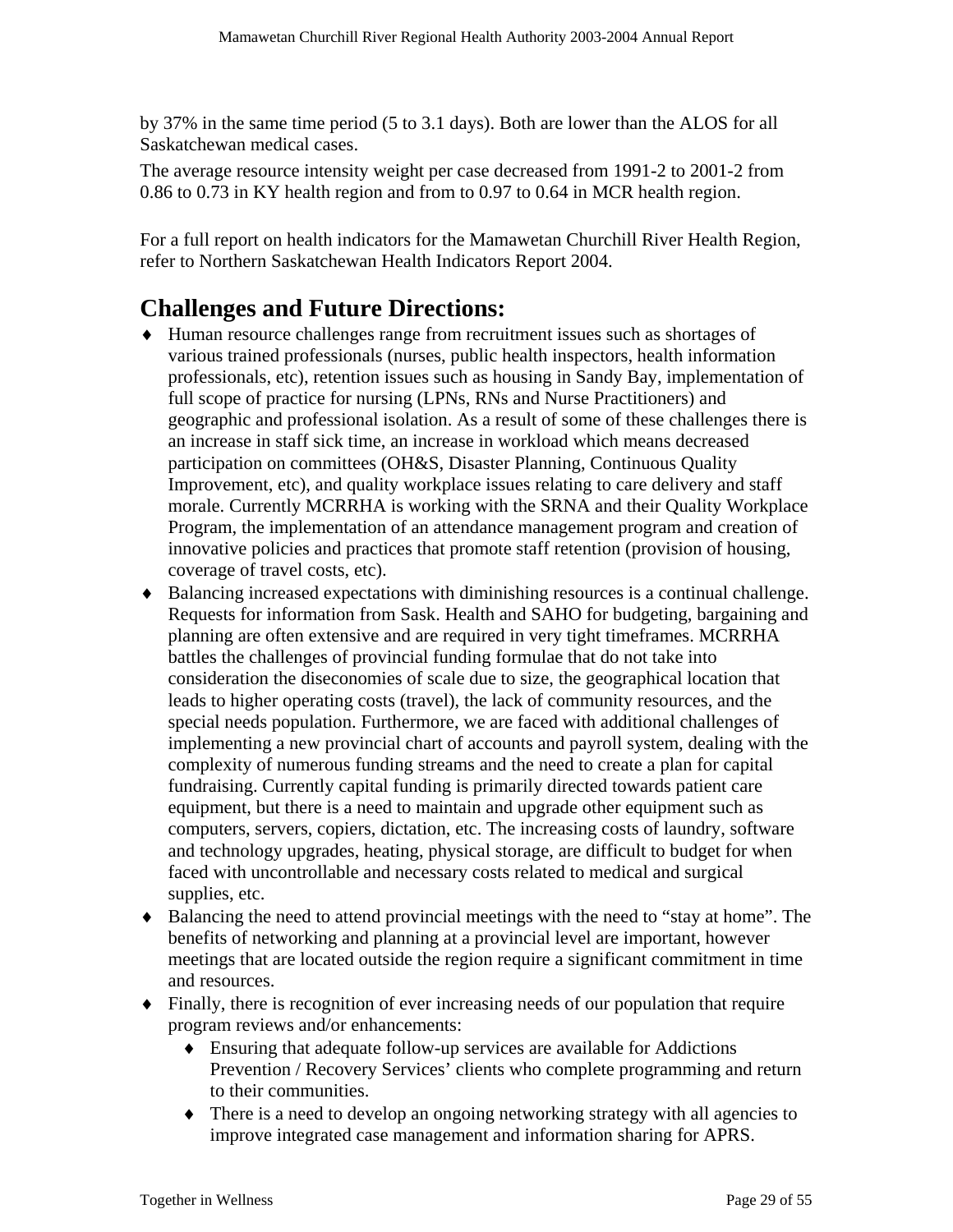- <span id="page-29-0"></span>♦ Need to evaluate and continue development of youth services.
- ♦ Lack of psychiatric and general practitioner services in certain areas of the region.
- ♦ Need for practical parenting programs.
- Need to expand Sexual Wellness program.
- . ♦ Increasing need for Home Care Services
- Meeting the health needs of certain populations ie young pregnant women
- Increased populations in communities without resulting increase in staffing
- ♦ Increased availability & use of alcohol and street drugs
- agreement and population health unit identified the capacity of MHO services ♦ MHO capacity – The internal and external evaluation of the co-management across the north as a key issue. A determination of an appropriate level of service needs to be conducted.
- ♦ Public Health Inspector capacity the workload is compounded due to geography and significant number of sites.
- There is a great need for supportive living options for some of the Mental Health, FASD and Acquired Brain Injury clients

## **Manag ement Discussion and Analysis:**

how they will impact on the future. Historically, the north has experienced chronic under jurisdictions. As the rest of the province adopts the northern model our challenge is to increase access to services, not establish the model. This requires a rethinking of funding As MCRHR looks forward it is helpful to reflect on the events of the past and consider funding resulting in the early adoption of primary health care which involves collaboration, consultation and cooperation among service providers from all criteria. Change for us does not involve creating teams, but rather supporting and enhancing existing networks.

There were several extraordinary costs encountered this fiscal year contributing to a small deficit. The SARS education and preparation did generate some unplanned expenses. These included equipment repairs, human resources and environmental health. There is no capital construction projects planned.

MCRHR will meet its commitments and financial obligations for the 2004-05 fiscal year. From time to time the region may be in an overdraft situation and there is certainly a need Health to complete its actions around the budget for MCRHR. Many, many hours are Facilitating Regional capacity for independent evidence based decision-making and the to look for ways to increase the revenue. Refining the budget process would be helpful. In 2003-2004 planning started in late summer, saw a submission in early fall and continuous revisions throughout the winter. July is the projected date for Department of spent on budget work. To condense this time and expedite the process would be most beneficial. Clarifying and expediting the approval process would also be desirable. freedom to implement is recommended.

MCRHR faces numerous risks as the local authority for the entire north. Although steps are taken to address the issue and to mitigate the risks, MCRHR lacks the resources to fully comply with *The Public Health Act*. The region continues to work collaboratively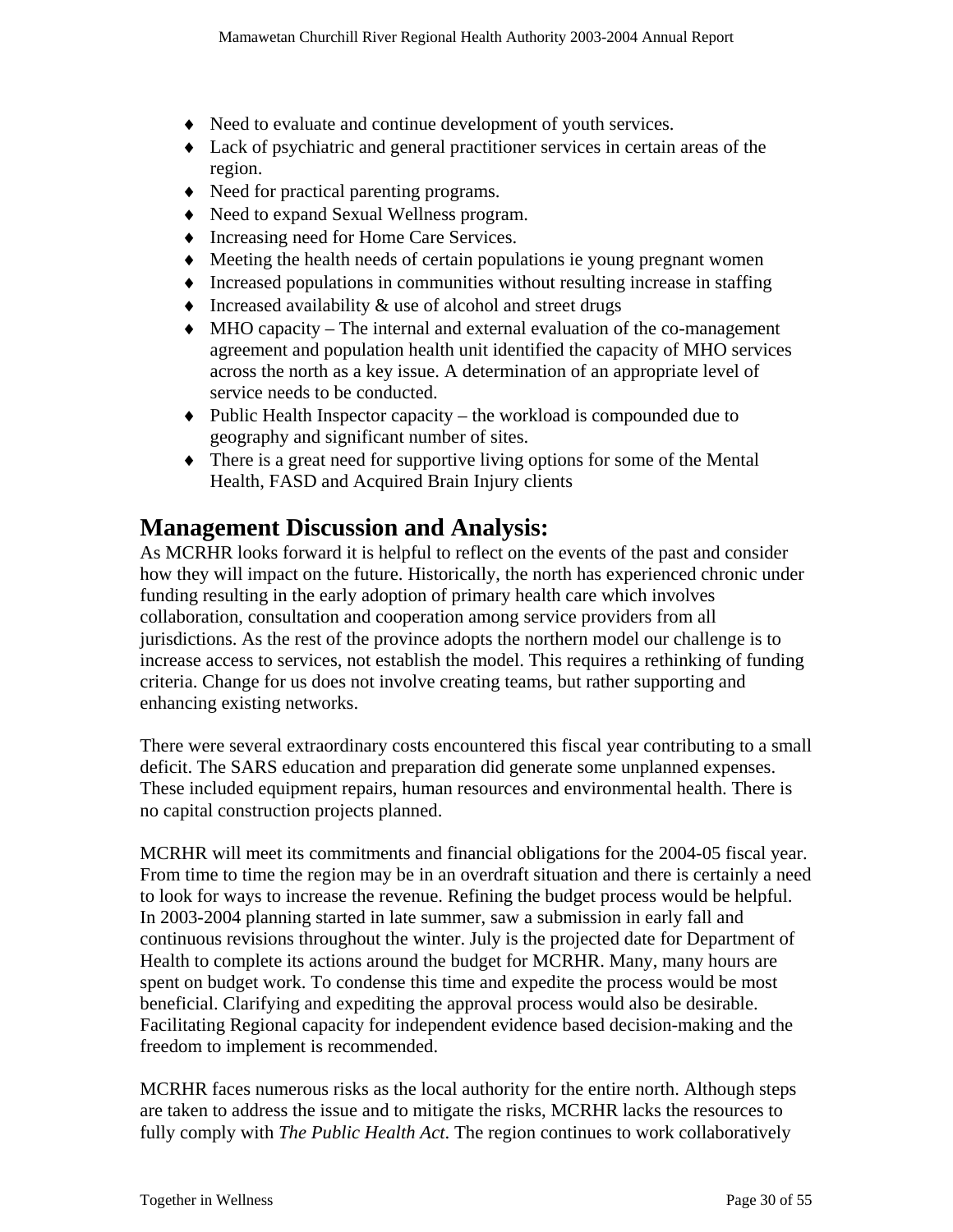with the Department on acquiring the appropriate resources to better meet the current needs.

In conclusion, with minimal management staff, MCRHR Health Region did an admirable job of meeting both financial and service delivery goals.









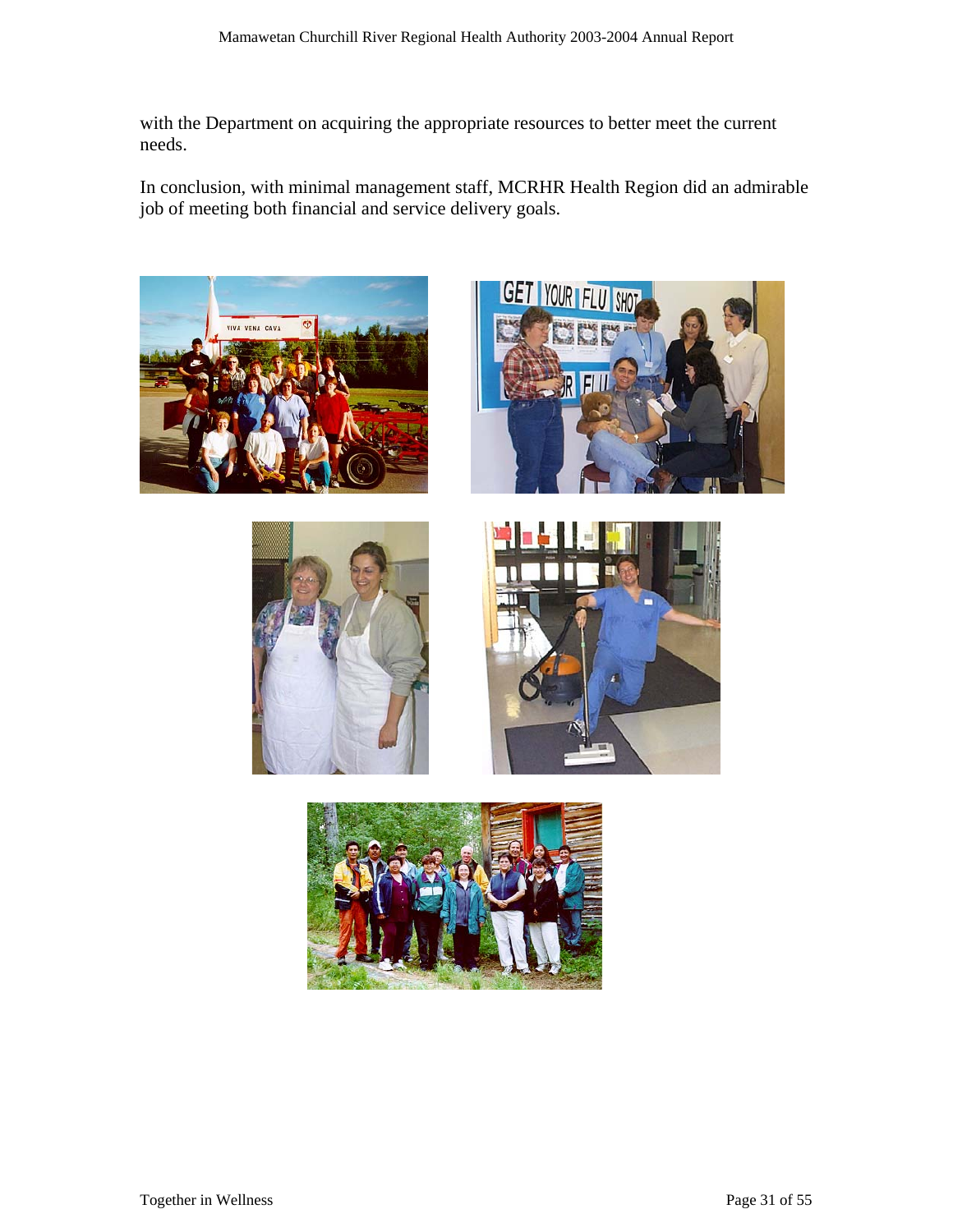<span id="page-31-0"></span>

# **Mamawetan Churchill River Health Region**

"*To preserve, promote and enhance the quality of life through leadership and working together in wellness."* 

> Box 6000 La Ronge, Sk. S0J 1L0 Phone : (306) 425-2422 Fax : (306) 425-5432

July 16, 2004

Mamawetan Churchill River Health Region Report of Management

The accompanying financial statements are the responsibility of management and have been approved in principle by the Authority. The financial statements have been prepared in accordance with Canadian Generally Accepted Accounting Principles and the Financial Reporting Guide issued by Saskatchewan Health, and of necessity includes some amounts that are based on estimates and judgments. The financial information presented in the Management's Discussion and Analysis and elsewhere in this report is consistent with that in the financial statements.

Management maintains appropriate systems of internal control, including policies and procedures, which provide reasonable assurance that the Region's assets are safeguarded and that financial records are relevant and reliable.

The Authority Members carry out their responsibility for the financial statements through the *Committee of the Whole.* This Committee meets with Management to discuss and review financial matters. The appointed auditor has full and open access to the *Committee of the Whole.*

The appointed auditor conducts an independent audit of the financial statements. His examination is conducted in accordance with Canadian Generally Accepted Auditing Standards and includes tests and other procedures, which allow him to report on the fairness of the financial statements.

Lionel Chabot Ken Kowalczyk Chief Executive Officer Chief Financial Officer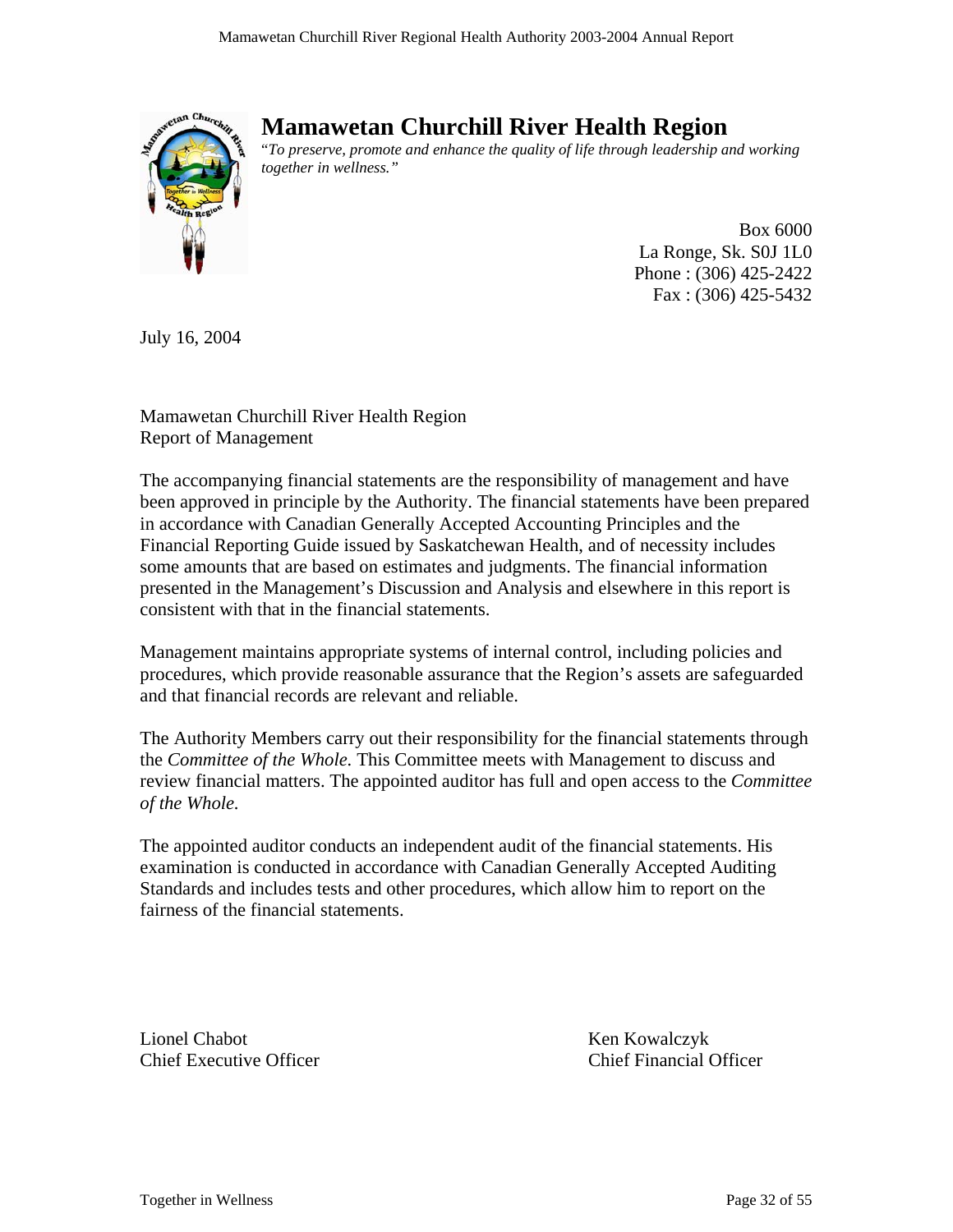# <span id="page-32-0"></span>**Financial Summaries:**

### **MAMAWETAN CHURCHILL RIVER REGIONAL HEALTH**

### **AUTHORITY**

### **FINANCIAL STATEMENTS**

### **FOR THE YEAR ENDED MARCH 31, 2004**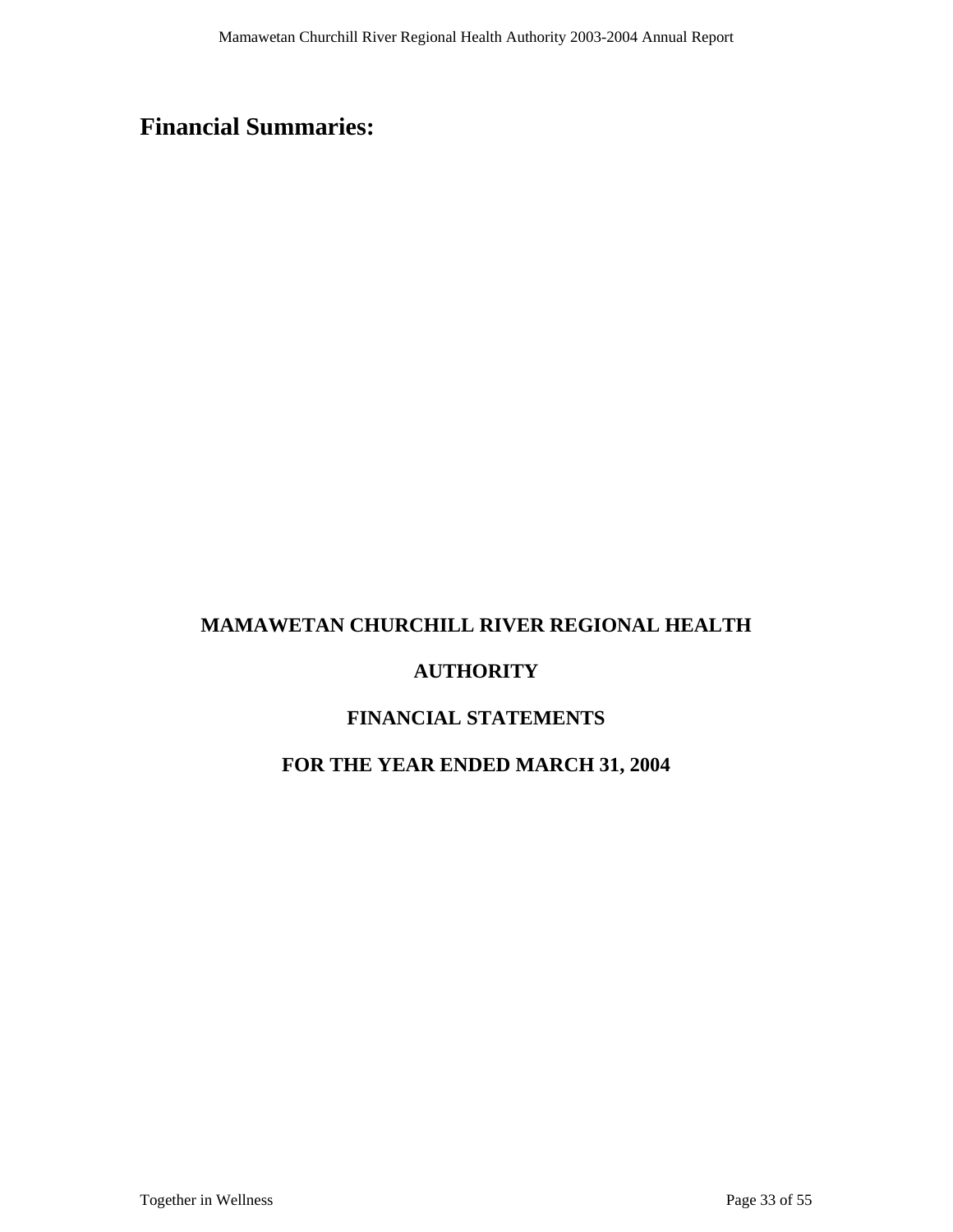### **MAMAWETAN CHURCHILL RIVER REGIONAL HEALTH AUTHORITY STATEMENT OF FINANCIAL POSITION As at March 31**

|                                                                    |                   |           | <b>Restricted Funds</b> |              |    |                   |      |              |    |            |
|--------------------------------------------------------------------|-------------------|-----------|-------------------------|--------------|----|-------------------|------|--------------|----|------------|
|                                                                    | Operating<br>Fund |           |                         | Capital      |    | Community         |      | Total        |    | Total      |
|                                                                    |                   |           |                         | Fund         |    | <b>Trust Fund</b> | 2004 |              |    | 2003       |
| <b>ASSETS</b>                                                      |                   |           |                         |              |    |                   |      |              |    |            |
| Current assets                                                     |                   |           |                         |              |    |                   |      |              |    |            |
| Cash and short-term investments (Statement 3 and Schedule 2)       | \$                | 238,793   | \$                      | 224,055      | \$ | 18,160            | \$   | 481,008      | \$ | 700,142    |
| Accounts receivable                                                |                   |           |                         |              |    |                   |      |              |    |            |
| Saskatchewan Health - General Revenue Fund                         |                   | 150,794   |                         |              |    |                   |      | 150,794      |    | 130,224    |
| Other                                                              |                   | 389,979   |                         | 9.344        |    |                   |      | 399.323      |    | 309,514    |
| Inventory                                                          |                   | 118,203   |                         |              |    |                   |      | 118,203      |    | 122,606    |
| Prepaid expenses                                                   |                   | 98,572    |                         |              |    |                   |      | 98,572       |    | 110,212    |
|                                                                    |                   | 996,341   |                         | 233,399      |    | 18,160            |      | 1,247,900    |    | 1,372,698  |
| Capital assets (Note 2d and 3)                                     |                   |           |                         | 11,255,772   |    |                   |      | 11,255,772   |    | 11,616,152 |
| <b>Total Assets</b>                                                | S.                | 996,341   |                         | \$11,489,171 | \$ | 18,160            |      | \$12,503,673 | -S | 12,988,850 |
| <b>LIABILITIES &amp; FUND BALANCE</b>                              |                   |           |                         |              |    |                   |      |              |    |            |
| <b>Current liabilities</b>                                         |                   |           |                         |              |    |                   |      |              |    |            |
| Accounts payable                                                   | \$                | 194,767   | \$                      | 47,578       | \$ |                   | \$   | 242.345      | \$ | 430,752    |
| Accrued salaries                                                   |                   | 454,397   |                         |              |    |                   |      | 454.397      |    | 336,348    |
| Vacation payable                                                   |                   | 527,966   |                         |              |    |                   |      | 527,966      |    | 477,241    |
| Deferred Revenue (Note 5)                                          |                   | 357,209   |                         | 24,000       |    |                   |      | 381.209      |    | 443,160    |
| <b>Total Liabilities</b>                                           |                   | .534,339  |                         | 71,578       |    |                   |      | 1,605,917    |    | 1,687,501  |
| <b>Fund Balances:</b>                                              |                   |           |                         |              |    |                   |      |              |    |            |
| Invested in capital assets                                         |                   |           |                         | 11,255,772   |    |                   |      | 11,255,772   |    | 11,616,152 |
| Externally restricted (Note 2 b[ii]; Note 2 b[iii] and Schedule 3) |                   |           |                         |              |    |                   |      |              |    |            |
|                                                                    |                   |           |                         | 139,585      |    | 18,160            |      | 157,745      |    | 70,297     |
| Internally restricted (Schedule 4)                                 |                   |           |                         | 22,236       |    |                   |      | 22,236       |    | 84,568     |
| Unrestricted                                                       |                   | (537,998) |                         |              |    |                   |      | (537,998)    |    | (469, 668) |
| Fund balances – (Statement 2)                                      |                   | (537,998) |                         | 11,417,593   |    | 18.160            |      | 10,897,755   |    | 11,301,349 |
| Total Liabilities & Fund Balances                                  | \$                | 996.341   |                         | \$11,489,171 | \$ | 18,160            |      | \$12,503,672 | \$ | 12.988.850 |

(See accompanying notes to the financial statements)

#### **APPROVED BY THE BOARD:**

**\_\_\_\_\_\_\_\_\_\_\_\_\_\_\_\_\_\_\_\_\_\_\_\_\_\_\_\_\_\_ Board Member** 

**\_\_\_\_\_\_\_\_\_\_\_\_\_\_\_\_\_\_\_\_\_\_\_\_\_\_\_\_\_\_ Board Member**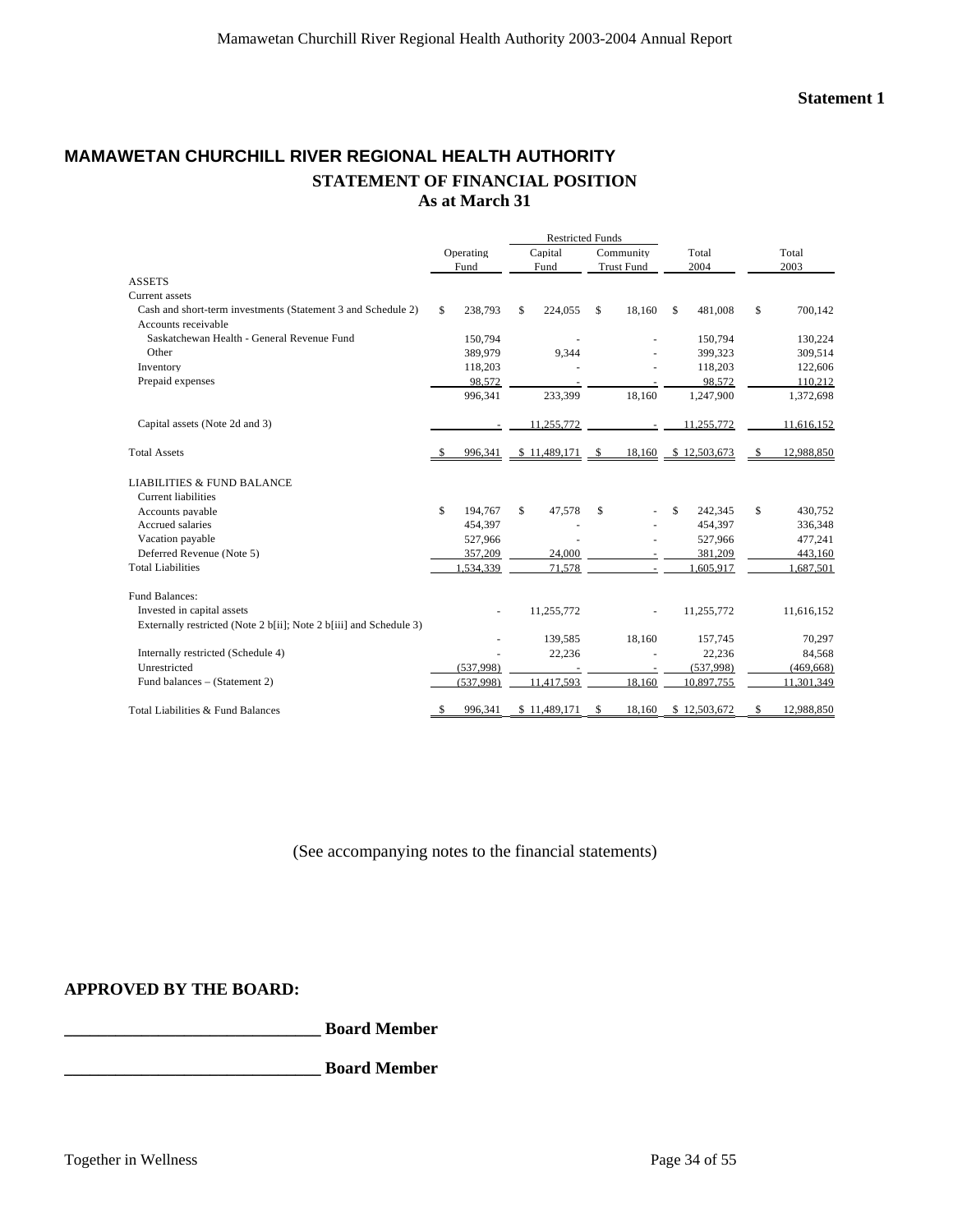#### **MAMAWETAN CHURCHILL RIVER REGIONAL HEALTH AUTHORITY STATEMENT OF OPERATIONS AND CHANGES IN FUND BALANCES For the Year Ended March 31**

|                                                 |                  | <b>Operating Fund</b> |     |            | Restricted |                         |    |                                        |    |               |               |
|-------------------------------------------------|------------------|-----------------------|-----|------------|------------|-------------------------|----|----------------------------------------|----|---------------|---------------|
|                                                 | Budget<br>2004   | 2004                  |     | 2003       |            | Capital<br>Fund<br>2004 |    | Community<br><b>Trust Fund</b><br>2004 |    | Total<br>2004 | Total<br>2003 |
|                                                 | (Note 13)        |                       |     | (Note 11)  |            |                         |    |                                        |    |               | (Note 11)     |
| <b>REVENUES</b>                                 |                  |                       |     |            |            |                         |    |                                        |    |               |               |
| Saskachewan Health - Revenue (Note 7)           | 12,918,877<br>\$ | \$12,953,710          | \$. | 11,804,420 | S          | 200,000                 | \$ |                                        | Ś. | 200,000       | \$            |
| Other Provincial Revenue                        | 129,997          | 177,702               |     | 236.744    |            |                         |    |                                        |    |               |               |
| Federal Government Revenue                      | 2,970            | 3,300                 |     | 2,790      |            |                         |    |                                        |    |               |               |
| <b>Special Funded Programs</b>                  | 216,561          | 207,424               |     | 182,424    |            |                         |    |                                        |    |               |               |
| <b>Patient Fees</b>                             | 249,614          | 249,591               |     | 242,150    |            |                         |    |                                        |    |               |               |
| Out of Province Revenue (Reciprocal)            | 16,873           | 19,525                |     | 16,873     |            |                         |    |                                        |    |               |               |
| Out of Country Revenue                          | 2.054            | 9.110                 |     | 2.054      |            |                         |    |                                        |    |               |               |
| Donations                                       |                  |                       |     |            |            | 21,216                  |    |                                        |    | 21,216        | 11,096        |
| <b>Investment Revenue</b>                       | 14.400           | 12,672                |     | 15,559     |            | 4.055                   |    | 12                                     |    | 4,067         | 5,268         |
| Ancillary Revenue                               | 76.501           | 83,317                |     | 81.707     |            |                         |    |                                        |    |               |               |
| Recoveries                                      | 24.698           | 21.122                |     | 20.864     |            |                         |    |                                        |    |               |               |
| <b>Other Revenue</b>                            | 170,701          | 401,933               |     | 277,538    |            | 5,395                   |    | 1.357                                  |    | 6,752         | 5.331         |
|                                                 | 13,823,246       | 14,139,406            |     | 12,883,123 |            | 230,666                 |    | 1.369                                  |    | 232,035       | 21,695        |
| <b>EXPENSES</b>                                 |                  |                       |     |            |            |                         |    |                                        |    |               |               |
| Province Wide Acute Care Services               | 68,374           | 106,212               |     | 61.901     |            |                         |    |                                        |    |               |               |
| Acute Care Services (Note 7)                    | 4,393,225        | 4,706,869             |     | 4,506,083  |            | 518,394                 |    |                                        |    | 518,394       | 498,808       |
| Physician Compensation - Acute Care Specialists | 115,200          | 132.117               |     | 105.527    |            |                         |    |                                        |    |               |               |
| <b>Supportive Care Services</b>                 | 359,585          | 372,007               |     | 338,478    |            |                         |    |                                        |    |               |               |
| Home Based Service - Supportive Care            | 175,778          | 116,443               |     | 104,139    |            |                         |    | 3,827                                  |    | 3,827         | 6,835         |
| <b>Population Health Services</b>               | 2,252,776        | 2,087,064             |     | 1,710,682  |            |                         |    |                                        |    |               |               |
| <b>Community Care Services</b>                  | 1,571,109        | 1.493.689             |     | 1.471.741  |            |                         |    |                                        |    |               |               |
| Home Based Services - Acute & Palliative        | 677,733          | 685,292               |     | 716,525    |            |                         |    |                                        |    |               |               |
| Primary Health Care Services                    | 1,735,484        | 2,080,032             |     | 1.637.134  |            |                         |    |                                        |    |               |               |
| <b>Emergency Response Services</b>              | 454,072          | 452,580               |     | 466,002    |            |                         |    |                                        |    |               |               |
| Addictions Services - Residential               | 219,737          | 248,536               |     | 226,003    |            | 28,173                  |    |                                        |    | 28,173        | 27,109        |
| Physician Compensation - Community Services     | 19,144           | 17,012                |     | 13,486     |            |                         |    |                                        |    |               |               |
| <b>Program Support Services</b>                 | 1,593,104        | 1,527,654             |     | 1,386,810  |            |                         |    |                                        |    |               |               |
| <b>Special Funded Programs</b>                  | 176,786          | 171,604               |     | 139,443    |            | 16,905                  |    |                                        |    | 16,905        | 16,266        |
| Ancillary                                       | 11,139           | 10,625                |     | 10,649     |            |                         |    |                                        |    |               |               |
| Total Expenses (Schedule 1)                     | 13,823,246       | 14,207,736            |     | 12,894,603 |            | 563,472                 |    | 3.827                                  |    | 567,299       | 549,018       |
| (Deficiency) of revenues over expenses          |                  | (68, 330)             |     | (11,480)   |            | (332,806)               |    | (2, 458)                               |    | (335, 264)    | (527, 323)    |
| Fund Balances, beginning of year                |                  | (469, 668)            |     | (458.188)  |            | 11.750.399              |    | 20.618                                 |    | 11.771.017    | 12,298,340    |
| Fund balances, end of year                      |                  | (537,998)             | \$  | (469, 668) | \$.        | 11,417,593              |    | 18,160                                 |    | 11,435,753    | 11,771,017    |

(See accompanying notes to the financial statements)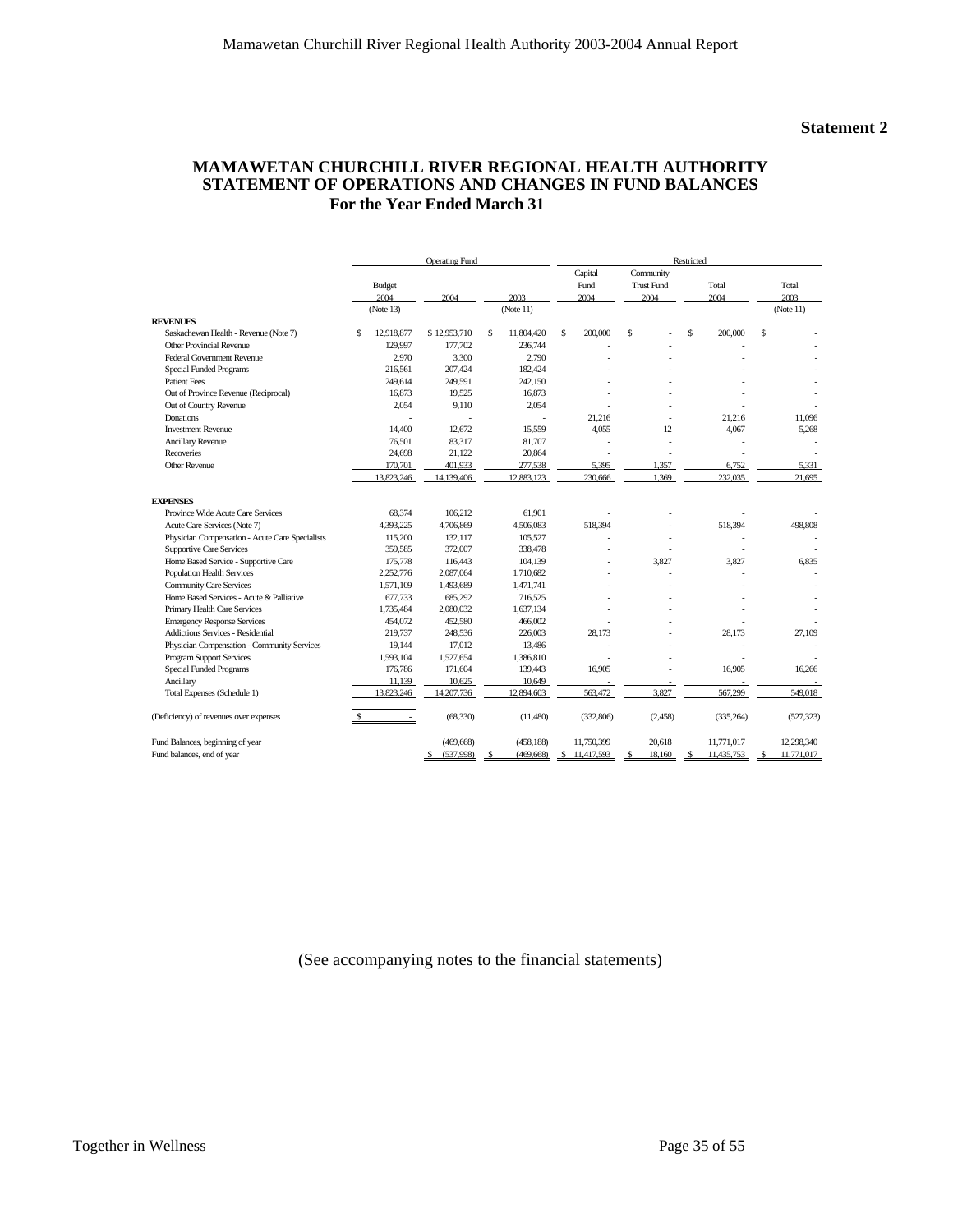#### **Statement 3**

#### **MAMAWETAN CHURCHILL RIVER REGIONAL HEALTH AUTHORITY STATEMENT OF CASH FLOW For the Year Ended March 31**

|                                                 |                             | <b>Operating Fund</b> |     |            | <b>Restricted Fund</b> |                               |    |                   |     |                                           |               |            |
|-------------------------------------------------|-----------------------------|-----------------------|-----|------------|------------------------|-------------------------------|----|-------------------|-----|-------------------------------------------|---------------|------------|
|                                                 |                             |                       |     |            |                        | Capital<br>Community<br>Total |    |                   |     | Total                                     |               |            |
|                                                 |                             | 2004                  |     | 2003       |                        | Fund                          |    | <b>Trust Fund</b> |     | 2004                                      |               | 2003       |
|                                                 |                             |                       |     | (Note 11)  |                        |                               |    |                   |     |                                           |               | (Note 11)  |
| Cash Provided by (used in):                     | <b>Operating Activities</b> |                       |     |            |                        |                               |    |                   |     | <b>Financing and Investing Activities</b> |               |            |
| (Deficiency) of revenue over expenditure        | \$                          | (68, 330)             | -S  | (11,480)   | -S                     | (332,806)                     | \$ | (2,458)           | -\$ | (335, 264)                                | <sup>\$</sup> | (527, 323) |
| Net change in non-cash working capital (Note 6) |                             | (281, 687)            |     | (123,084)  |                        | 108,740                       |    | (2,987)           |     | 105,753                                   |               | 41,406     |
| Amortization of capital assets                  |                             |                       |     |            |                        | 558,490                       |    |                   |     | 558,490                                   |               | 541,066    |
| (Gain) on disposal of capital assets            |                             |                       |     |            |                        | (2,380)                       |    |                   |     | (2,380)                                   |               |            |
|                                                 |                             | (350, 017)            |     | (134, 564) |                        | 332,044                       |    | (5, 445)          |     | 326,599                                   |               | 55,149     |
| Purchase of capital assets                      |                             |                       |     |            |                        |                               |    |                   |     |                                           |               |            |
| Buildings/construction                          |                             |                       |     |            |                        | (170, 371)                    |    |                   |     | (170, 371)                                |               |            |
| Equipment                                       |                             |                       |     |            |                        | (85, 345)                     |    |                   |     | (85, 345)                                 |               | (159, 921) |
| Proceeds on disposal of capital assets          |                             |                       |     |            |                        |                               |    |                   |     |                                           |               |            |
| <b>Buildings</b>                                |                             |                       |     |            |                        | 60,000                        |    |                   |     | 60,000                                    |               |            |
|                                                 |                             |                       |     |            |                        | (195, 716)                    |    |                   |     | (195, 716)                                |               | (159, 921) |
| Net increase (decrease) in cash & short         |                             |                       |     |            |                        |                               |    |                   |     |                                           |               |            |
| term investments during the year                |                             | (350, 017)            |     | (134, 564) |                        | 136,328                       |    | (5, 445)          |     | 130,883                                   |               | (104, 772) |
| Cash & short term investments,                  |                             |                       |     |            |                        |                               |    |                   |     |                                           |               |            |
| beginning of year                               |                             | 588,810               |     | 723,374    |                        | 87,727                        |    | 23,605            |     | 111,332                                   |               | 216,104    |
| Cash & short term investments,                  |                             |                       |     |            |                        |                               |    |                   |     |                                           |               |            |
| end of year                                     |                             | 238,793               | \$. | 588,810    | -S                     | 224,055                       | -S | 18,160            | -S  | 242,215                                   | S             | 111,332    |
| Amounts in cash balances                        |                             |                       |     |            |                        |                               |    |                   |     |                                           |               |            |
| Cash & short term investments                   | \$                          | 238,793               | \$  | 588,810    | \$                     | 224,055                       | \$ | 18,160            | -S  | 242,215                                   | \$            | 111,332    |

(See accompanying notes to the financial statements)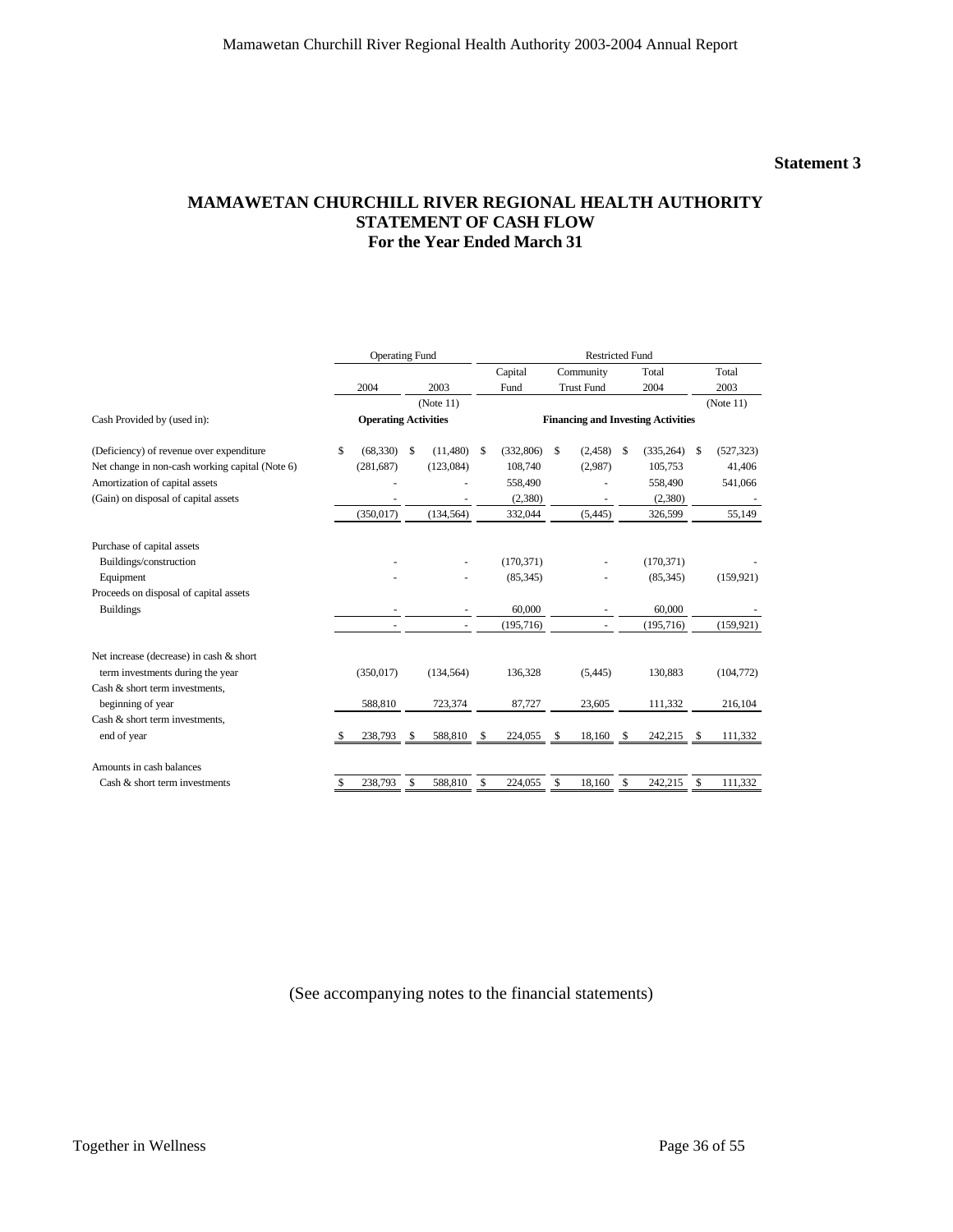#### **. Legislative Authority 1**

On August 1, 2002, the Legislative Assembly passed *The Regional Health Services Act* (Act). The Act created the Regional Health Authorities for the purpose of governing the delivery of health services as well as establishing and governing Health Regions in the province of Saskatchewan.

On coming into force, the Act terminated the membership of the individual District Health Boards. All assets, liabilities, rights, and obligations of the District Health Boards continue as the assets, liabilities, rights, and obligations of the Regional Health Authority. All contracts with the District Health Boards remain in effect until repealed or replaced by the Regional Health Authorities.

The Mamawetan Churchill River Regional Health Authority was created by the Act. The Mamawetan Churchill River Regional Health Authority (RHA) is responsible for the planning, organization, delivery, and evaluation of health services it is to provide (The Act sec 27) within the geographic area known as the Mamawetan Churchill River Health Region.

#### **. Significant accounting policies 2**

These financial statements are prepared in accordance with Canadian generally accepted accounting principles and include the following significant accounting policies.

- a) Health Care Organizations
	- i) The RHA has agreements with and grants funding to the following CBOs and third parties to provide health services:

Sandy Bay Outpatient Center Inc. Creighton Alcohol and Drug Abuse Council Inc. Pelican Narrows Ambulance Service 617500 Saskatchewan Ltd. La Ronge Emergency Medical Services Nor-Man Regional Health Authority

Note 10 b) i) provides disclosure of payments to CBOs and third parties.

#### b) Fund Accounting

The accounts of the RHA are maintained in accordance with the restricted fund method of accounting for contributions. For financial reporting purposes, accounts with similar characteristics have been combined into the following major funds: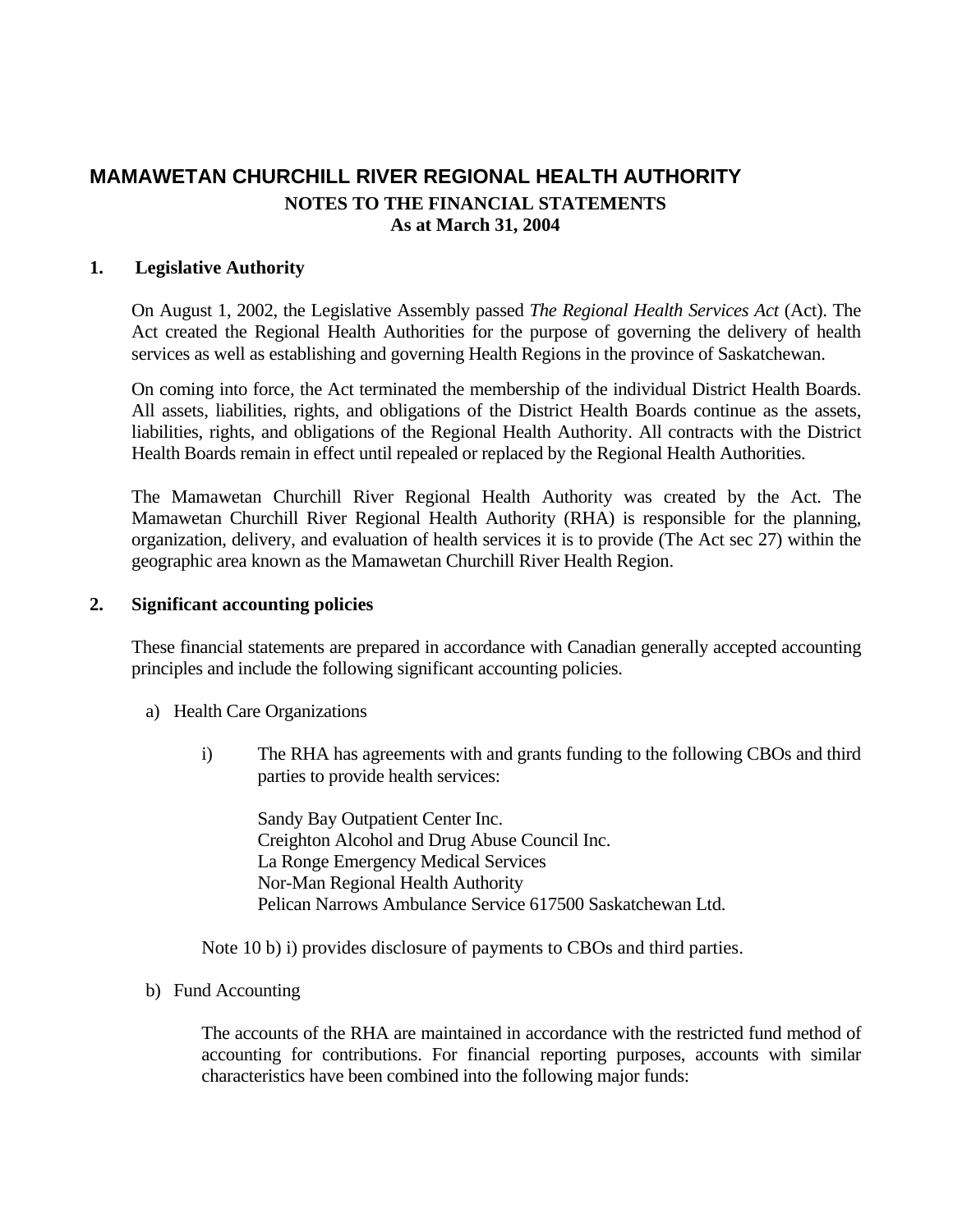### i) Operating Fund

The operating fund reflects the primary operations of the RHA including revenues received for provision of health services from Saskatchewan Health - General Revenue Fund, and billings to patients, clients, the federal government and other agencies for patient and client services. Other revenue consists of donations, recoveries, and ancillary revenue. Expenses are for the delivery of health services.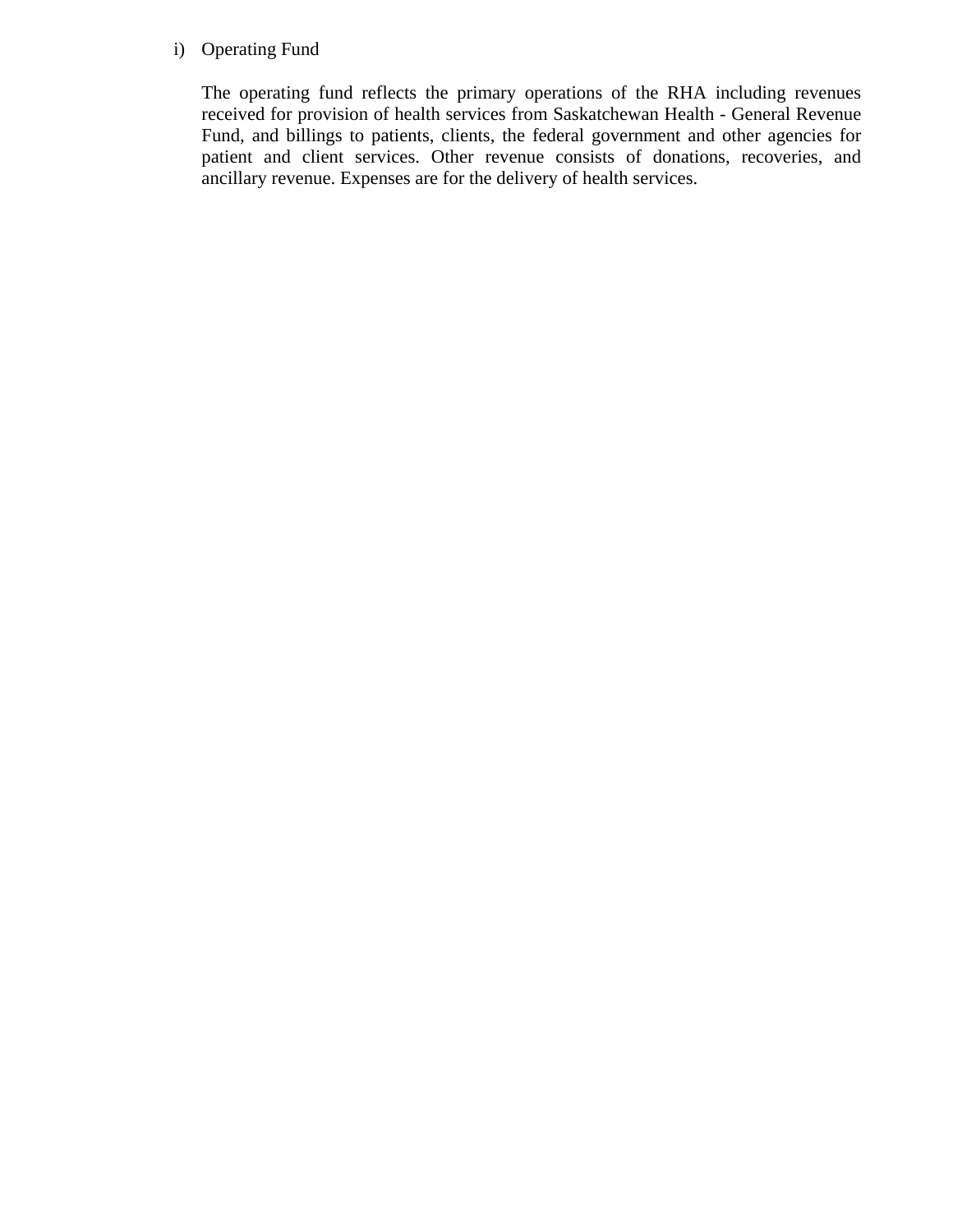### **2. Significant accounting policies** – (continued)

ii) Capital Fund

The capital fund is a restricted fund that reflects the equity of the RHA in capital assets after taking into consideration any associated long-term debt. The capital fund includes revenues received from Saskatchewan Health - General Revenue Fund designated for construction of capital projects and/or the acquisition of capital assets. The capital fund also includes donations designated for capital purposes by the contributor. Expenses consist primarily of amortization of capital assets.

iii) Community Trust Fund

The community trust fund is a restricted fund that reflects community-generated assets transferred to the RHA in accordance with the pre-amalgamation agreements signed with the amalgamating health corporations. The assets include cash and investments initially accumulated by the health corporations in the RHA from donations or municipal tax levies. These assets are accounted for separately and use of the assets is subject to restrictions set out in pre-amalgamation agreements between the RHA and the health corporations.

c) Revenue

Unrestricted contributions are recognized as revenue in the Operating Fund in the year received or receivable if the amount to be received can be reasonably estimated and collection is reasonably assured.

Restricted contributions related to general operations are deferred and recognized as revenue of the Operating Fund in the year in which the related expenses are incurred. All other restricted contributions are recognized as revenue of the appropriate restricted fund in the year.

d) Capital Assets

Capital assets are recorded at cost. Normal maintenance and repairs are expensed as incurred. Capital assets, with a life exceeding one year, are amortized on a straight-line basis over their estimated useful lives as follows:

| <b>Buildings</b> | $2^{1/2}$ % and 10% |
|------------------|---------------------|
| Equipment        | 5% to 20%           |

Donated capital assets are recorded at their fair value at the date of contribution (if fair value can be reasonably determined.)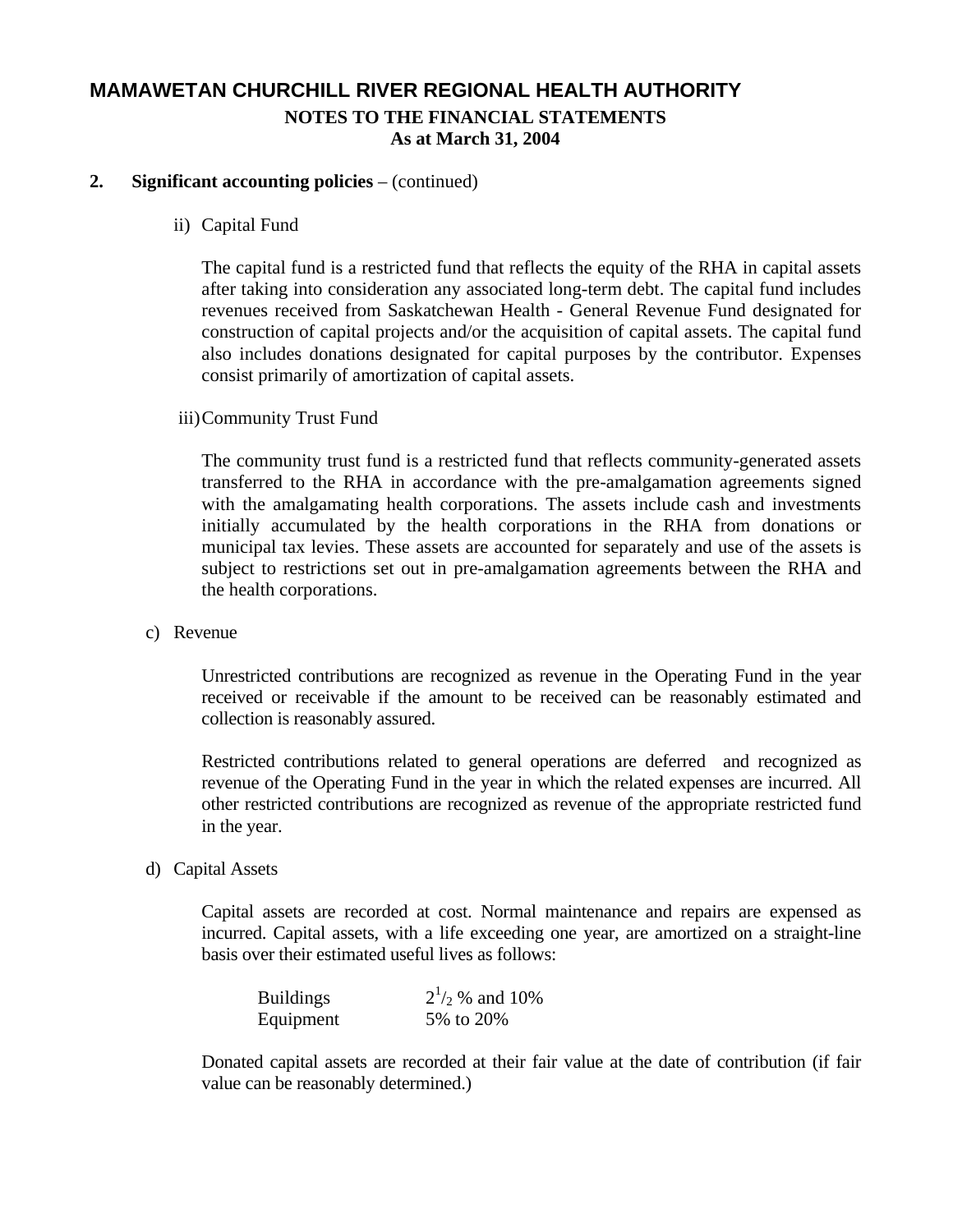### **2. Significant accounting policies** – (continued)

#### e) Inventory

Inventory consists of general stores, pharmacy, laboratory, linen, and other. All inventories are valued at cost as determined on the first in, first out basis.

#### f) Investments

Investments are valued at the lower of cost or net realizable value.

### g) Pension

Employees of the RHA participate in several multi-employer defined benefit pension plans or a defined contribution plan. The RHA follows defined contribution plan accounting for its participation in the plans. Accordingly, the RHA expenses all contributions it is required to make in the year.

### h) Measurement Uncertainty

These financial statements have been prepared by management in accordance with Canadian generally accepted accounting principles. In the preparation of financial statements, management makes various estimates and assumptions in determining the reported amounts of assets and liabilities, revenues and expenses and in the disclosure of commitments and contingencies. Changes in estimates and assumptions will occur based on the passage of time and the occurrence of certain future events. The changes will be reported in earnings in the period in which they become known.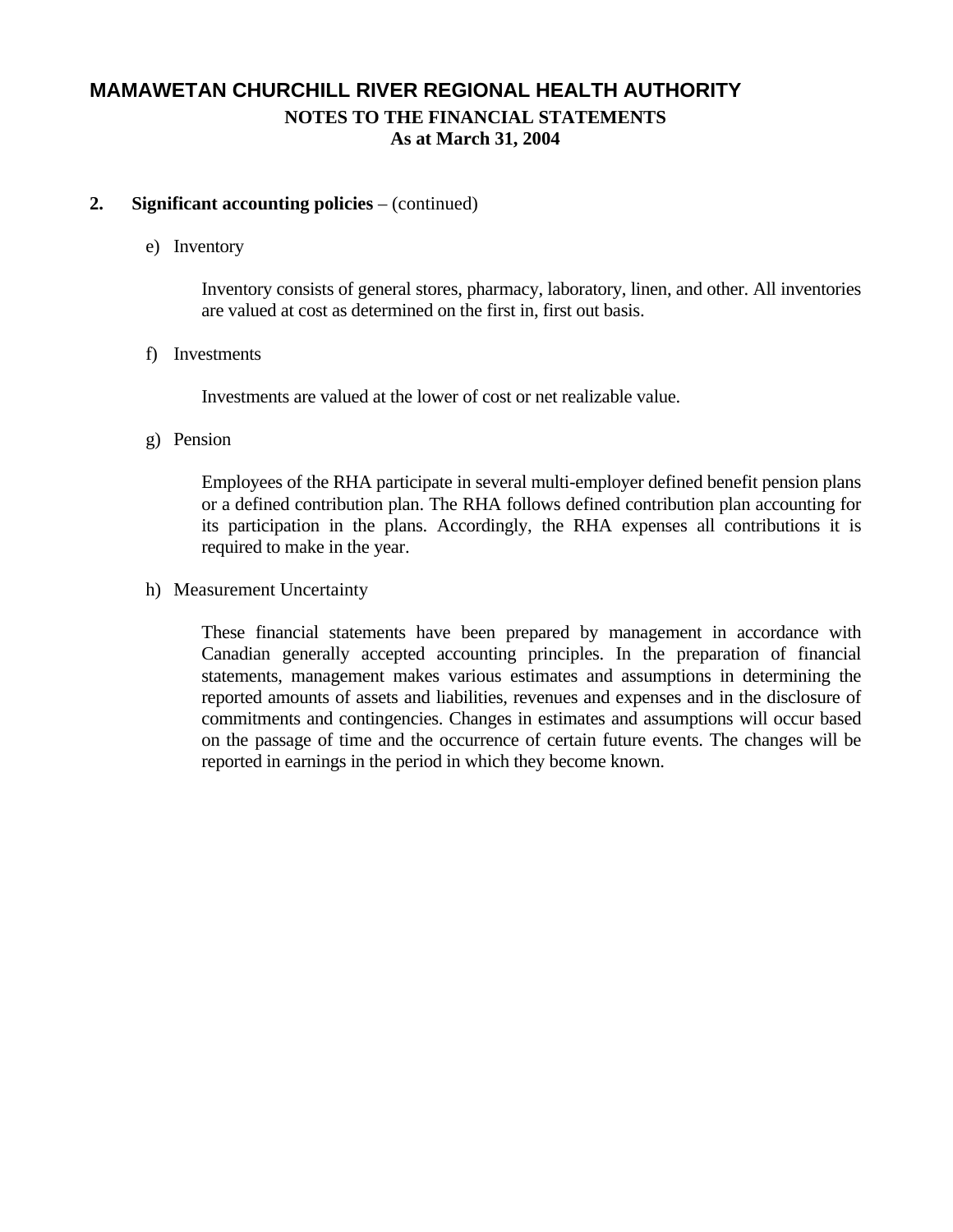### **3. Capital Assets**

|                  |              | March 31,2004               | March 31,<br>2003 |                   |
|------------------|--------------|-----------------------------|-------------------|-------------------|
|                  | Cost         | Accumulated<br>Amortization | Net Book<br>Value | Net Book<br>Value |
| Land             | \$407,572    | \$0                         | \$407,572         | \$407,572         |
| <b>Buildings</b> | 12,865,031   | 2,623,397                   | 10,241,634        | 10,455,359        |
| Equipment        | 2,357,913    | 1,751,347                   | 606,566           | 753,221           |
|                  | \$15,630,516 | \$4,374,744                 | \$11,255,772      | \$11,616,152      |

### **4. Commitments**

a) Operating Leases

Minimum annual rentals under operating leases on property and equipment over the next three years are as follows:

| 2005 | \$42,499 |
|------|----------|
| 2006 | 41,652   |
| 2007 | 20,256   |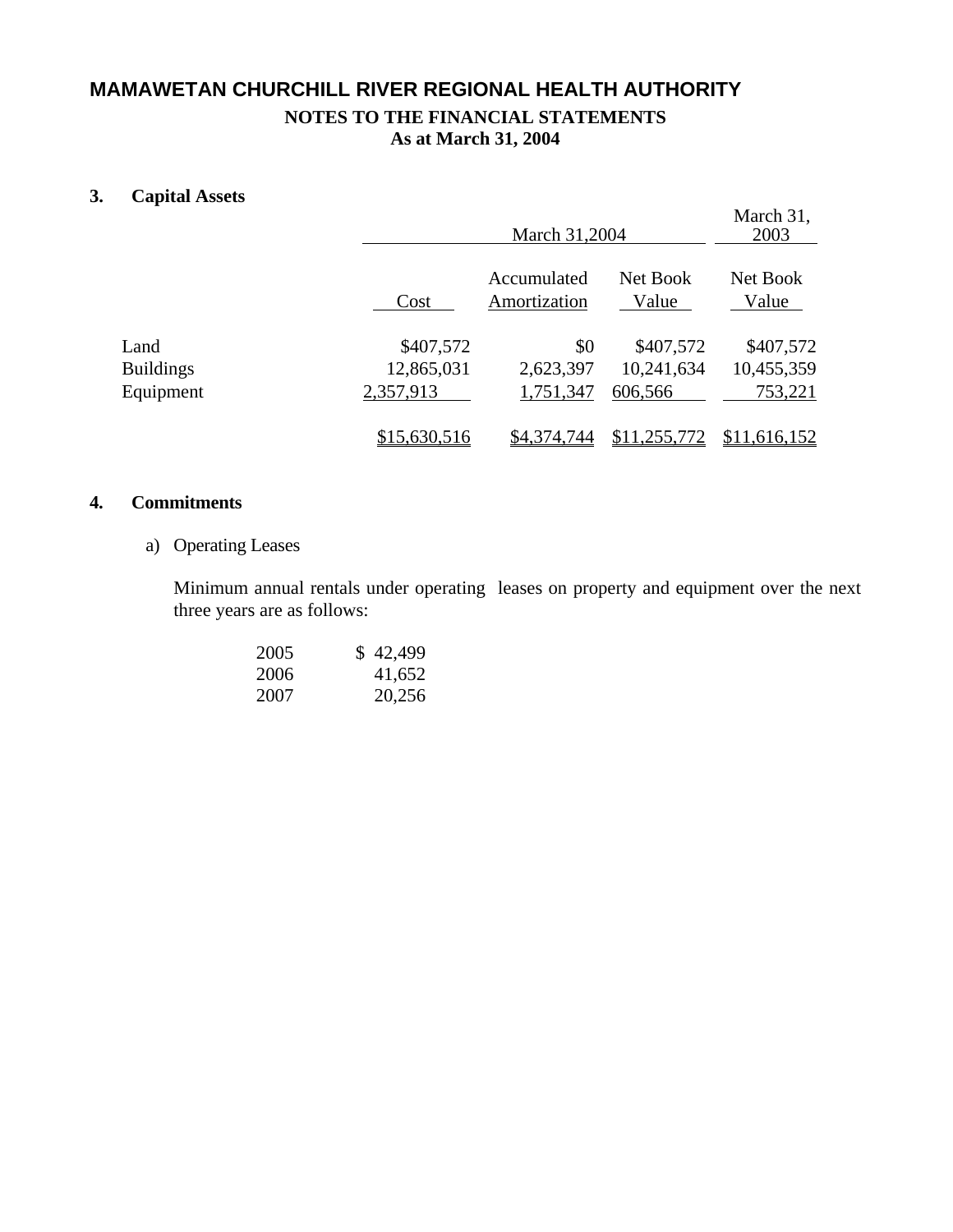### **3. Deferred Revenue**

| Deferred Revenue                                        | Balance,<br>Beginning of<br>Year | Less<br>Amount<br>Recognized From<br>Health | Add<br>Amount<br>Received From<br>Health | Less<br>Amount<br>Recognized From<br>Other Sources | Add<br>Amount<br>Received From<br>Other Sources | Balance,<br>End of<br>Year |
|---------------------------------------------------------|----------------------------------|---------------------------------------------|------------------------------------------|----------------------------------------------------|-------------------------------------------------|----------------------------|
| Saskatchewan Health -                                   |                                  |                                             |                                          |                                                    |                                                 |                            |
| General                                                 |                                  |                                             |                                          |                                                    |                                                 |                            |
| Revenue Fund                                            |                                  |                                             |                                          |                                                    |                                                 |                            |
| <b>Environmental Health</b>                             |                                  |                                             |                                          |                                                    |                                                 |                            |
| Officer Funding                                         | \$<br>43,964                     | S<br>13,797                                 | <sup>\$</sup><br>55,000 \$               |                                                    | \$                                              | \$<br>85.167               |
| Northern Regional                                       |                                  |                                             |                                          |                                                    |                                                 |                            |
| <b>Intersectoral Committee</b>                          |                                  | 43,349                                      | 80,000                                   |                                                    |                                                 | 36.651                     |
| <b>Uranium Monitoring</b>                               |                                  | 43,082                                      | 57,540                                   |                                                    |                                                 | 14,458                     |
| Northern Human                                          |                                  |                                             |                                          |                                                    |                                                 |                            |
| Services Partnership                                    |                                  |                                             |                                          | 26,086                                             | 45,000                                          | 18,914                     |
| Primary Care Demo Site                                  |                                  | 62,119                                      | 65,568                                   |                                                    |                                                 | 3,449                      |
| Long Term Water                                         |                                  |                                             |                                          |                                                    |                                                 |                            |
| Strategy/Conference                                     | 12,963                           | 101,263                                     | 88,300                                   | 11,000                                             | 11,000                                          |                            |
| Other Revenue                                           |                                  |                                             |                                          |                                                    |                                                 |                            |
| Received In Advance                                     |                                  |                                             |                                          |                                                    |                                                 |                            |
| Professional                                            |                                  |                                             |                                          |                                                    |                                                 |                            |
| Development                                             | 15,790                           | 6,741                                       | 1,683                                    |                                                    |                                                 | 10,732                     |
| <b>SGI ABI Rehabilitation</b>                           |                                  |                                             |                                          |                                                    |                                                 |                            |
| and Education                                           | 12.153                           |                                             |                                          | 109,660                                            | 123,729                                         | 26.222                     |
| <b>Infant Mortality</b>                                 | 18,500                           | 14,317                                      |                                          |                                                    |                                                 | 4,183                      |
| <b>Diabetes Prevention</b>                              | 8,150                            | 1,918                                       |                                          |                                                    |                                                 | 6,232                      |
| <b>Population Health</b>                                |                                  |                                             |                                          |                                                    |                                                 |                            |
| <b>Training Program</b>                                 | 14,460                           |                                             |                                          | 2,568                                              |                                                 | 11,892                     |
| Type 2 Diabetes/KYRHA                                   | 26,805                           | 4,910                                       |                                          | 19,120                                             | 19,120                                          | 21,895                     |
| <b>Provincial Diabetes</b>                              |                                  |                                             |                                          |                                                    |                                                 |                            |
| Plan 01-02                                              | 35,000                           | 35,000                                      |                                          |                                                    |                                                 |                            |
| <b>Provincial Diabetes</b>                              |                                  |                                             |                                          |                                                    |                                                 |                            |
| Plan 02-03                                              | 30,970                           | 30,970                                      |                                          |                                                    |                                                 |                            |
| Primary Health Services<br>Northern Health              | 116,900                          | 263,227                                     | 151,000                                  |                                                    |                                                 | 4,673                      |
|                                                         |                                  |                                             |                                          |                                                    |                                                 |                            |
| <b>Strategy Report</b>                                  | 79,465                           |                                             |                                          | 137,871<br>32,222                                  | 87,673                                          | 29,267                     |
| <b>Summer Student Program</b><br>Vaccine Purchase       | 9,939                            |                                             |                                          | 806                                                | 22,283                                          |                            |
| <b>Youth Sexual Wellness</b>                            | 10,000                           |                                             |                                          |                                                    |                                                 | 9,194                      |
| Dental Health Education                                 | 8,101<br>÷,                      | 3,895                                       | 15,500                                   | 48,901                                             | 40,800                                          |                            |
|                                                         |                                  |                                             |                                          |                                                    | 1,402                                           | 13,007                     |
| Primary Health Care                                     |                                  | 53,505                                      |                                          |                                                    |                                                 | 25,095                     |
| <b>Team Development</b>                                 |                                  |                                             | 78,600                                   |                                                    |                                                 |                            |
| <b>PBCN</b> Diabetes                                    |                                  |                                             |                                          |                                                    |                                                 |                            |
| <b>Resource Worker</b><br><b>SRNA Ouality Workplace</b> |                                  |                                             |                                          | 12,208                                             | 33,386                                          | 21,178                     |
|                                                         |                                  |                                             |                                          |                                                    | 15,000                                          | 15,000                     |
| Program Agreement<br>Total                              | 443,160<br>\$                    | \$<br>678,093                               | \$<br>593,191                            | \$<br>400,442                                      | \$<br>399.393                                   | \$<br>357,209              |
|                                                         |                                  |                                             |                                          |                                                    |                                                 |                            |

Restricted funding related to general operations from Saskatchewan Health - General Revenue Fund is recorded as revenue as the related costs are incurred. The funding is restricted in use to provincially approved health improvement initiatives. Other sources are recorded as revenue as the related costs are incurred. Kids First North has prepaid rent to the RHA in the amount of \$24,000 and is reflected in capital fund. Monthly revenue of \$500 is recorded as rent costs are incurred.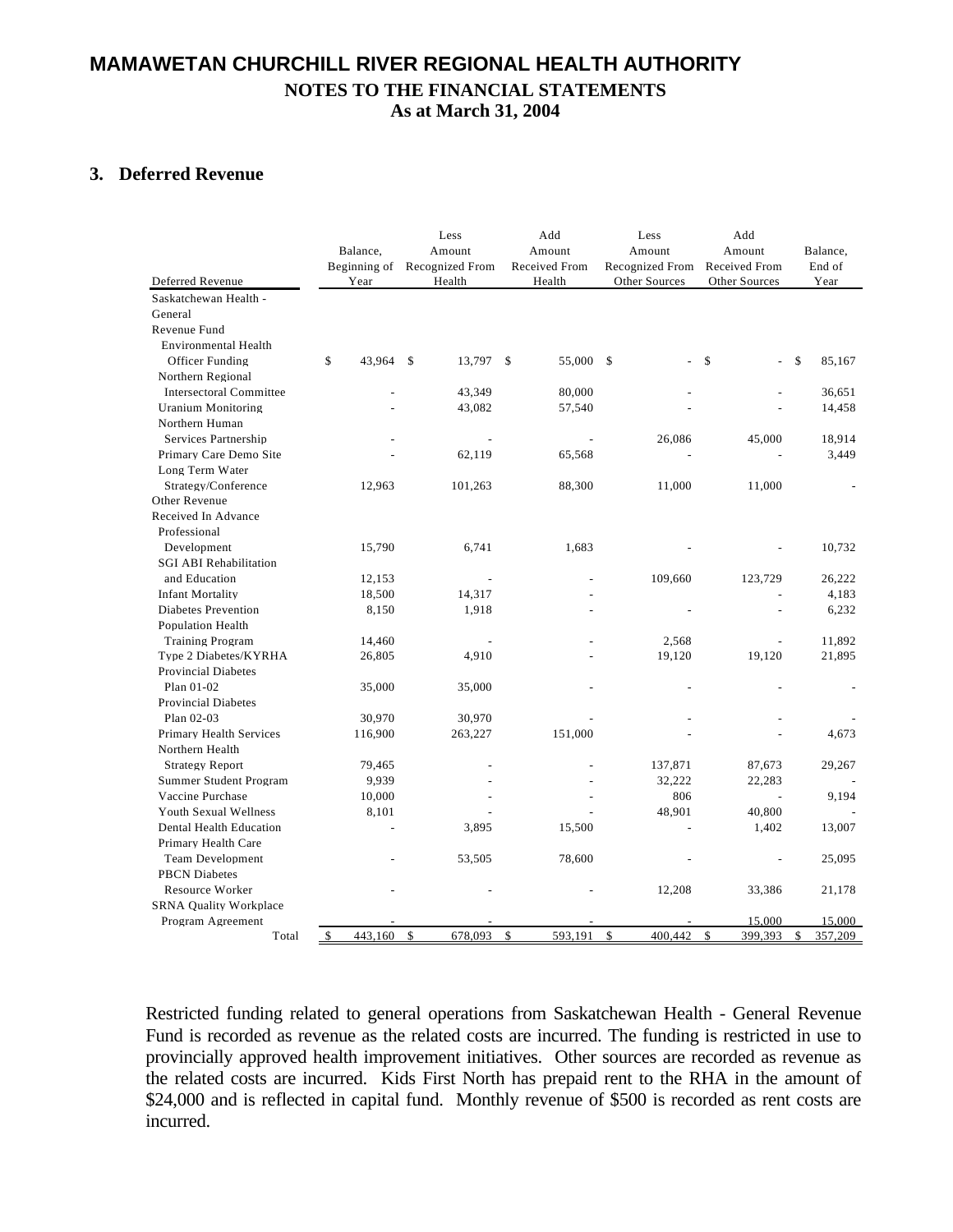### **6. Net Change in Non-cash Working Capital**

|                                            | <b>Operating Fund</b> | <b>Restricted Funds</b> |                 |  |                                |               |         |    |               |
|--------------------------------------------|-----------------------|-------------------------|-----------------|--|--------------------------------|---------------|---------|----|---------------|
|                                            | 2004<br>2003          |                         | Capital<br>Fund |  | Community<br><b>Trust Fund</b> | Total<br>2004 |         |    | Total<br>2003 |
| (Increase) Decrease in accounts receivable | (120, 851)<br>S.      | 86.929                  | 37,176<br>S     |  | $\overline{\phantom{a}}$       |               | 37,176  | S. | 44,792        |
| (Increase) Decrease in inventory           | 4.403                 | (26, 326)               |                 |  |                                |               |         |    |               |
| (Increase) Decrease in prepaid expenses    | 11.640                | (64, 578)               |                 |  |                                |               |         |    |               |
| Increase (Decrease) in accounts payable    | (259, 702)            | (297,670)               | 47.564          |  | (2,987)                        |               | 44.577  |    | (3,386)       |
| Increase (Decrease) in accrued salaries    | 118,049               | (119,968)               |                 |  |                                |               |         |    |               |
| Increase (Decrease) in vacation payable    | 50.725                | 72.679                  |                 |  |                                |               |         |    |               |
| Increase (Decrease) in deferred revenue    | (85,951)              | 225,850                 | 24,000          |  |                                |               | 24,000  |    |               |
|                                            | (281.687)             | (123.084)               | 108,740         |  | (2.987)                        |               | 105.753 |    | 41,406        |

#### **. Athabasca Health Services 7**

In 1998-99, the RHA became responsible for delivering community and mental health services for the Athabasca Health Authority Inc. (AHA). Also, the RHA received AHA's acute care funding from the Department of Health and paid to the Uranium City Hospital, which was responsible for delivering AHA's acute care services.

The funding the RHA received and the payments it made on behalf of AHA for the 2003-2004 fiscal year are:

Funds received from Saskatchewan Health for the AHA area:

|                                          |       | 2004    |         | 2003      |
|------------------------------------------|-------|---------|---------|-----------|
| <b>Uranium City Hospital</b>             |       | \$0     |         | \$187,744 |
| Community and mental health services     | \$0   |         | \$8,097 |           |
| Plus (less) over expended (unspent)      |       |         |         |           |
| funds as at March 31st*                  | 7,569 | 7,569   | 7,569   | 15,666    |
|                                          |       | \$7,569 |         | \$203,410 |
|                                          |       | 2004    |         | 2003      |
| Funds paid on behalf of AHA:             |       |         |         |           |
| To Uranium City Hospital                 |       | \$0     |         | \$187,744 |
| For community and mental health services |       | 7,569   |         | \$15,666  |
|                                          |       | \$7,569 |         | \$203,410 |

\* These funds are due to the RHA for the delivery of past years's community and mental health care services in the AHA area.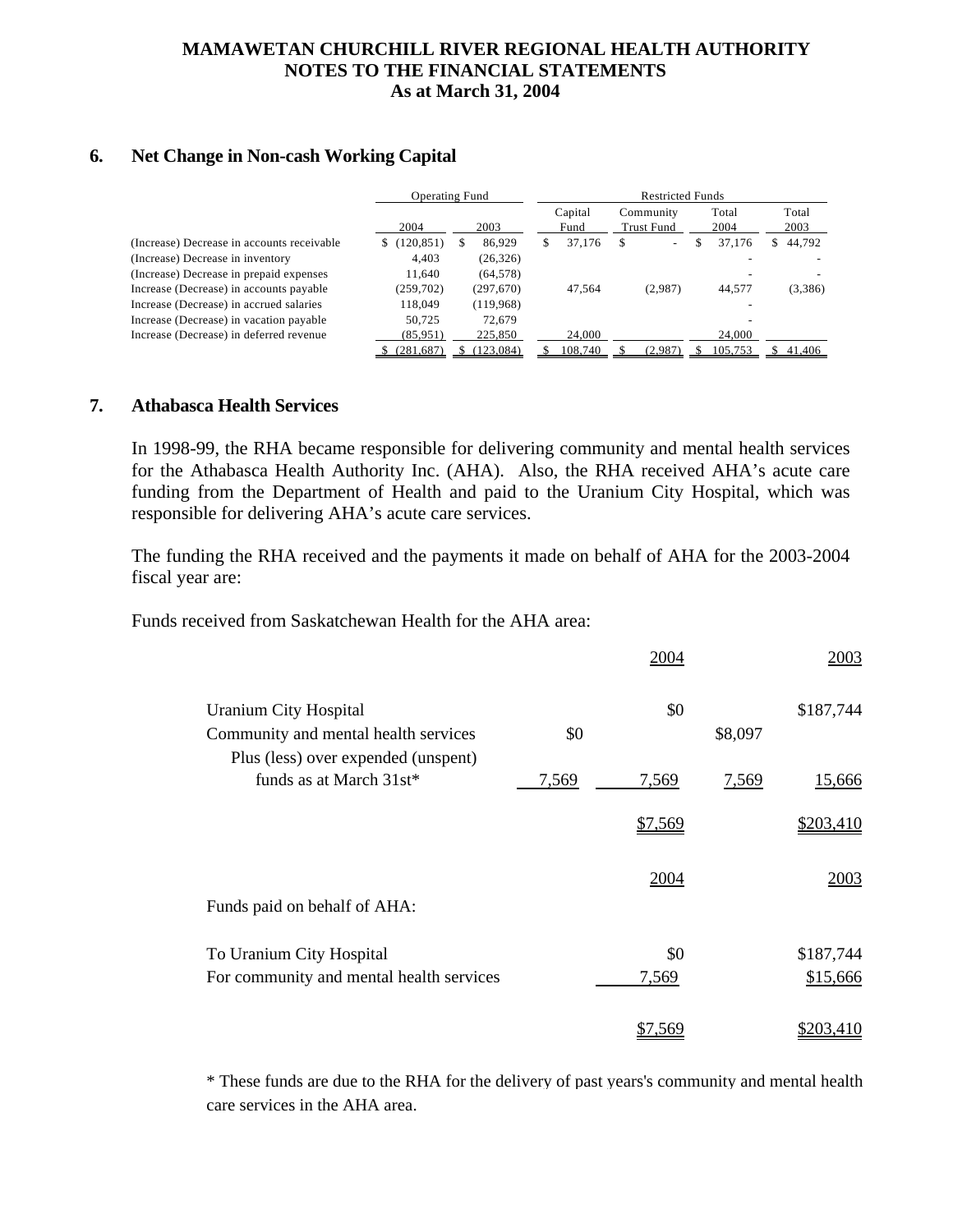#### **. Primary Health Care Transition Fund 8**

The Northern Health Strategy Working Group (NHSWG) received a financial contribution from the Primary Health Care Transition Fund, Health Canada, (PHCTF) for an initiative entitled *Community and Organizational Transition to Enhance the Health Status of all Northerners*. The RHA, being the co-chair of the NHSWG, is the recipient to whom the contribution is being made and who is responsible for carrying out the obligations set out in the Contribution Agreement.

Partners: Northern Inter-Tribal Health Authority, University of Saskatchewan, Kelsey Trail Regional Health Authority, Athabasca Health Authority, Saskatchewan Health and Manitoba/Saskatchewan Region of Health Canada's First Nations and Inuit Health Branch.

Objectives: To utilize existing working relationships among various jurisdictions to move to a primary health care approach that is more comprehensive, accessible, coordinated, accountable, integrated, and sustainable.

Expected Results: A more coordinated approach across jurisdictions in the planning and delivery of primary health care services. By reducing jurisdictional barriers, individuals will receive more seamless services resulting in improved health outcomes. Particular improvements are expected in areas of chronic disease management, mental health and addictions, and injury prevention.

The financial contribution the RHA received and the payments it made on behalf of the NHSWG for the 2003-2004 fiscal year are:

| Financial contribution | \$50,000 |
|------------------------|----------|
| Expenditures           | 48.021   |
| Overpayment *          | 1,979    |

\* The RHA will repay PHCTF this overpayment as specified in signed Contribution Agreement.

These amounts are not reflected in the financial statements.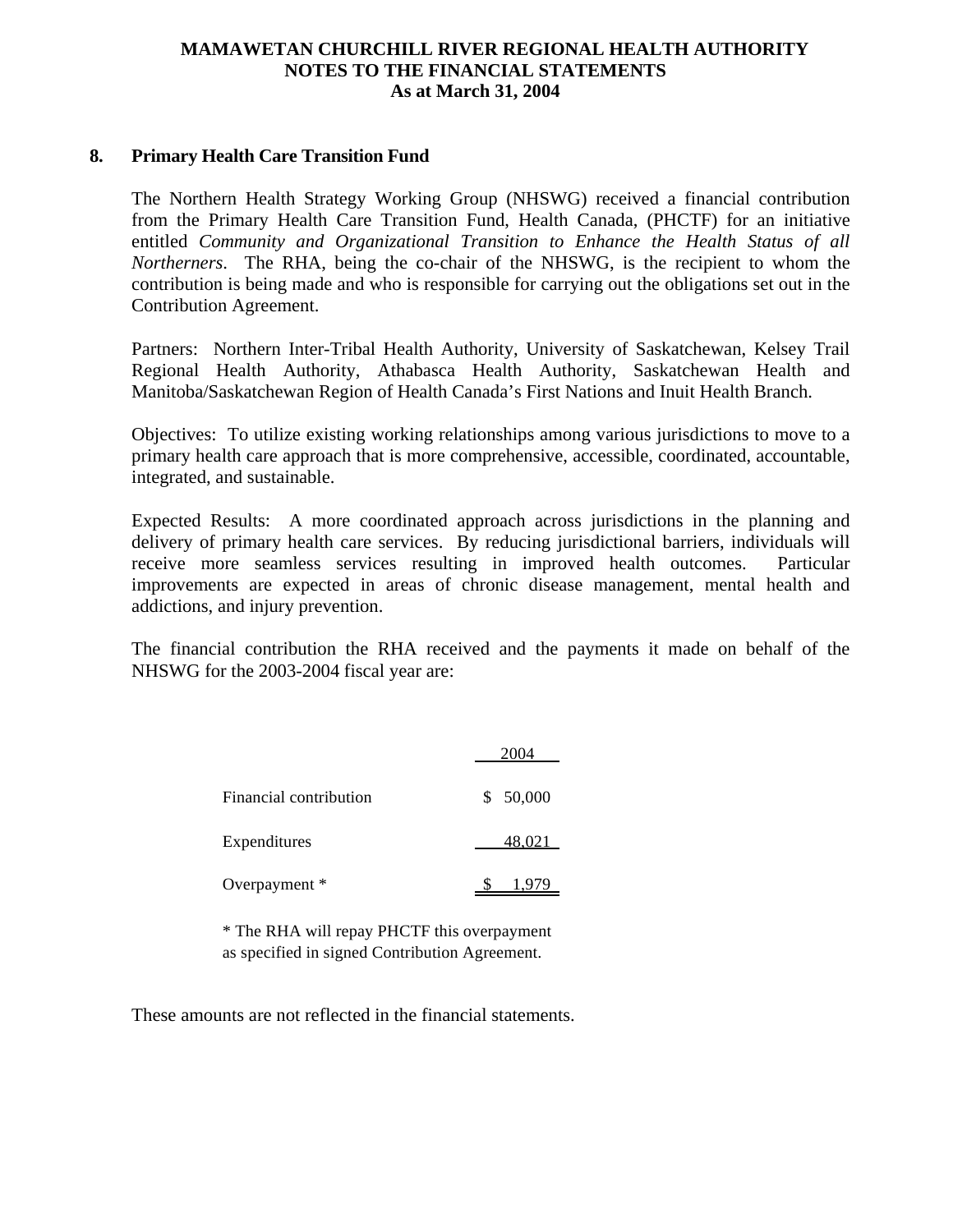### **9. Patient and Resident Trust Accounts**

The RHA administers funds held in trust for patients and residents using the RHA's facilities. The funds are held in separate accounts for the patients or residents at each facility. The total cash held in trust as at March 31, 2004, was \$7,510 (2003- \$8,485). These amounts are not reflected in the financial statements.

### **10. Related Parties**

These financial statements include transactions with related parties. The RHA is related to all Saskatchewan Crown Agencies such as departments, corporations, boards, and commissions under the common control of the Government of Saskatchewan. The RHA is also related to non-Crown enterprises that the Government jointly controls or significantly influences. In addition, the RHA is related to other non-Government organizations by virtue of its economic interest in these organizations.

#### a) Related Party Transactions

|                                                 | 2004          | 2003         |
|-------------------------------------------------|---------------|--------------|
| <b>Accounts Receivable</b>                      |               |              |
| Other Regional Health Authorities               | \$<br>149,243 | \$<br>86,007 |
| Youth Wellness                                  | 20,400        |              |
| Other                                           | 23,115        |              |
| <b>Accounts Payable</b>                         |               |              |
| Saskatchewan Property Management Corporation    | 23,232        | 11,789       |
| Other Regional Health Authorities               | 2,828         | 14,461       |
| Other                                           | 41,103        | 113,821      |
| <b>Revenues</b>                                 |               |              |
| Saskatchewan Government Insurance               | 148,347       | 142,525      |
| Other                                           | 124,072       | 110,296      |
| <b>Expenses</b>                                 |               |              |
| Saskatchewan Association Health Organizations   | 872,681       | 726,635      |
| Saskatchewan Property Management Corporation    | 341,730       | 315,557      |
| Workers Compensation Board                      | 191,777       | 155,738      |
| North Sask Laundry & Support Services Ltd.      | 149,930       | 120,878      |
| Saskatchewan Telecomunications                  | 144,755       | 134,060      |
| Public Employees Superannuation Plan            | 132,297       | 115,628      |
| Saskatchewan Healthcare Employees' Pension Plan | 101,784       |              |
| Saskatchewan Power Corporation                  | 85,950        | 77,133       |
| Other Regional Health Authorities               | 70,525        | 167,016      |
| <b>Health Care Organizations</b>                | 55,963        | 131,452      |
| Saskatchewan Government Employees Union         | 37,930        | 31,808       |
| Saskatchewan Housing Corporation                | 33,215        | 28,889       |
| Other                                           | 47,529        | 5,700        |

Transactions with these related parties are in the normal course of operations. Amounts due to or from and the recorded amounts of the transactions resulting from these transaction are included in the financial statements at the standard rates charged by those organizations and are settled on normal trade terms.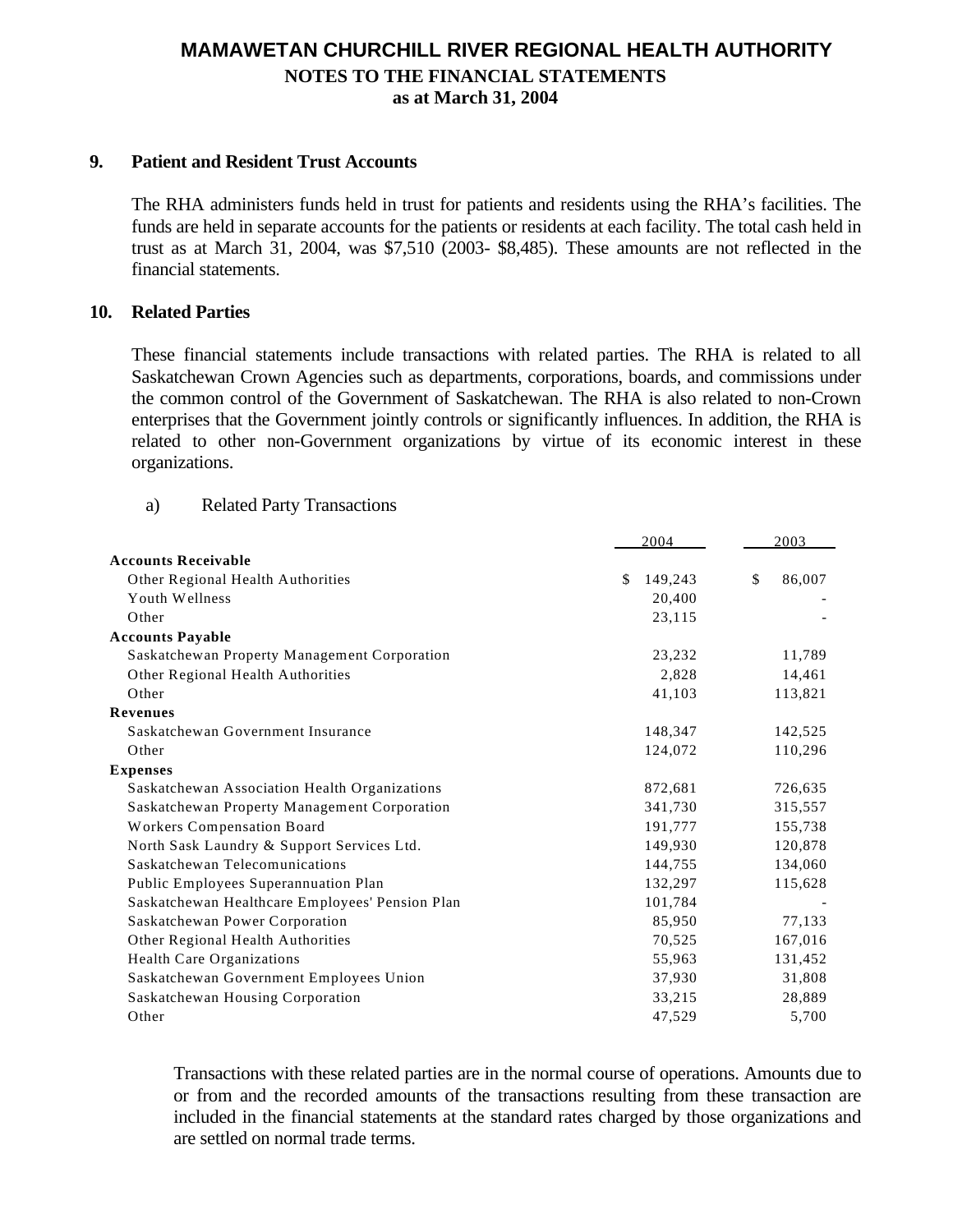### **10. Related Parties – (continued)**

In addition, the RHA pays Provincial Sales Tax to the Saskatchewan Department of Finance on all its taxable purchase. Taxes paid are recorded as part of the cost of those purchases.

- b) Health Care Organizations
	- i) Community Based Organizations and Third Parties

The RHA has also entered into agreements with CBOs and Third Parties to provide health services.

These organizations receive operating funding from the RHA on a monthly basis in accordance with budget amounts approved annually. During the year, the RHA provided the following amounts to CBOs and Third Parties:

|                                                       | 2004      | 2003      |
|-------------------------------------------------------|-----------|-----------|
| Sandy Bay Outpatient Center Inc.                      | \$129,017 | \$124,590 |
| Creighton Alcohol and Drug Abuse Council Inc.         | 123,010   | 117,802   |
| La Ronge Emergency Medical Services                   | 321,738   | 321,738   |
| Nor-Man Regional Health Authority                     | 36,768    | 36,768    |
| Pelican Narrows Ambulance Service 617500 Saskatchewan | 35,840    | 35,840    |
| Ltd.                                                  |           |           |
|                                                       |           |           |
|                                                       | 646,373   | 636,738   |

### **11. Comparative Information**

Certain 2002-2003 balances have been reclassified to conform with the current year's presentation.

### **12. Pension Plan**

Employees of the RHA participate in one of the following pension plans. Some employees participate in the Saskatchewan Healthcare Employees' Pension Plan (SHEPP), which is jointly governed by a board of eight trustees. Four of the trustees are appointed by the Saskatchewan Association of Health Organizations (SAHO) (a related party) and four of the trustees are appointed by Saskatchewan's health care unions (CUPE, SUN, SEIU, SGEU, RWDSU, and HSAS). SHEPP is a multi-employer defined benefit plan, which came into effect December 31, 2002. (Prior to December 31, 2002, this plan was formerly the SAHO Retirement Plan and governed by the SAHO Board of Directors). Other employees participate in either the Public Service Superannuation Plan (a related party) which is also a defined benefit plan, or the Public Employees' Pension Plan (a related party) which is a defined contribution plan. Both of these plans are the responsibility of the Province of Saskatchewan. The RHA's financial obligation to the plans is limited to making required payments to match amounts contributed by employees for current services.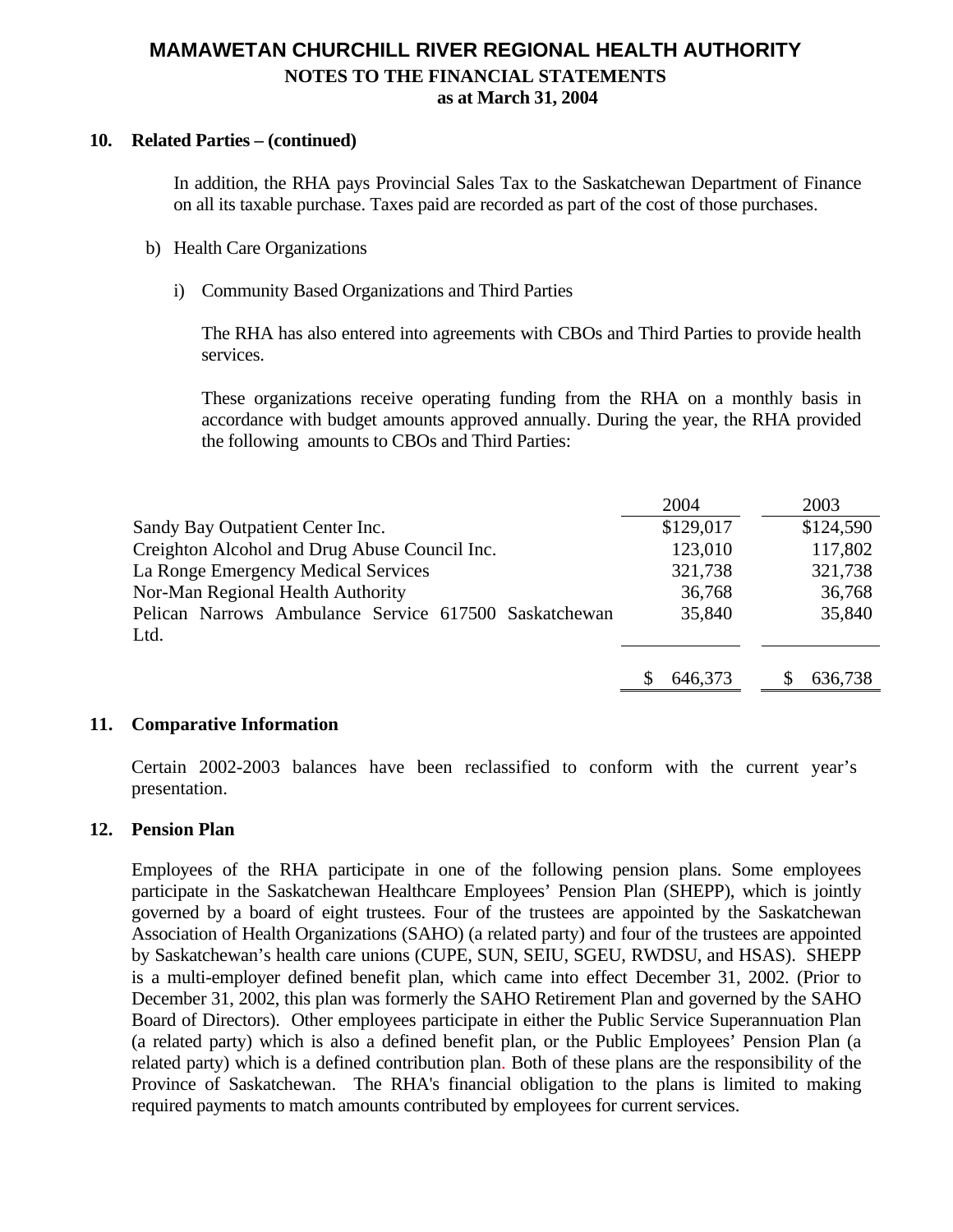# **MAMAWETAN CHURCHILL RIVER REGIONAL HEALTH AUTHORITY**

### **NOTES TO THE FINANCIAL STATEMENTS**

**as at March 31, 2004**

### **12. Pension Plan – (continued)**

Pension expense for the year amounted to \$396,974 (2003 - \$263,734) and is included in benefits in Schedule 1.

Effective December 14, 2003, SHEPP contribution rates are as follows:

6.552% (2003 – 5.04%) of pensionable earnings up to the yearly maximum pensionable earnings (CPP) 8.232% (2003 – 6.72%) of pensionable earnings above the yearly maximum pensionable earnings (CPP).

### **13. Budget**

The RHA Board approved the 2003-2004 budget plan on May 28, 2003.

### **14. Financial Instruments**

a) Significant terms and conditions

### Loan Guarantee

Mamawetan Churchill River Regional Health Authority is one of four shareholders of North Saskatchewan Laundry & Support Services Ltd. In March 2003, the Board of Directors passed a resolution to guarantee a proportionate share (1/4) of an operating loan for the laundry service. The liability of Mamawetan Churchill River Regional Health Authority is limited to \$116,400.

b) Credit risk

The RHA is exposed to credit risk from the potential non-payment of accounts receivable. The majority of the RHA's receivables are from Saskatchewan Health - General Revenue Fund, Saskatchewan Workers' Compensation Board, health insurance companies or other Provinces. Therefore, the credit risk is minimal.

c) Fair value

The carrying amounts of these financial instruments approximate fair value due to their immediate or short-term nature.

cash and short-term investments accounts receivable accounts payable accrued salaries and vacation payable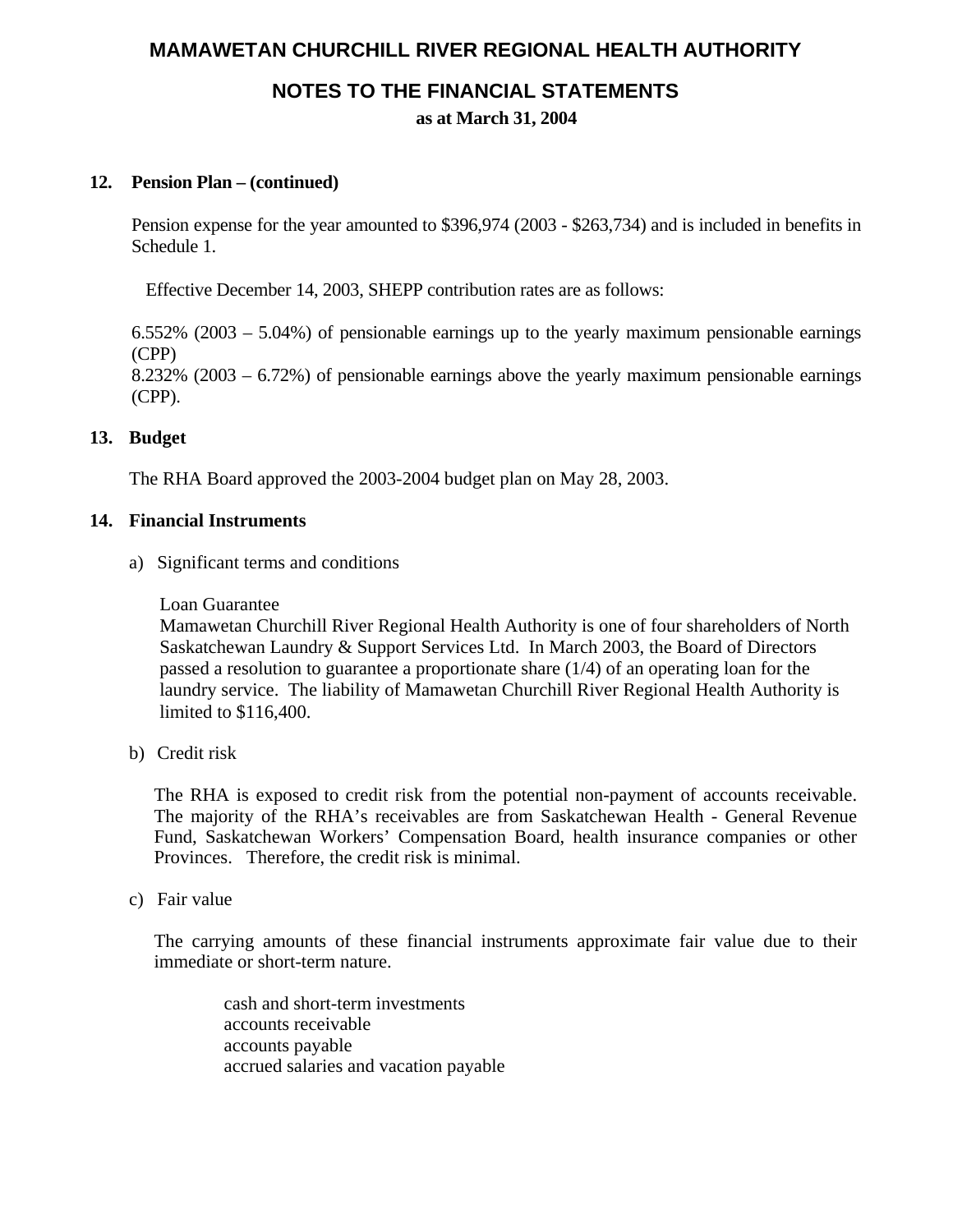### **14. Financial Instruments – (continued)**

d) Operating Line-of-Credit

The RHA has a line-of-credit of \$500,000 (2003 - \$500,000) with an interest rate charged at prime rate. The line of credit was increased from \$200,000 on September 20, 2002 and is secured by an Assignment and Hypothecation of Revenues. Total interest paid on the line-ofcredit in 2004 was \$nil (2003 - \$nil). The line-of-credit was approved by the Minister on June 19, 2002.

### **15. Volunteer Services**

The operations of the RHA utilize services of many volunteers. Because of the difficulty in determining the fair market value of these donated services, the value of these donated services is not recognized in the financial statements.

### **16. Community Generated Funds**

Under the terms of the pre-amalgamation agreement, the RHA has agreed to hold communitygenerated assets in trust. The Board established a separate fund for the assets of each trust. Health corporations formerly held these assets before amalgamating with the Board. The assets are interest bearing with the interest credited to the trust balance. The Board presently administers \$18,610 (2003 - \$20,618) under these agreements. The assets are not property of the RHA and are therefore not included as part of the assets of the Board.

### **17. Subsequent Events**

Premium rates for SEIU, CUPE and General Disability Income Plans will be increasing effective April 1, 2004. The SEIU Disability Income Plan will increase from 3.00 per cent to 3.51 per cent, the CUPE Disability Income Plan will increase from 2.20 per cent to 2.79 per cent and the General Disability Income Plan will increase from 1.72 per cent to 2.14 per cent. No changes are to be made for the SUN Disability Income Plan.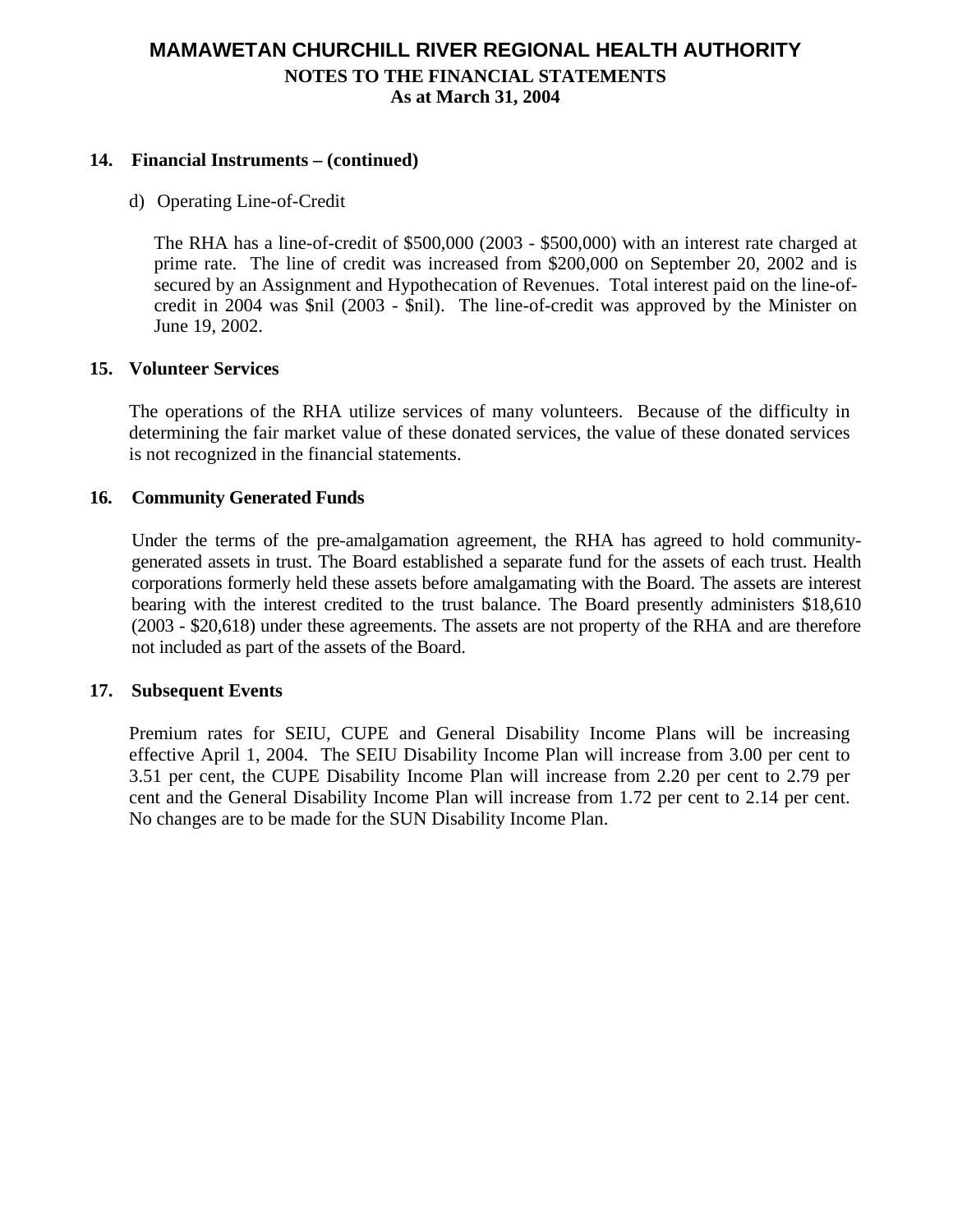### **MAMAWETAN CHURCHILL RIVER REGIONAL HEALTH AUTHORITY SCHEDULE OF EXPENSES BY OBJECT For the Year Ended March 31**

|                                        | <b>Budget</b>   |               |            |               |            |
|----------------------------------------|-----------------|---------------|------------|---------------|------------|
|                                        | 2004            |               | 2004       |               | 2003       |
| Operating:                             |                 |               |            |               | (Note 11)  |
| <b>Benefits</b>                        | \$<br>1,423,924 | \$            | 1,338,588  | \$            | 1,106,959  |
| Board costs                            | 190,000         |               | 136,107    |               | 158,751    |
| Diagnostic imaging supplies            | 18,400          |               | 15,522     |               | 16,621     |
| Drugs                                  | 197,150         |               | 239,026    |               | 241,909    |
| Food                                   | 143,932         |               | 141,528    |               | 129,867    |
| Grants to ambulance services           | 394,346         |               | 395,204    |               | 409,716    |
| Grants to third parties                | 258,027         |               | 252,814    |               | 242,392    |
| Housekeeping and laundry supplies      | 22,192          |               | 20,940     |               | 21,133     |
| Insurance                              | 22,592          |               | 23,638     |               | 16,529     |
| Interest                               | 6,100           |               | 17,400     |               | 9,055      |
| Laboratory supplies                    | 41,000          |               | 54,523     |               | 39,501     |
| Medical and surgical supplies          | 133,000         |               | 123,405    |               | 145,769    |
| Medical remuneration and benefits      | 115,200         |               | 46,061     |               | 129,527    |
| Office supplies and other office costs | 74,390          |               | 71,227     |               | 67,575     |
| Other                                  | 930,867         |               | 1,224,421  |               | 1,051,210  |
| Professional fees                      | 179,338         |               | 112,071    |               | 96,429     |
| Purchased services                     | 561,273         |               | 300,812    |               | 479,163    |
| Rent/lease purchases                   | 327,090         |               | 307,463    |               | 291,386    |
| Repairs and maintenance                | 36,901          |               | 27,416     |               | 36,461     |
| Salaries                               | 7,863,976       |               | 8,402,261  |               | 7,371,527  |
| Service contracts                      | 71,547          |               | 107,458    |               | 83,128     |
| Travel                                 | 509,514         |               | 592,001    |               | 449,185    |
| Utilities                              | 302,487         |               | 257,850    |               | 300,810    |
|                                        | 13,823,246      | $\mathcal{S}$ | 14,207,736 | $\mathcal{S}$ | 12,894,603 |
| <b>Restricted:</b>                     |                 |               |            |               |            |
| Amortization                           |                 | \$            | 558,490    | \$            | 541,066    |
| (Gain) on disposal of fixed assets     |                 |               | (2,380)    |               |            |
| Other                                  |                 |               | 11.189     |               | 7.952      |
|                                        |                 | $\mathcal{S}$ | 567,299    | $\mathcal{S}$ | 549,018    |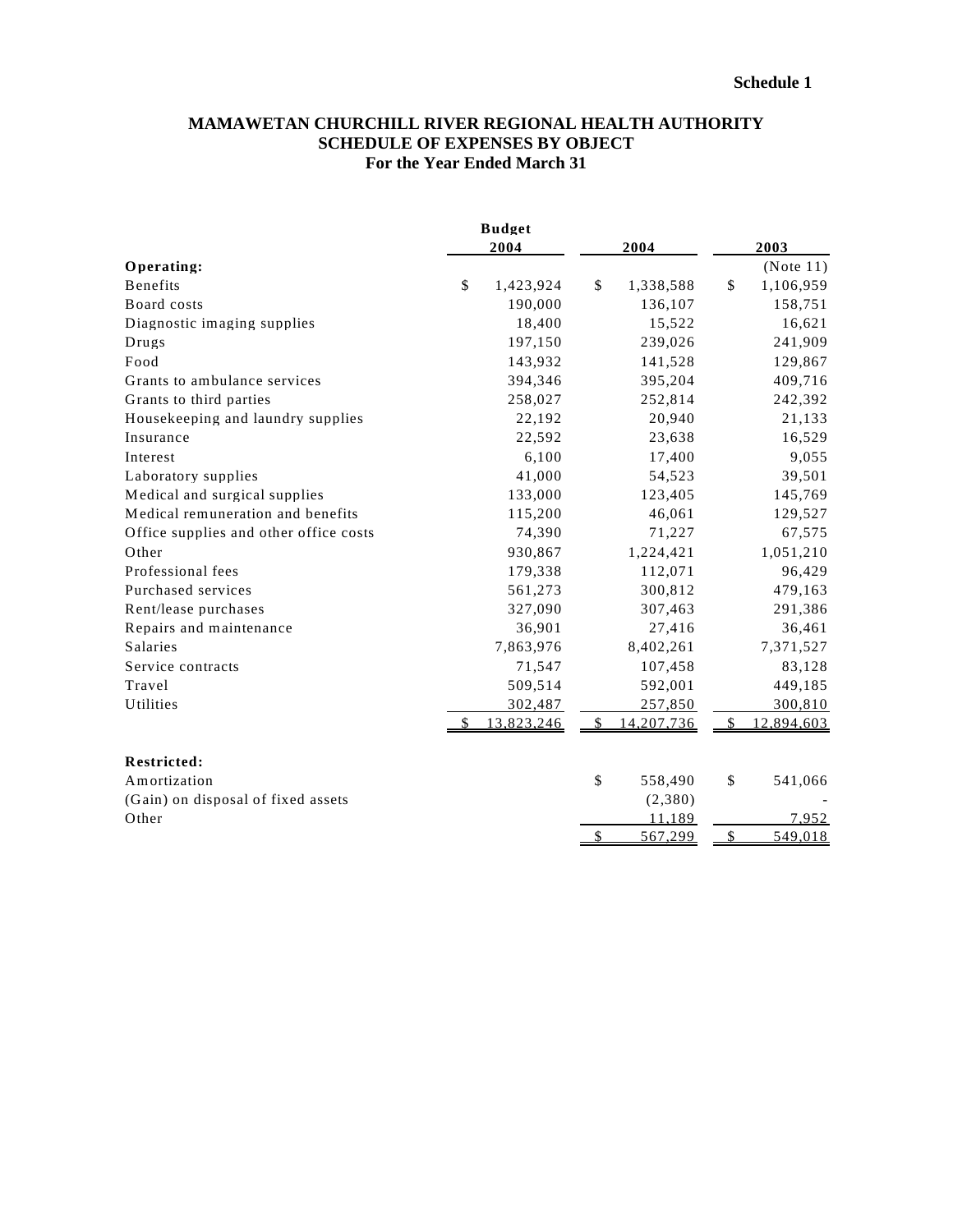#### **Schedule 2**

### **MAMAWETAN CHURCHILL RIVER REGIONAL HEALTH AUTHORITY SCHEDULE OF INVESTMENTS For the Year Ended March 31, 2004**

| <b>Restricted Investments</b>                                                                                                                 |          | Amount                                         |
|-----------------------------------------------------------------------------------------------------------------------------------------------|----------|------------------------------------------------|
| Cash and Short Term<br>Chequing and Savings:<br>Prince Albert Credit Union<br>Flin Flon Royal Bank<br>Flin Flon Credit Union<br>La Ronge CIBC | \$<br>\$ | 11,406<br>3,664<br>3,090<br>224,055<br>242.215 |
| <b>Unrestricted Investments</b>                                                                                                               |          |                                                |
| Cash and Short-Term Chequing<br>and Savings - CIBC<br>Long-Term - Province                                                                    | \$       | 238,793                                        |
| of Saskatchewan                                                                                                                               | \$       | 238,793                                        |
| Total Investments                                                                                                                             |          |                                                |

Restricted Investments consist of: community generated funds transferred to the RHA and held in the Community Trust Fund (Schedule of Externally restricted Funds); and Saskatchewan Health has provided designated funding for capital expenditures. As a condition of this funding, the RHA is required to classify these funds as externally restricted in the Capital Fund (Note 2b[ii] and Schedule 3).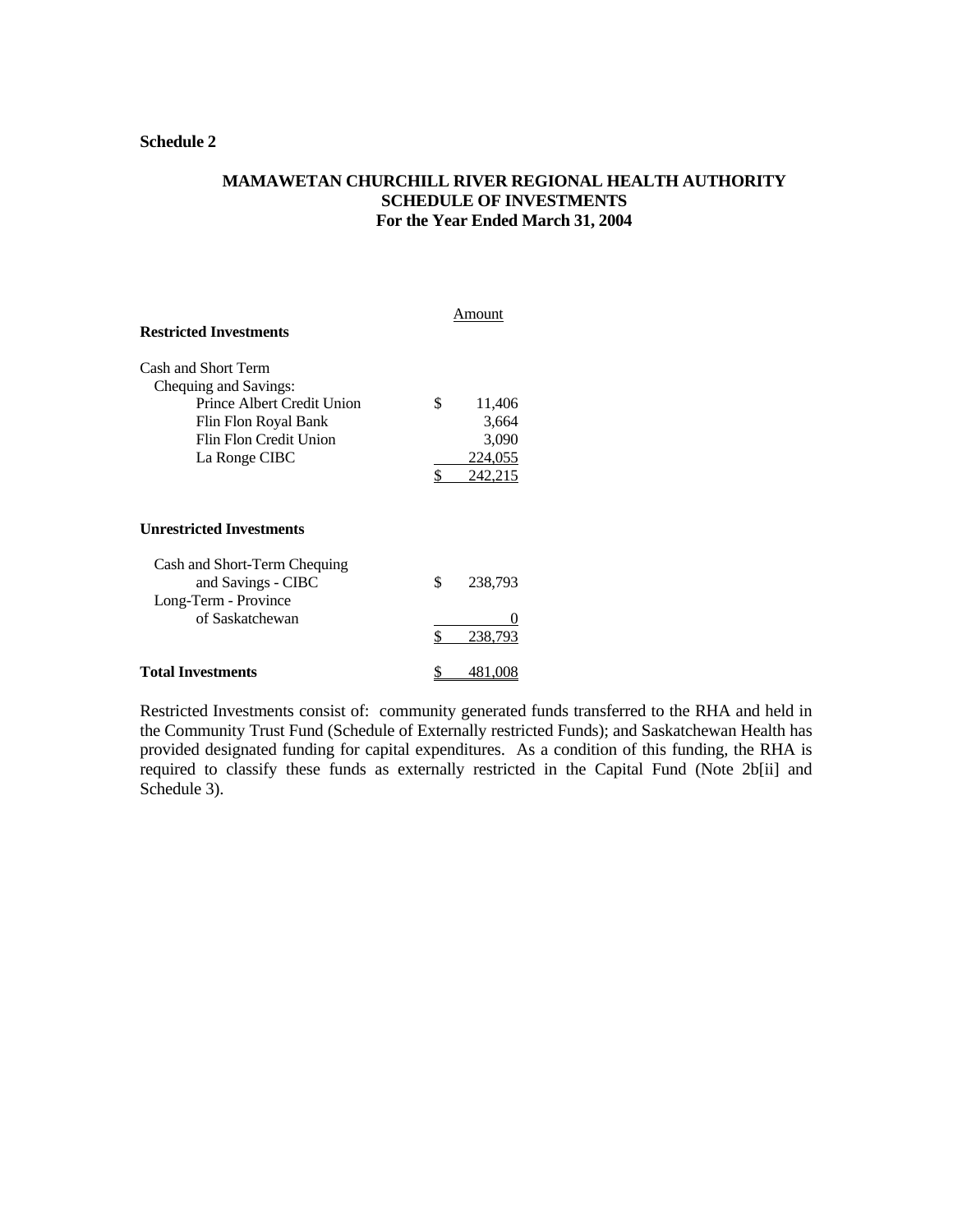#### **Schedule 3**

#### **MAMAWETAN CHURCHILL RIVER REGIONAL HEALTH AUTHORITY SCHEDULE OF EXTERNALLY RESTRICTED FUNDS For the Year Ended March 31, 2004**

| <b>Trust Name</b>   | Balance<br>Beginning<br>of Year | Investment<br>& Other<br>Revenue | Donation  | Expenses    | Withdrawals  | Balance<br>End of<br>Year |
|---------------------|---------------------------------|----------------------------------|-----------|-------------|--------------|---------------------------|
| La Ronge Home Care  | \$<br>3.713                     | \$<br>308                        | ---       | 318         | $---$        | \$<br>3.703               |
| Weyakwin Home Care  | 5,655                           | 3                                | ---       | 957         | ---          | 4,701                     |
| Creighton Home Care | 2.901                           | 189                              | ---       | ---         |              | 3,090                     |
| Sandy Bay Home Care | 4,426                           | ---                              | ---       | 763         | ---          | 3,663                     |
| Pinehouse Home Care | 3.923                           | 869                              | ---       | 1.789       | ---          | 3,003                     |
| Total               | \$<br>20.618                    | \$<br>1.369                      | \$<br>--- | 3,827<br>\$ | S<br>$- - -$ | \$<br>18.160              |

#### **COMMUNITY TRUST FUND EQUITY**

Each trust fund has a "Trust Advisory Committee" which is appointed by the various towns, villages, hamlets and rural municipalities served by the pre-amalgamation agency. The trust funds are for the benefit of the rate payers of the various municipalities and shall be used for health related purposes. The committees have the power to establish rules and procedures and the majority decision of the committees shall be binding upon the Regional Health Authority with respect to use of the trust fund.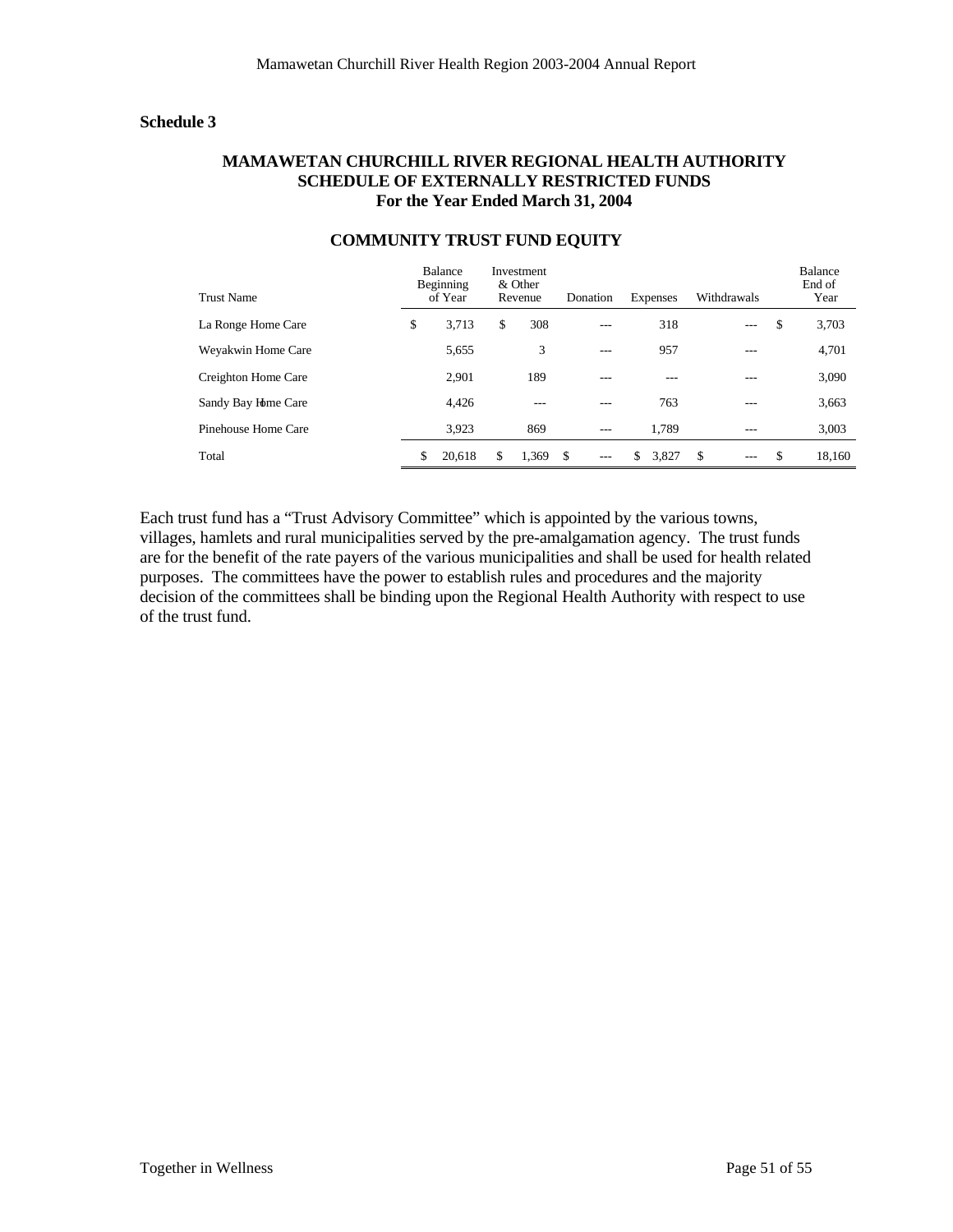### **CAPITAL FUND**

|                                       | Balance |              | Capital   |             |             |
|---------------------------------------|---------|--------------|-----------|-------------|-------------|
|                                       |         | Beginning of | Grant     |             | Balance     |
|                                       |         | Year         | Funding   | Expenses    | End of Year |
| Ergostand Stand-Up Lift               | \$      | 3,537        | \$        | \$<br>3,537 | \$          |
| Mobile Phone                          |         | 3,075        |           | 3,075       |             |
| Water Heater                          |         | 4,221        |           | 4,221       |             |
| Laguana Tilt Shower/Commode Chair     |         | 2,000        |           | 2,000       |             |
| 1989 Chev Suburban Response Vehicle   |         | 7,665        |           | 7,665       |             |
| Vital signs Monitor                   |         | 4,914        |           | 4,914       |             |
| <b>Sask Dental Cart</b>               |         | 6,213        |           | 6,213       |             |
| Upgrade Call System - Acute and LTC   |         | 18,054       |           | 18,054      |             |
| Automatic External Defibrillators (2) |         |              | 10,000    |             | 10,000      |
| Upgrade Defibrillator                 |         |              | 10,000    |             | 10,000      |
| Partable Vital Signs Monitor (2)      |         |              | 9,000     |             | 9,000       |
| Audiometers (4)                       |         |              | 8,887     |             | 8,887       |
| Patient Controlled Analgesic Pump     |         |              | 3,700     |             | 3,700       |
| Upgrade Call System - Acute and LTC   |         |              | 26,898    | 26,898      |             |
| Electric Beds (5)                     |         |              | 27,986    | 27,986      |             |
| Emergency Beds (2)                    |         |              | 10,000    |             | 10,000      |
| <b>ROHO</b> Mattress                  |         |              | 4,000     |             | 4,000       |
| Air Conditioning                      |         |              | 5,531     | 5,531       |             |
| Carbon Monoxide Meter                 |         |              | 2,000     |             | 2,000       |
| Hematology Analyzer                   |         |              | 58,998    |             | 58,998      |
| <b>Blood Gas Analyzer</b>             |         |              | 23,000    |             | 23,000      |
| Total                                 |         | \$49,679     | \$200,000 | \$110,094   | \$139,585   |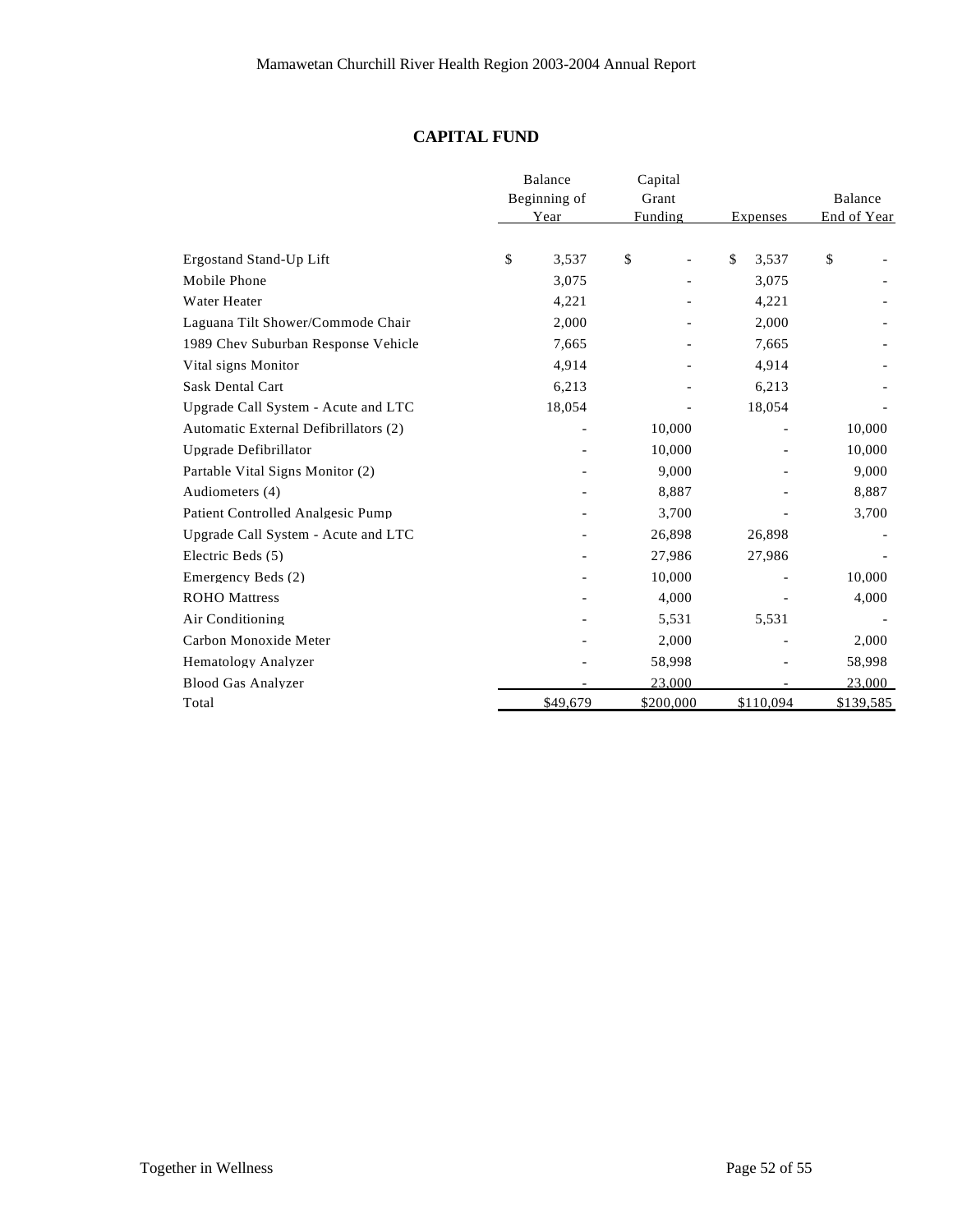### **Schedule 4**

### **MAMAWETAN CHURCHILL RIVER REGIONAL HEALTH AUTHORITY SCHEDULE OF INTERNALLY RESTRICTED FUND BALANCES For the Year Ended March 31, 2004**

|              |           | Transfer<br>from<br>unrestricted<br>fund balance |                                              |                                         |          |
|--------------|-----------|--------------------------------------------------|----------------------------------------------|-----------------------------------------|----------|
|              | Balance,  |                                                  | Transfer<br>from<br>Externally<br>Restricted | Transfer to<br>investment<br>in capital | Balance, |
|              | beginning | Net income                                       | Fund                                         | asset fund                              | end      |
|              | of year   | allocated                                        | Balance                                      | balance                                 | of year  |
| Capital Fund | \$        | 83,289                                           | 20,498                                       | \$                                      | 22,236   |
|              | 84,568    | \$                                               | \$                                           | 166,119                                 | \$       |

Amounts represented in this schedule are donations to be used for capital purchases.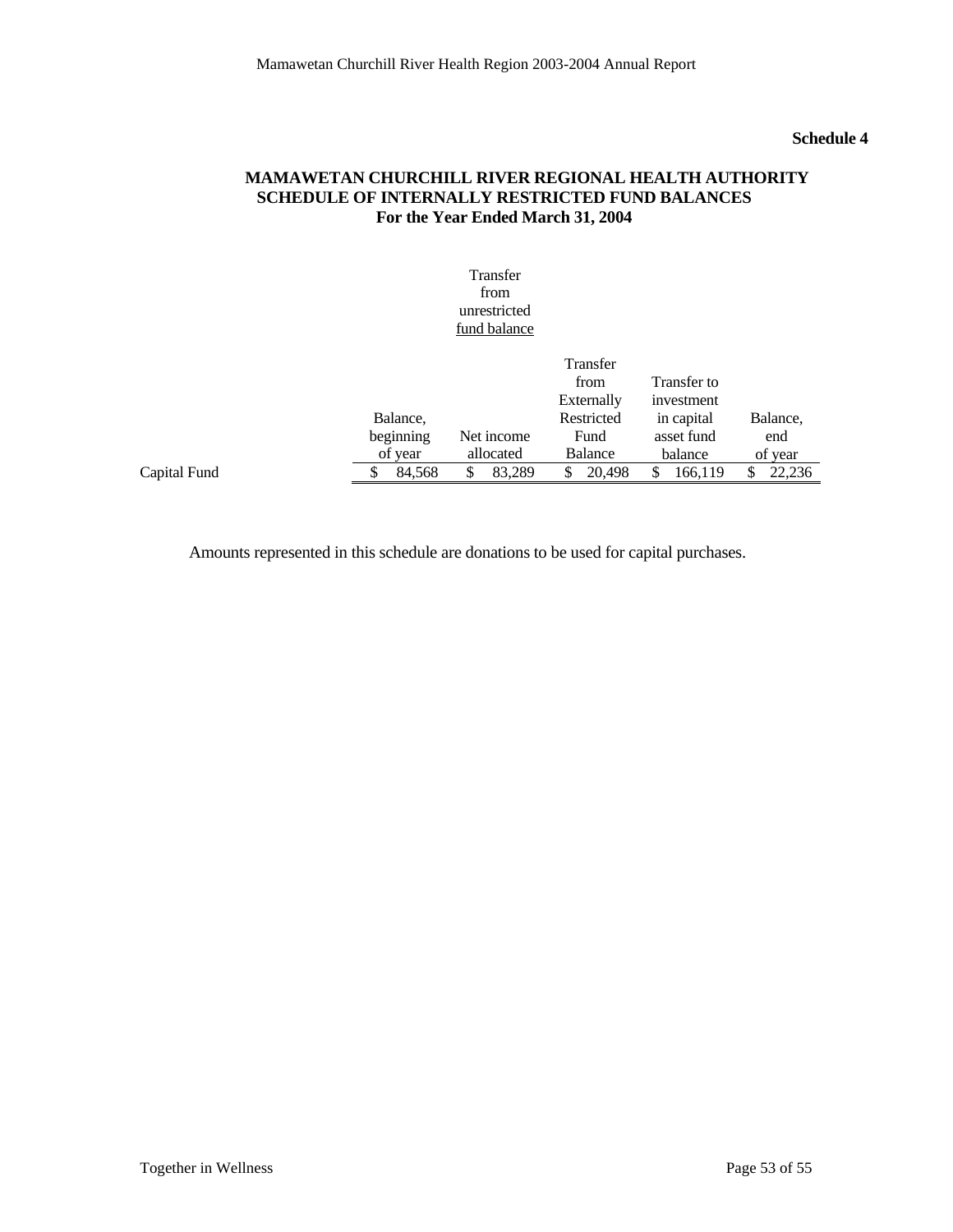#### **Schedule 5**

### **MAMAWETAN CHURCHILL RIVER REGIONAL HEALTH AUTHORITY SCHEDULES OF**

### **BOARD REMUNERATION, BENEFITS, AND ALLOWANCES for the year ended March 31**

|                       | 2004     |           |   |                       |     |          |   |         |               |           |           | 2003            |              |
|-----------------------|----------|-----------|---|-----------------------|-----|----------|---|---------|---------------|-----------|-----------|-----------------|--------------|
|                       | Retainer |           |   |                       |     |          |   |         |               | Retainer  |           | <b>Benefits</b> |              |
|                       |          | and       |   |                       |     | Other    |   |         |               | and       | and Other |                 |              |
| <b>Board Members</b>  |          | Per Diems |   | Benefits <sup>1</sup> |     | Expenses |   | Total   |               | Per Diems |           | Expenses        | Total        |
| Chairperson           |          |           |   |                       |     |          |   |         |               |           |           |                 |              |
| Louise Wiens          | \$       | 22,082    | S | 7,195                 | \$. | 7,324    | S | 36,601  | <sup>\$</sup> | 31,383    | \$        | 3,896           | \$<br>35,279 |
|                       |          |           |   |                       |     |          |   |         |               |           |           |                 |              |
| <b>Board Member</b>   |          |           |   |                       |     |          |   |         |               |           |           |                 |              |
| Tammy Searson         |          | 5,550     |   | 973                   |     | 1,624    |   | 8,147   |               | 5,628     |           | 1,757           | 7,385        |
| Charlene Logan        |          | 5,827     |   | 3,068                 |     | 5,308    |   | 14,203  |               | 9,114     |           | 3,603           | 12,717       |
| <b>William Dumais</b> |          | 3,125     |   | 1,636                 |     | 2,641    |   | 7,402   |               | 7,509     |           | 3,407           | 10,916       |
| Mary Denechezhe       |          | 6,526     |   | 8,433                 |     | 9,021    |   | 23,980  |               | 13,570    |           | 3,870           | 17,440       |
| Ivan Natomagan (2)    |          |           |   |                       |     |          |   |         |               | 1,413     |           | 645             | 2,058        |
| Rita Ray (2)          |          |           |   | ٠                     |     |          |   | ٠       |               | 2,393     |           | 1,789           | 4,182        |
| Flora Hansen (2)      |          |           |   |                       |     |          |   |         |               | 4,000     |           | 1,883           | 5,883        |
| Al Rivard             |          | 5,204     |   | 739                   |     | 1,746    |   | 7,689   |               | 9,394     |           | 1,604           | 10,998       |
| Lyle Carlson (3)      |          |           |   |                       |     |          |   | $\sim$  |               | 4,954     |           | 1,286           | 6,240        |
| Angie Merasty (3)     |          |           |   |                       |     |          |   |         |               | 4,225     |           | 2,382           | 6,607        |
| Greg Ross (4)         |          | 600       |   | 133                   |     | 543      |   | 1,276   |               | 3,741     |           | 1,734           | 5,475        |
| Peter J. Bear         |          | 5.377     |   | 3,996                 |     | 5,208    |   | 14,581  |               | 5,456     |           | 2,753           | 8,209        |
| Total                 |          | 54,291    |   | 26,173                |     | 33,416   |   | 113,879 |               | 102,780   |           | 30,609          | 133,389      |

(1) Benefits includes employer CPP and all travel time.

(2) Term expired July 25, 2002.

(3) Resigned May 21 2003.

#### **SENIOR MANAGEMENT SALARIES, BENEFITS, ALLOWANCES, AND SEVERANCE for the year ended March 31**

|                                       | 2004                  |                       |                                                   |           |                       |           |           |                       | 2003                                    |                          |           |
|---------------------------------------|-----------------------|-----------------------|---------------------------------------------------|-----------|-----------------------|-----------|-----------|-----------------------|-----------------------------------------|--------------------------|-----------|
|                                       |                       |                       |                                                   |           |                       | Severance |           |                       |                                         |                          |           |
| Staff                                 | Number<br>of<br>FTE's | Salaries <sup>'</sup> | <b>Benefits</b><br>and<br>Allowances <sup>*</sup> | Sub-total | Number<br>of<br>FTE's | Amount    | Total     | Number<br>of<br>FTE's | Salaries,<br>Benefits and<br>Allowances | Severance                | Total     |
| Chief Executive Officer               | 1.00                  | \$98,909              | 11,200                                            | \$110,109 |                       | S         | \$110,109 | 1.00                  | \$<br>97,920                            | \$                       | \$97,920  |
| Senior Positions:                     |                       |                       |                                                   |           |                       |           |           |                       |                                         |                          |           |
| Director of Community Services        | 1.00                  | 83,395                | 9,896                                             | 93,291    |                       | $\sim$    | 93,291    | 1.00                  | 90,375                                  | $\overline{\phantom{a}}$ | 90,375    |
| Director of Corporate Services        | 1.00                  | 65,494                | 8,474                                             | 73.968    |                       | $\sim$    | 73,968    | 1.00                  | 68,731                                  | $\overline{\phantom{a}}$ | 68,731    |
| Director of Support Services          | 1.00                  | 57,085                | 8,305                                             | 65,390    |                       | $\sim$    | 65,390    | 1.00                  | 62,656                                  | $\overline{\phantom{a}}$ | 62,656    |
| Director of Human resources           | 1.00                  | 65,063                | 8,644                                             | 73,707    |                       | $\sim$    | 73,707    | 1.00                  | 67,820                                  | $\overline{\phantom{a}}$ | 67,820    |
| Director of Informatics               | 1.00                  | 62,160                | 8,228                                             | 70,388    |                       | $\sim$    | 70,388    | 1.00                  | 64,589                                  | ٠                        | 64,589    |
| Director of Mental Health & Addiction | 1.00                  | 77,500                | 9,747                                             | 87.247    |                       |           | 87,247    | 1.00                  | 83,224                                  |                          | 83,224    |
| Director of Patient Care              | 1.60                  | 109,462               | 11,786                                            | 121,248   |                       | $\sim$    | 121,248   | 1.60                  | 121,318                                 |                          | 121,318   |
| Director of Population Health         | 1.00                  | 69,003                | 8,761                                             | 77,764    |                       | $\sim$    | 77,764    | 1.00                  | 72,461                                  | $\overline{\phantom{a}}$ | 72,461    |
| District Quality Care Coordinator     | 1.00                  | 49,015                | 7.405                                             | 56,420    |                       |           | 56.420    | 1.00                  | 52,291                                  | $\overline{\phantom{a}}$ | 52,291    |
| Primary Care Coordinator              | 1.00                  | 55,384                | 8,086                                             | 63,470    |                       |           | 63,470    |                       |                                         |                          |           |
| Total                                 | 11.60                 | \$792,470             | 100,532<br>\$.                                    | \$893,002 |                       |           | \$893,002 | 10.60                 | \$781,385                               |                          | \$781,385 |

(1) Salaries include regular base pay, overtime, lumpsum payments, honoraria, and any other direct cash remuneration including sick leave and vacation. (2) Benefits and allowances include the employer's share of statutory and non-statutory benefits, and employee's taxable allowances.